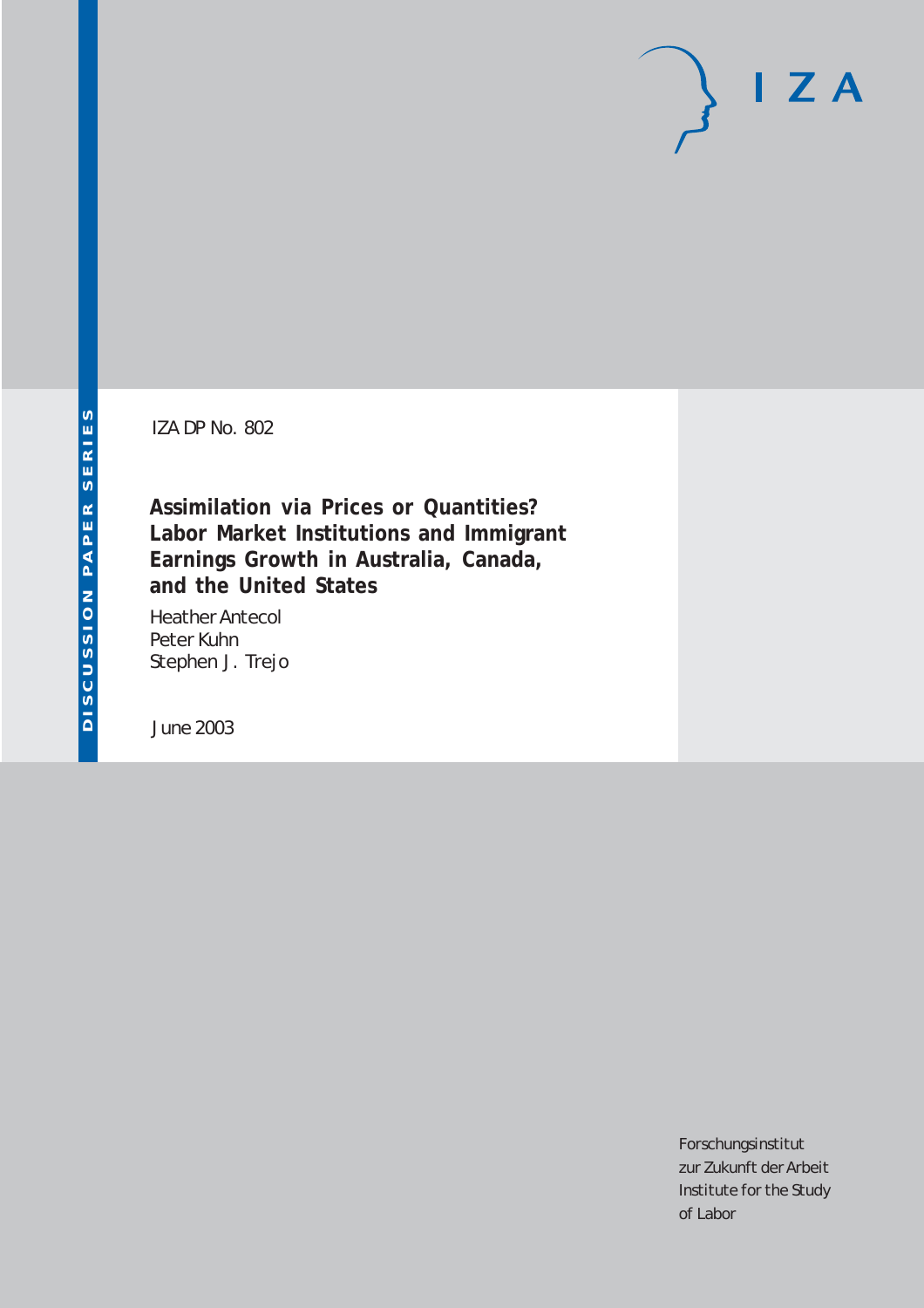# **Assimilation via Prices or Quantities? Labor Market Institutions and Immigrant Earnings Growth in Australia, Canada, and the United States**

### **Heather Antecol**

*Claremont McKenna College* 

## **Peter Kuhn**

*University of California at Santa Barbara and IZA Bonn* 

### **Stephen J. Trejo**

*University of Texas at Austin and IZA Bonn* 

### Discussion Paper No. 802 June 2003

IZA

P.O. Box 7240 D-53072 Bonn Germany

Tel.: +49-228-3894-0 Fax: +49-228-3894-210 Email: [iza@iza.org](mailto:iza@iza.org)

This Discussion Paper is issued within the framework of IZA's research area *Mobility and Flexibility of*  Labor. Any opinions expressed here are those of the author(s) and not those of the institute. Research disseminated by IZA may include views on policy, but the institute itself takes no institutional policy positions.

The Institute for the Study of Labor (IZA) in Bonn is a local and virtual international research center and a place of communication between science, politics and business. IZA is an independent, nonprofit limited liability company (Gesellschaft mit beschränkter Haftung) supported by Deutsche Post World Net. The center is associated with the University of Bonn and offers a stimulating research environment through its research networks, research support, and visitors and doctoral programs. IZA engages in (i) original and internationally competitive research in all fields of labor economics, (ii) development of policy concepts, and (iii) dissemination of research results and concepts to the interested public. The current research program deals with (1) mobility and flexibility of labor, (2) internationalization of labor markets, (3) welfare state and labor market, (4) labor markets in transition countries, (5) the future of labor, (6) evaluation of labor market policies and projects and (7) general labor economics.

IZA Discussion Papers often represent preliminary work and are circulated to encourage discussion. Citation of such a paper should account for its provisional character. A revised version may be available on the IZA website ([www.iza.org](http://www.iza.org/)) or directly from the author.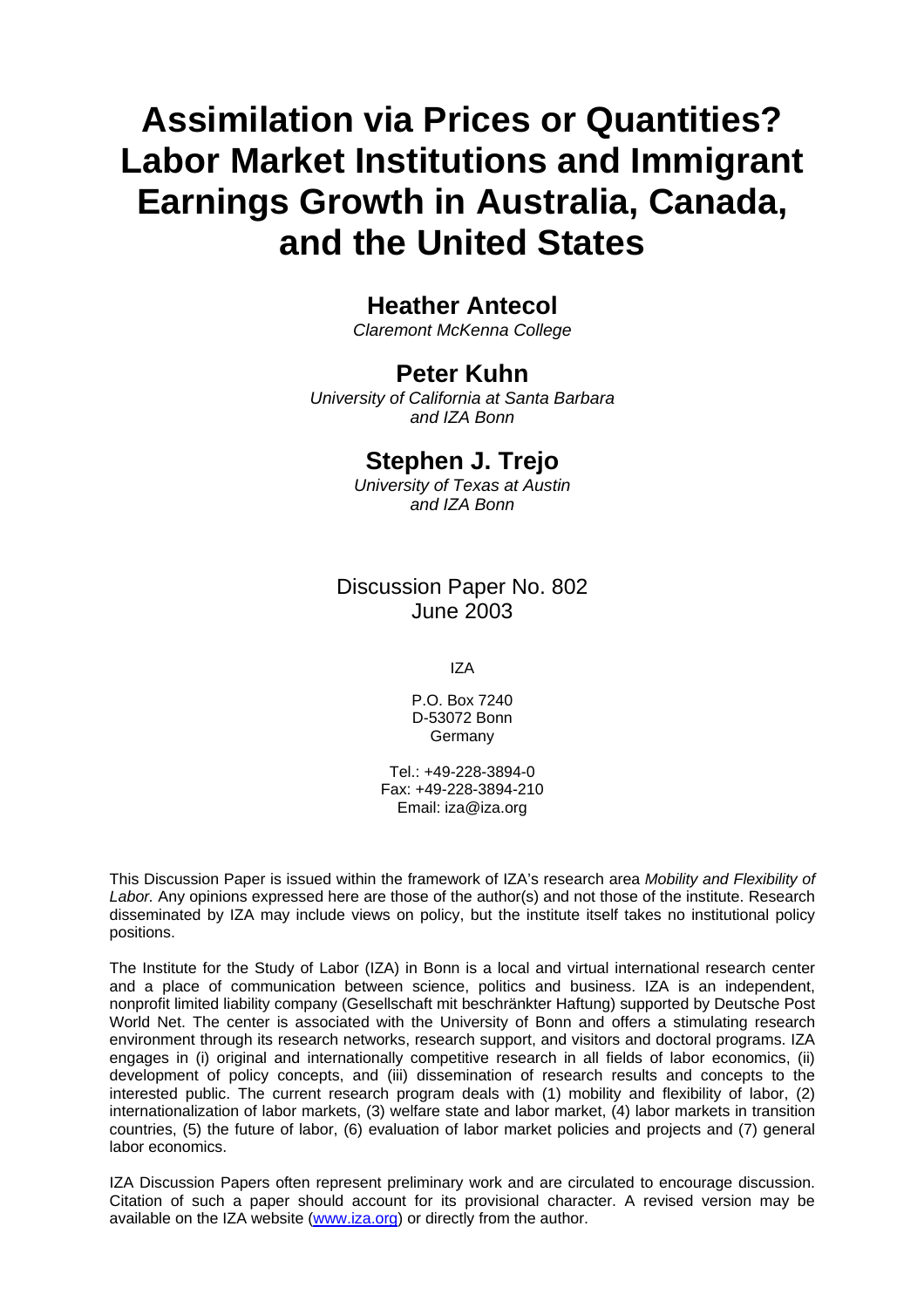IZA Discussion Paper No. 802 June 2003

# **ABSTRACT**

# **Assimilation via Prices or Quantities? Labor Market Institutions and Immigrant Earnings Growth in Australia, Canada, and the United States**[∗](#page-2-0)

How do international differences in labor market institutions affect the nature of immigrant earnings assimilation? Using 1980/81 and 1990/91 cross-sections of census data from Australia, Canada, and the United States, we estimate the separate effects of arrival cohort and duration of destination-country residence on immigrant outcomes in each country. Relatively inflexible wages and generous unemployment insurance in Australia suggest that immigrants there might improve themselves primarily through employment gains rather than wage growth, and we find empirically that employment gains explain *all* of the labor market progress experienced by Australian immigrants. Wages are less rigid in Canada and the United States than in Australia, with the general consensus that the U.S. labor market is the most flexible of the three. We find that wage assimilation is an important source of immigrant earnings growth in both Canada and the United States, but the magnitude of wage assimilation is substantially larger in the United States. These same general patterns remain when we replicate our analyses for two subsamples of immigrants – Europeans and Asians – that are more homogeneous in national origins yet still provide sufficiently large sample sizes for each country.

JEL Classification: J38, J64

Keywords: immigrant assimilation, labor market flexibility

Corresponding author:

 $\overline{a}$ 

Stephen J. Trejo Department of Economics University of Texas Austin, TX 78712-1173 USA Email: [trejo@eco.utexas.edu](mailto:trejo@eco.utexas.edu)

<span id="page-2-0"></span><sup>∗</sup> We thank the University of California's Pacific Rim Research Grant program for support.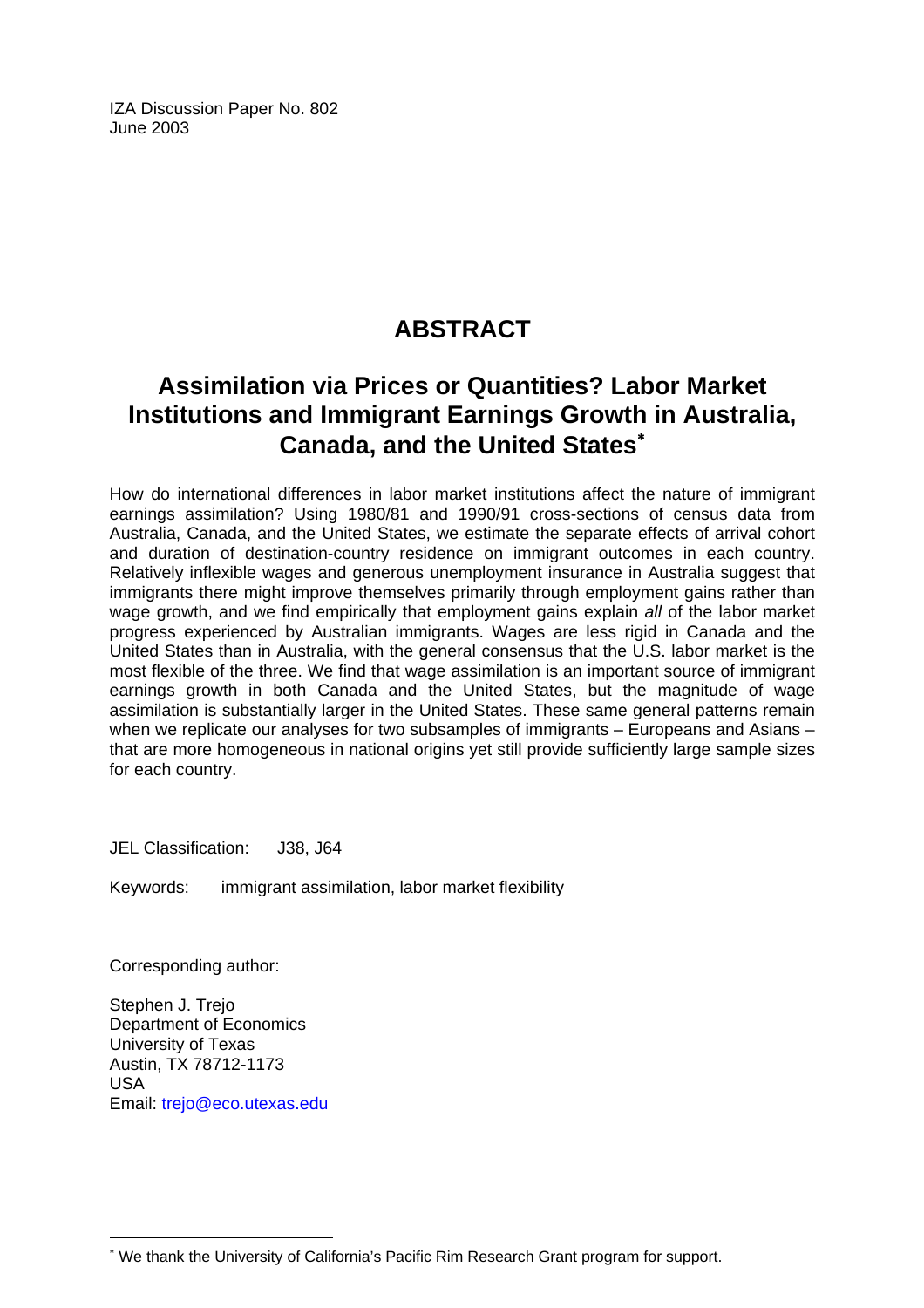#### **I. Introduction**

 $\overline{a}$ 

International differences in labor market institutions, such as unionization and income support policies, have recently been argued to cause international differences in a variety of economic outcomes. These outcomes include the degree of wage inequality (DiNardo, Fortin, and Lemieux 1996; Blau and Kahn 1996); the manner in which economies respond to adverse shocks to the demand for unskilled labor (Card, Kramarz, and Lemieux 1999; McDonald and Worswick 2000); the size of the gender wage gap (Blau and Kahn 2000); the magnitude of wage losses experienced by displaced workers (Kuhn 2002); youth unemployment (Abowd et al. 2000); work hours (Bell and Freeman 2001); technical progress (Moene and Wallerstein 1997); and the amount of labor reallocation across industries (Bertola and Rogerson 1997).

Perhaps surprisingly, one potentially important consequence of labor market institutions that has not yet been examined is the process via which immigrants are absorbed into a nation's economy (Chiswick 1978; Borjas 1985). The vast majority of existing studies of immigrant assimilation focus on a single country and restrict attention to a single dimension of immigrant assimilation, typically the wages or earnings of employed immigrants.<sup>1</sup> Since the precise definitions of samples, time periods, variables, and regression specifications can all affect assimilation estimates, a credible examination of the effects of institutions needs to incorporate multiple countries in a single paper. Further, since labor market institutions are as likely to affect

<sup>&</sup>lt;sup>1</sup> A notable exception is Borjas (1988). He considers two cross-sections of data for Canada and the United States (1970/71 and 1980/81) and a single cross-section for Australia. Aside from updating his study, the current paper expands on it in two main ways. First, we are able to distinguish assimilation effects from cohort quality changes in Australia. This turns out to be critical, because Australia is one of our "extreme" cases of institutional structure, and because Borjas' interpretation of the Australian data is based on an assumption (that wage assimilation could not be negative) that turns out to be violated. Second, we distinguish employment and wage assimilation and examine this distinction in the context of labor market institutions. Miller and Neo (2001) compare the United States and Australia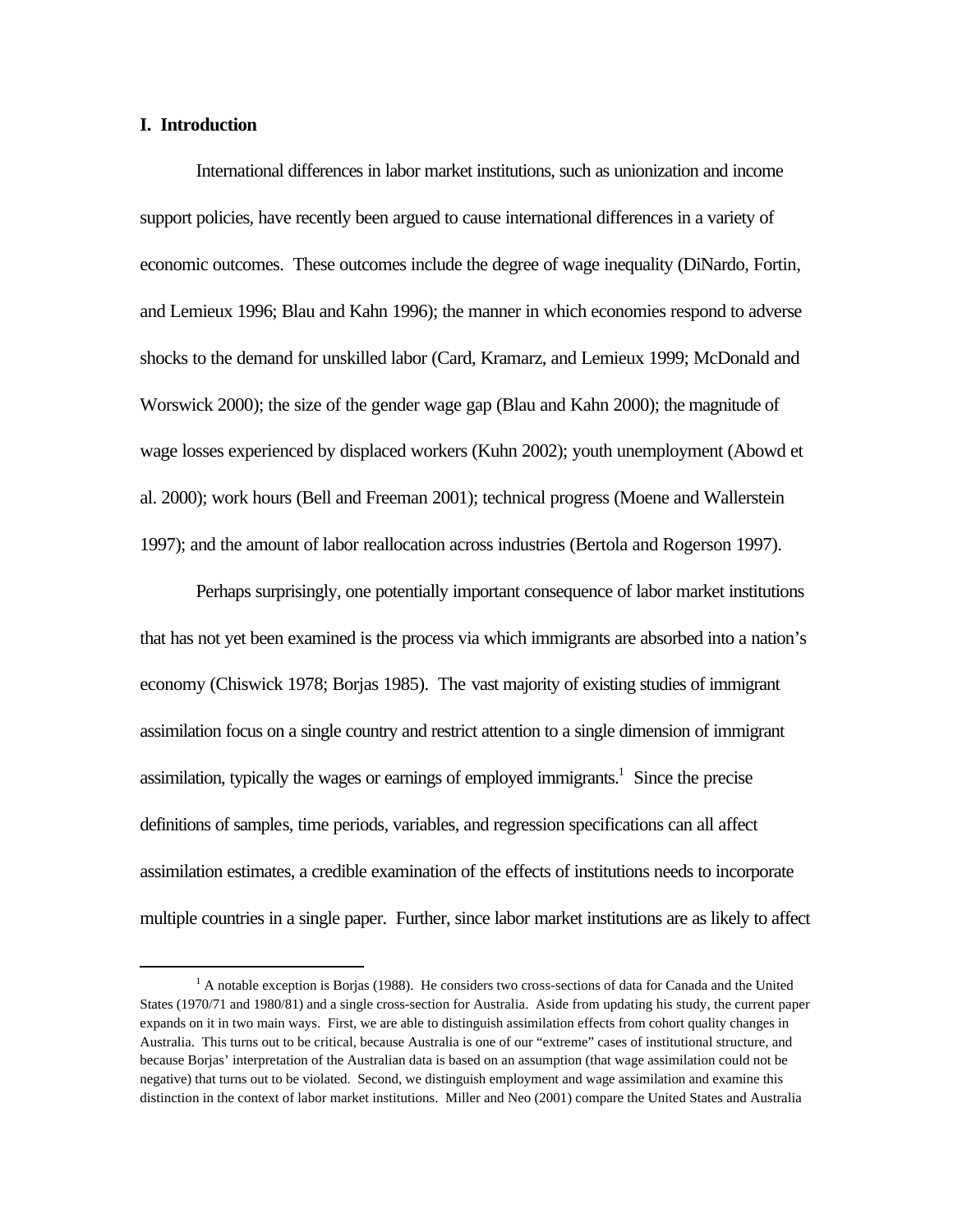the *form* that assimilation takes (in particular, the distinction between wage and employment adjustments) as its overall level, it is critical that more than one dimension of the assimilation process be considered. Thus, the goal of this paper is to analyze the form and amount of immigrant assimilation in three countries—Australia, Canada and the United States—using (as far as possible) identical samples for the same period of time, and to consider the role that institutional differences play in explaining any international differences we see. $2$ 

We argue, first, that the main institutional differences likely to be relevant to the immigrant experience in these three countries involve wage-setting and income support. Next we hypothesize that differences in these two institutional dimensions should have the following effects on the immigrant assimilation process: 1. Relative to natives, newly-arrived immigrants should have the lowest employment rates in Australia, and the highest in the United States. 2. Largely as a consequence of the previous point, immigrant employment rates should rise most rapidly with time in the host country in Australia and least rapidly in the United States. 3. Relative to natives, newly-arrived immigrants who *are* employed should have the highest wages in Australia and the lowest in the United States. 4. Relative to natives, immigrant wage rates should rise most rapidly with time in the host country in the United States and least rapidly in Australia. 5. Decomposing the total earnings growth of a cohort of newly-arrived immigrants into the portion due to increased employment rates versus wage growth, we expect the share due to wage growth to be highest in the United States and the lowest in Australia, with Canada

 $\overline{a}$ 

using a single cross-section in each country.

<sup>&</sup>lt;sup>2</sup> Angrist and Kugler (2003) investigate a different aspect of the interaction between immigration and labor market institutions: how the impact of immigrants on natives varies with labor market flexibility. Across European Union countries, they find that immigration tends to depress native employment more when institutions restrict flexibility.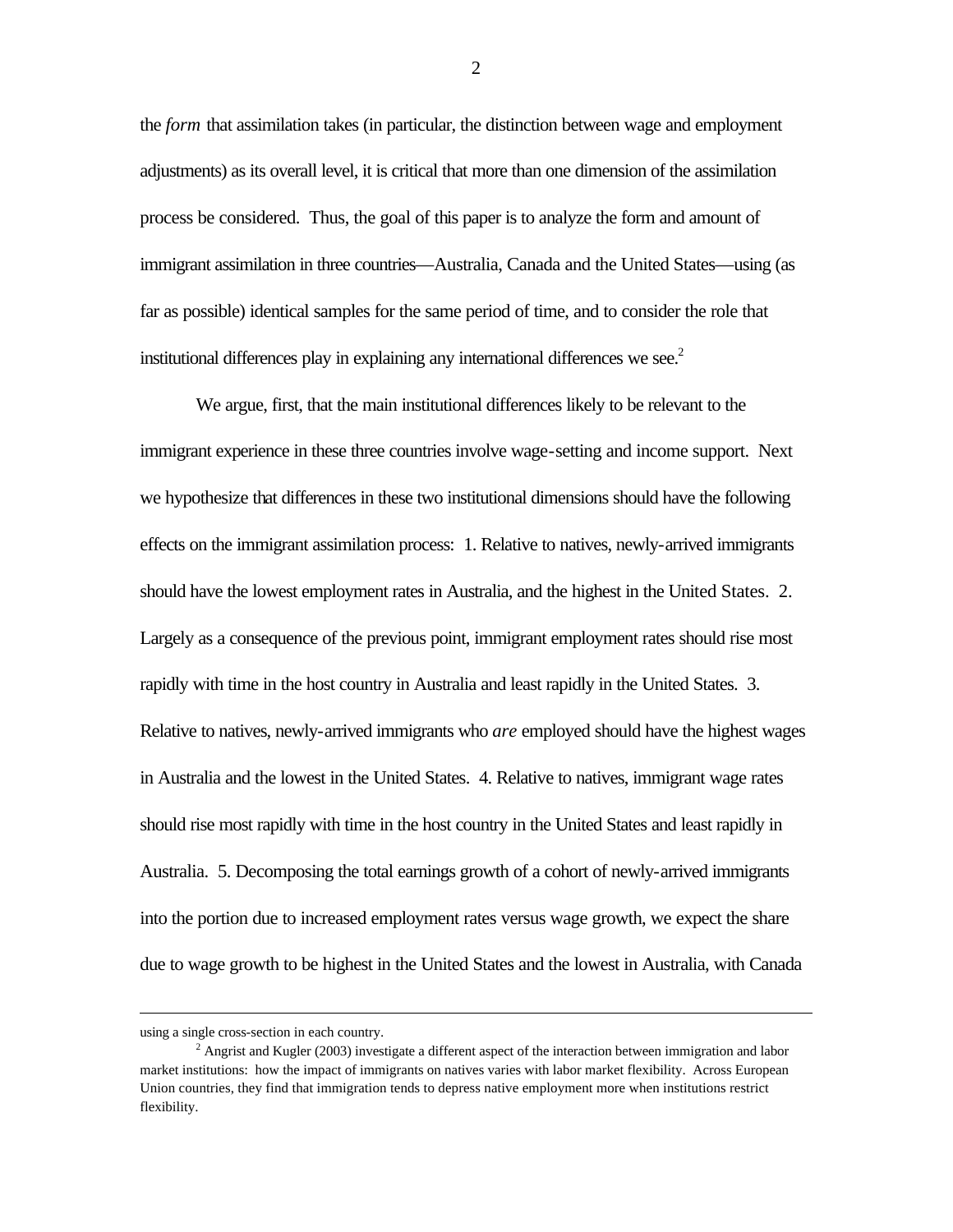between these two extremes.

In the main, our hypotheses are confirmed: new immigrants face by far the largest wage disadvantage in the United States, but also experience by far the greatest rate of wage growth after arrival. Also, wage growth accounts for the highest share of total earnings assimilation in the United States and the lowest in Australia. Thus, compared to the United States, the investment undertaken by immigrants to Australia and Canada consists disproportionately of "waiting" for a good job to open up rather than accumulating skills while on the job. Somewhat more surprisingly, wage assimilation in Australia is in fact *negative*, a result driven in part by the fact that some immigrant cohorts earn a positive wage premium upon arrival, and they then assimilate downwards towards the Australian norm. It follows that the lower rate of immigrant wage growth in Australia cannot be just a mechanical result of the smaller distance between the rungs of its "earnings ladder". Instead our results suggest that, as an optimizing response to the smaller gains to be had by climbing the ladder, immigrants to Australia choose not to make the investments required to climb it, i.e. immigrants to low-wage-dispersion countries advance less because there is "nowhere to go". Finally, and also somewhat unexpectedly, we do detect employment assimilation in all three countries, but do not find large differences in the rate of employment assimilation between the countries.

#### **II. Labor Market Institutions and Immigrant Assimilation**

The similarities between our three countries that make them, collectively, a good "laboratory" in which to compare the immigrant experience are well known; they include a high level of economic development; a common Anglo-Saxon cultural heritage, language and legal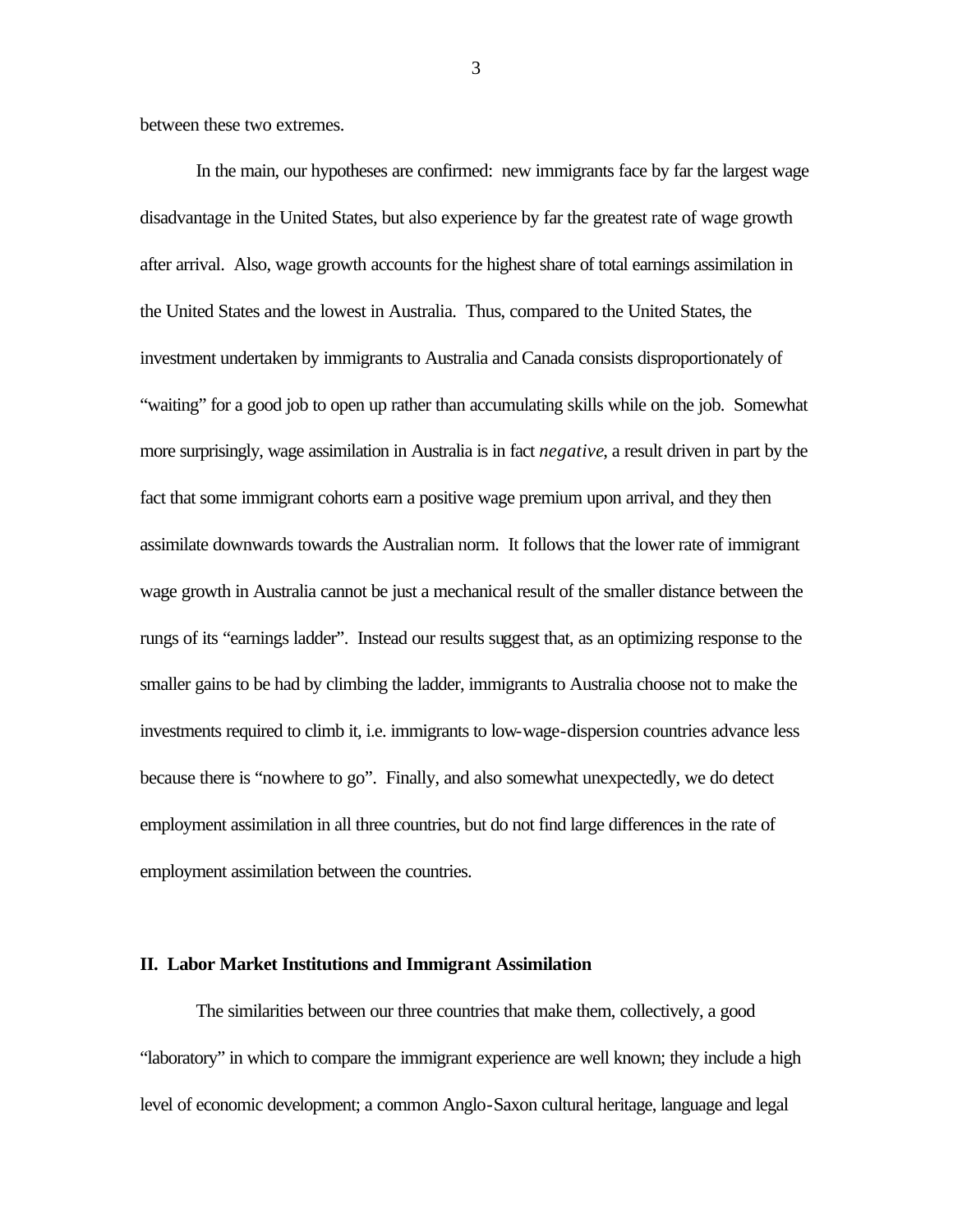system; a definition of citizenship that is based on country of birth rather than ethnicity; the feature of being recently colonized by Europeans with only small aboriginal populations remaining in the country; relatively low population densities; a long tradition of immigration; and large immigrant population shares by international standards. From common roots, however, the countries have diverged considerably in the institutions regulating their labor markets. The goal of this paper is to look for effects of these emergent institutional differences on the economic experiences of twentieth-century immigrants to Australia, Canada, and the United States.

We argue that two main institutional differences are likely to have substantial effects on immigrants to these three countries: wage-setting institutions and income support policies.<sup>3</sup> Concerning the wage-setting process, Table 1 shows the well-known difference in union density between the United States and Canada, as well as the well-known decline in U.S. union density between 1980 and 1990. While union density in both countries is low by OECD standards, by the end of our sample period union density in Canada was more than double that in the United States (36 versus 16 percent). In both countries, coverage is only marginally greater than density, and wage bargaining is extremely decentralized (among 19 OECD countries, only one country ranks lower than Canada and the United States in terms of bargaining centralization).

 $\overline{a}$ 

<sup>&</sup>lt;sup>3</sup> On a third dimension that features prominently in some recent international labor market comparisons quantity-based restrictions such as maximum hours laws and employment protection laws (EPLs)—differences among our three countries are much less extreme. If anything, Canada has the most stringent EPLs of these three countries (see Kuhn 2002), but the restrictions in all three are very low by international standards. (In contrast, Australia's wagesetting institutions are easily as stringent as many in Europe.) Another institution affecting the immigrant experience admissions criteria—does differ substantially among the three countries. However, Borjas (1993) and Antecol, Cobb-Clark and Trejo (2003) show that this works almost exclusively by changing the mix of immigrant source countries, in particular by changing the share of immigrants from Latin America. By controlling for region of origin we can thus net out most of the effects of different admissions criteria.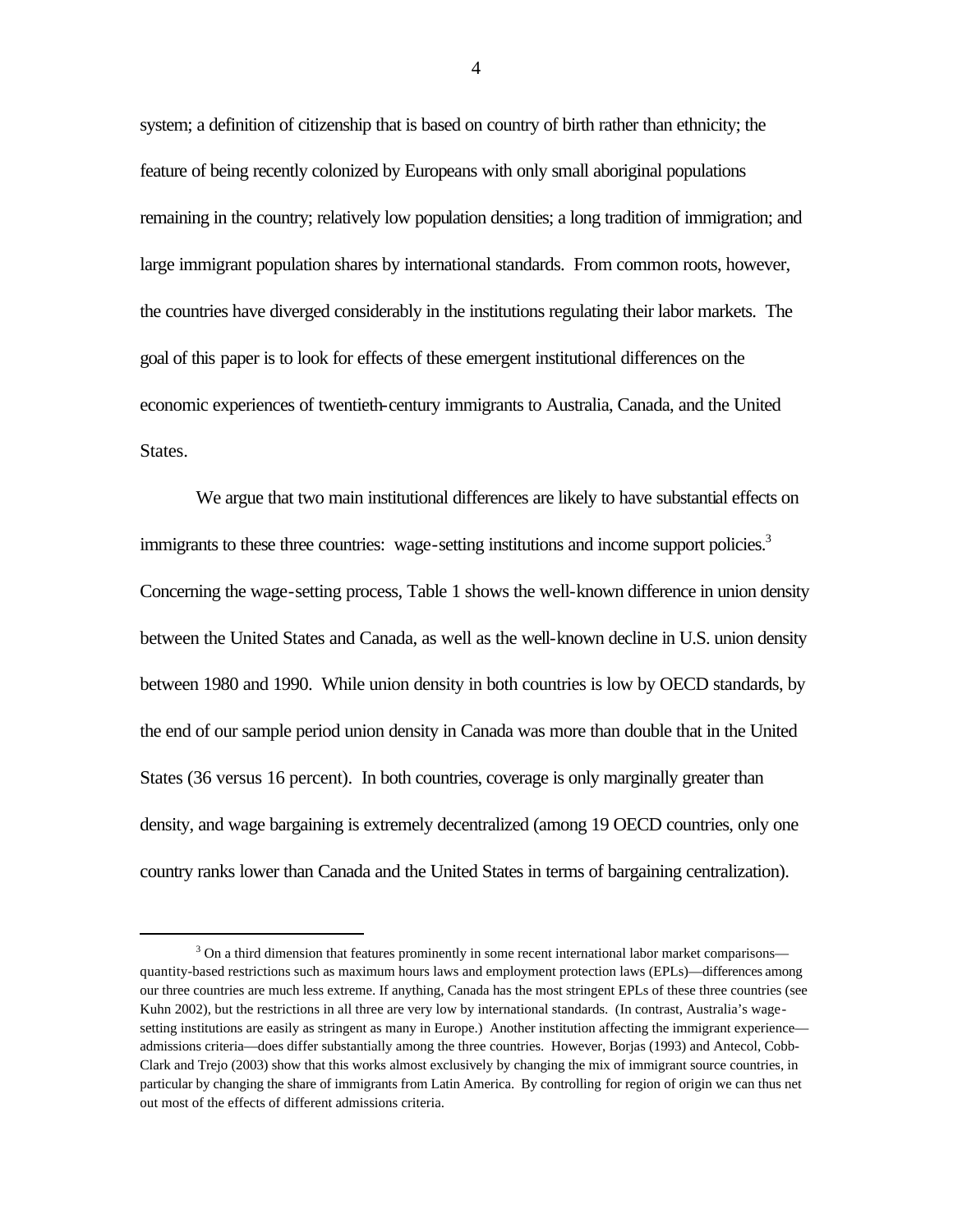Australia's wage-setting process differs dramatically from the North American norm. Union membership rates are higher than both Canada and the United States, and declining over our sample period, but the most dramatic difference is in union coverage: in both our sample years, 80 percent or more of Australian workers' wages were determined by collective bargaining agreements. Further, this wage-setting process is highly centralized and co-ordinated on the national level. In 1990, Australia was ranked first (tied with Austria, Belgium, Finland, Norway, Portugal and Sweden) among 19 countries in bargaining centralization by the OECD.<sup>4</sup>

The consequences of these different wage-setting institutions for wage dispersion can be seen in panel B of Table 1. As Blau and Kahn (1996) have argued, high levels of union coverage tend to be associated with low levels of wage dispersion, and this is certainly borne out in our data. By all measures—the  $90/10$  ratio (ratio of the  $90<sup>th</sup>$  to the  $10<sup>th</sup>$  percentiles of the weekly earnings distribution), 90/50 ratio, 50/10 ratio, or the standard deviation of log wages— Australia had the most compressed wage distribution in both years of our data, and the United States the most dispersed. Canada stands between these two extremes on most measures, though it is tied with the Unites States on two of these measures in 1990, perhaps reflecting a more severe recession at that time. All three countries exhibit increasing wage inequality between 1980 and 1990.

Concerning the income support available to unemployed workers, an aggregate, comparable index of benefit generosity computed by the OECD in Table 1 shows similar overall

 $\overline{a}$ 

<sup>4</sup> During our sample period, the dominant institution in Australian wage-setting was the "awards" system, a system whereby unions, employers and government representatives met at the national level to negotiate wage rates specific to hundreds of occupations. Although firms were free to pay above-award wages, this was rare in practice. Thus, for all intents and purposes, Australian wages during our sample period were centrally administered at the occupation level. Statutory minimum wages were set at similar (low) fractions of the average wage in Canada and the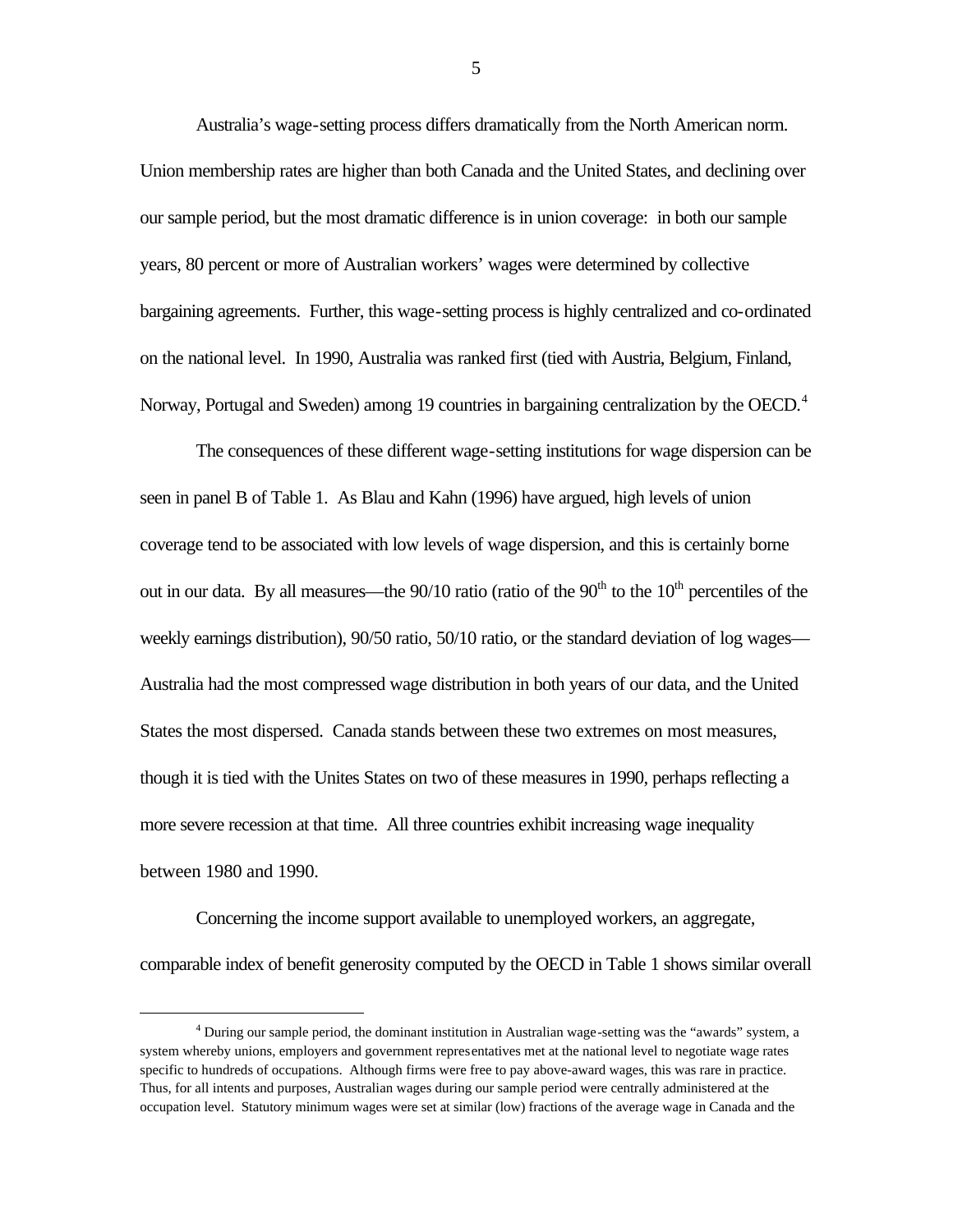replacement rates in Canada and Australia, and a much lower rate in the United States. While this probably summarizes overall generosity reasonably well, there are a number of reasons to suspect that these figures understate the differences among the three countries, especially as it affects immigrants. One such difference is the take-up rate of unemployment insurance (UI) benefits: in 1990, the ratio of UI beneficiaries to the total number of unemployed was 34 percent in the United States, 82 percent in Australia, and 87 percent in Canada.<sup>5</sup> Thus it is much less likely that an unemployed worker in the United States will actually receive UI benefits than in Australia or Canada. Second, the Australian income support system has three features that make it especially generous for immigrants: unlike the United States and Canadian systems, eligibility does not require prior employment, recent immigrants are not explicitly disqualified from receiving benefits, and benefits do not depend on previous wages. Furthermore, in Australia these benefits are payable for an indefinite period, in contrast to maximum entitlement periods of a year in Canada and 26 weeks in the United States. On balance, it appears that Australia's income support system is the most generous to immigrants, and both Canada and Australia are clearly more generous than the United States.

Given that during our sample period Australia had a much more compressed wage distribution and more generous income support for unemployed immigrants than the United States, with Canada between these extremes on both these dimensions, how might one expect

 $\overline{a}$ 

United States, and they did not exist in Australia because they were superseded by the awards system.

<sup>5</sup>OECD, 1994, Table 8.4, plus CANSIM Series v384773 [the OECD's table includes UI *and* welfare cases for Canada; thus we retrieved our own beneficiary counts from Statistics Canada's CANSIM database]. Australian figures refer to 1991. For Canada, our figures include regular UI beneficiaries only (thus they exclude UI benefits for job training, maternity, sickness, etc.). As noted, Australia has only a means-tested program—these figures refer to it. US figures, like Canada's include UI claimants only (thus excluding welfare). In all cases the count of beneficiaries refers to an annual average stock (not to the total number of persons receiving benefit at any time during the year).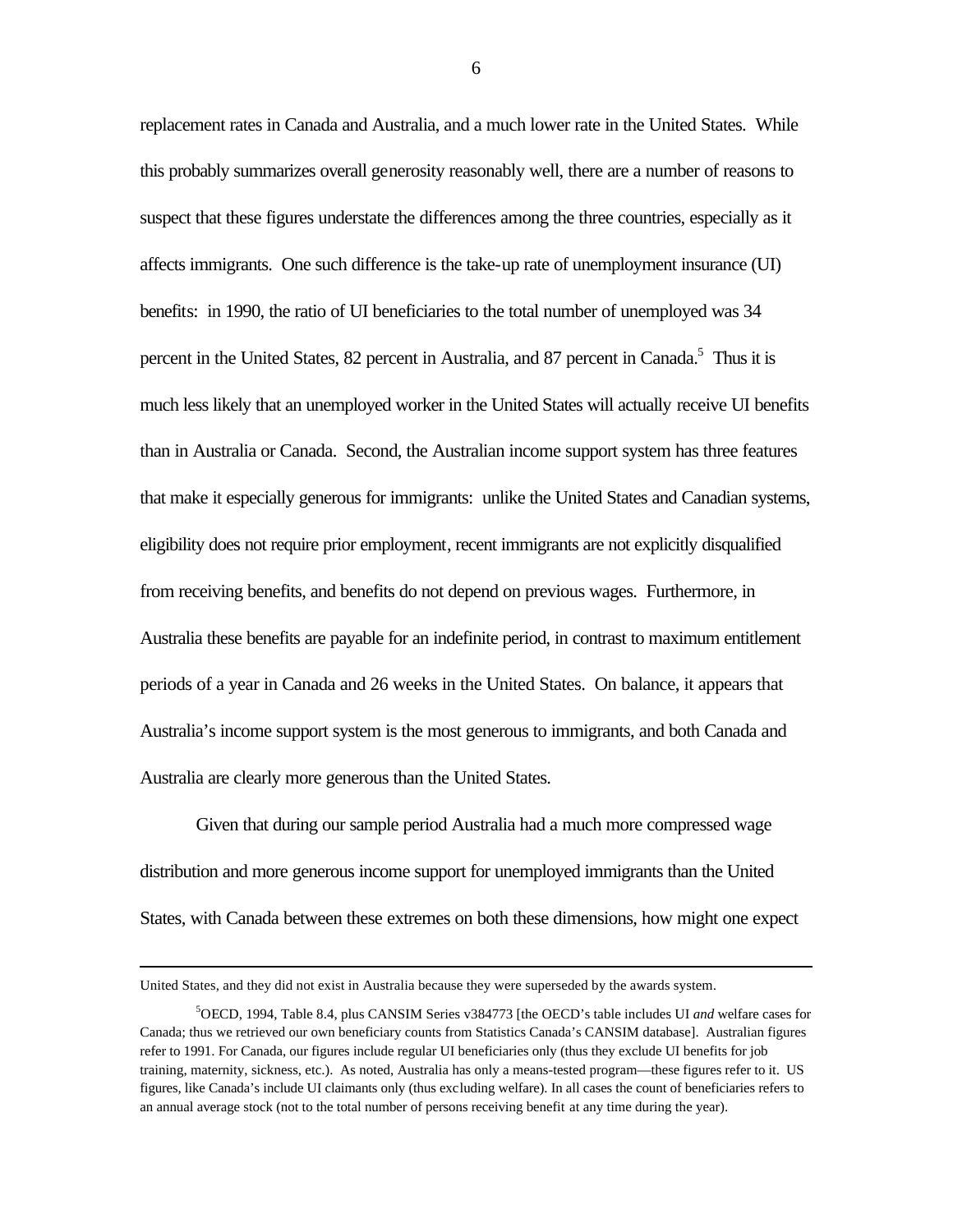the immigrant assimilation process to differ between these countries? Most obviously, one would expect a minimum-wage effect: to the extent that high, centrally-administered wage floors prohibit employment below a certain wage, unskilled (or poorly-connected) workers may not be able to find employment as easily. As in the Harris-Todaro (1970) model of rural-urban migration, immigrants will have to wait in a queue before finding higher-wage jobs. Thus we expect a higher incidence of unemployment on arrival, and a greater decline in unemployment with time in the country. A second effect, reinforcing the first, is a reservation-wage effect: more generous income support while unemployed should make immigrants more selective about new jobs, choosing to remain unemployed longer. Thus, economic assimilation should consist more of "waiting" in a queue for a good job to arrive, and less of acquiring skills while employed.

A third effect of institutions is a purely mechanical effect of national wage compression on the relative wage growth rates of immigrants. Suppose that, over the course of his first ten years in the country, an immigrant to Australia advances five percentiles in the native wage distribution, and the same is true of an immigrant to the United States. Simply because the rungs of the U.S. wage "ladder" are farther apart, the immigrant to the United States will experience greater wage growth (even relative to natives) than the immigrant to Australia.<sup>6</sup> Another expected effect of wage compression is not so mechanical: suppose that the investment required to rise one rung on the ladder (e.g. learning English) is equally costly in the United States and Australia. Then—for the same reason that Bell and Freeman (2001) argue that Americans work harder than Germans—immigrants to Australia will be less inclined to make

 $\overline{a}$ 

<sup>&</sup>lt;sup>6</sup> For the United States, this "mechanical" effect of wage structure on the immigrant-native wage gap has been explored by Butcher and DiNardo (1998) and Lubotsky (2001).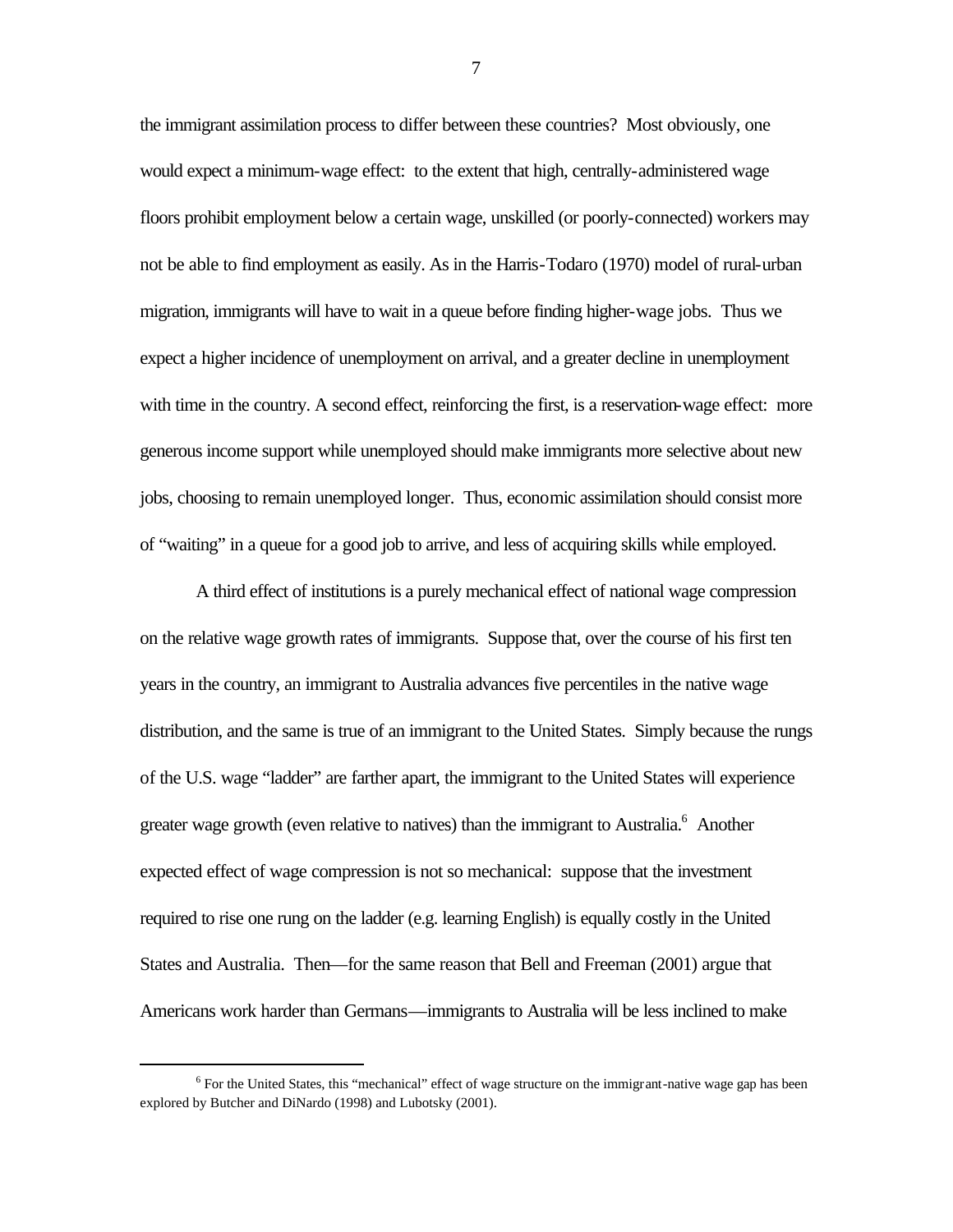these investments because there is less to be gained in a compressed-wage economy.<sup>7</sup>

In sum, given the institutional differences between these three countries during the time period in question, we expect the following differences in the immigrant assimilation process: relative to natives, immigrant employment rates should be lowest on arrival, but grow most rapidly with time in Australia. In contrast, immigrant wage rates should be highest on arrival, but grow least rapidly with time in Australia. Results for the United States should be the opposite of this, with Canada between the two extremes. Overall, decomposing the total earnings growth of a cohort of newly-arrived immigrants into the portion due to employment versus wage growth, we expect the share due to wage growth to be highest in the United States and lowest in Australia, with Canada between these two extremes.

#### **III. Data**

 $\overline{a}$ 

We analyze individual-level data from the 1981 and 1991 Australian and Canadian censuses and the 1980 and 1990 U.S. census. For each country, these censuses provide comparable cross-section data at two points in time on demographic characteristics and labor force behavior, as well as the requisite information on country of birth and year of arrival for foreign-born individuals (henceforth referred to as immigrants). Having at least two crosssections of data for each country is advantageous for estimating immigrant assimilation effects, as we explain in the next section, and the large samples of individuals available in census data produce relatively precise estimates. The Australian data constitute one-percent samples of the

 $\eta$  While we do not incorporate income taxes explicitly into our analysis, income tax differentials across the countries reinforce this effect: the much-higher marginal rates in Canada than the United States, for example, reduce the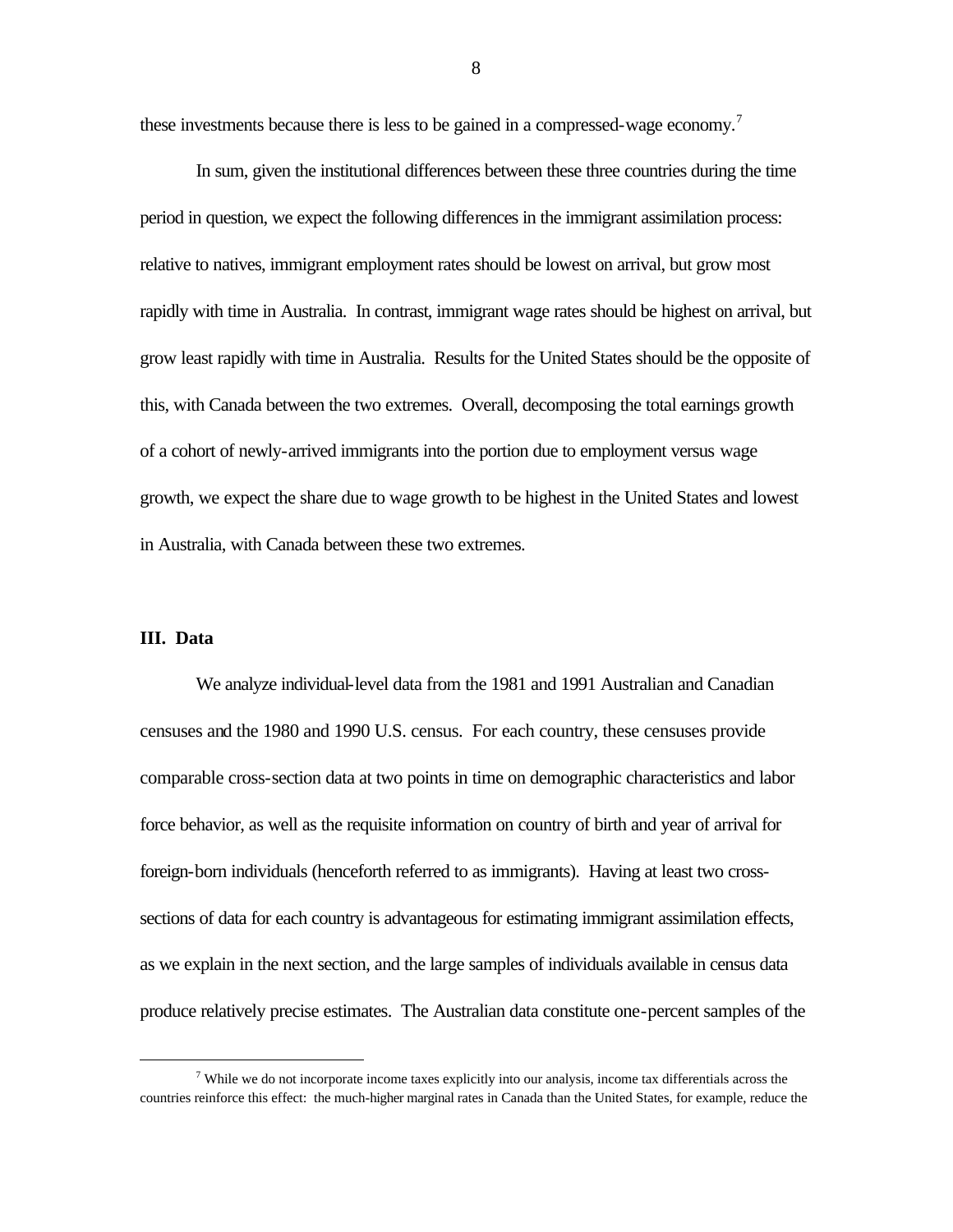population, the Canadian data are three-percent samples, and the U.S. data are five-percent samples.<sup>8</sup>

We restrict our analysis to men between the ages of 25 and 59 who are not institutional residents. We exclude women in order to minimize biases arising from selective labor force participation, and we choose this age range so as to focus on men who have completed their formal schooling and who have a strong attachment to the labor market. By comparing outcomes for immigrants with those for natives who reside in the same destination country, natives can serve as a control for cross-country differences in social or economic conditions or in how the census data were collected. To increase comparability of the native samples across countries and improve their usefulness as a control group, we exclude non-whites from the native (but not the immigrant) samples.<sup>9</sup> In addition, residents of the Atlantic Provinces and the Territories are excluded from the Canadian samples, because for these individuals the information about country of birth and year of immigration is not reported in sufficient detail.

Finally, in order to avoid complications that arise with immigrants who arrived as children, we exclude all foreign-born individuals whose age and arrival cohort imply any possibility that they entered the destination country prior to age 16. Immigrants who arrive as children, and who therefore acquire much of their education and all of their work experience in the destination country and who are more likely to speak the destination-country language

 $\overline{a}$ 

incentive to acquire host-country-specific skills even more.

<sup>&</sup>lt;sup>8</sup> The U.S. samples are much larger than the samples from the other two countries. To lighten the computational burden, we employ 0.1-percent (or one in a 1000) samples of U.S. natives, but we use the full fivepercent samples of U.S. immigrants, and we use the full samples of natives and immigrants available in the Australian and Canadian data.

<sup>&</sup>lt;sup>9</sup> In particular, we exclude blacks, Asians, Hispanics, and aboriginals from the native samples for each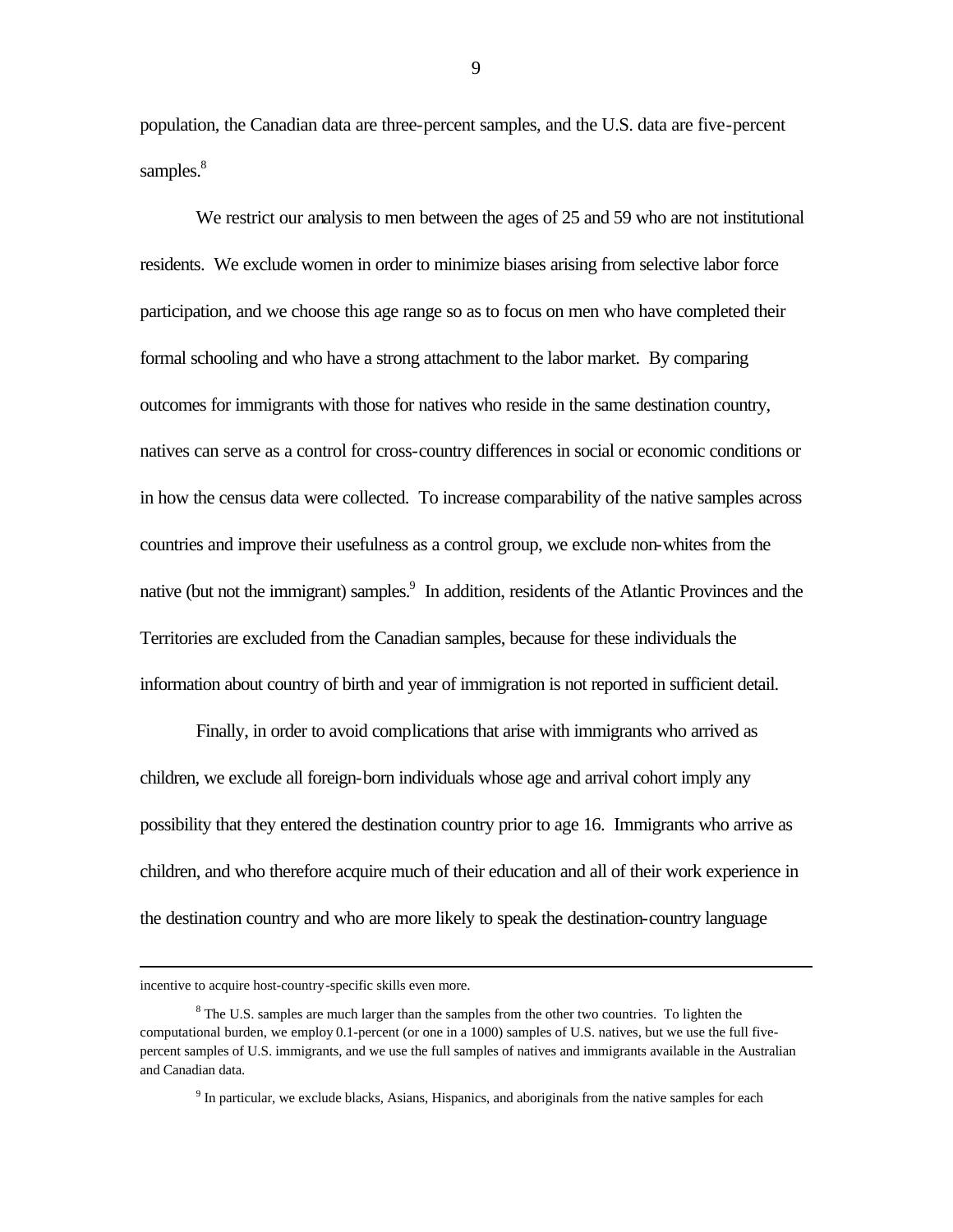fluently, often enjoy greater economic success than immigrants who come as adults (Kossoudji 1989; Friedberg 1991). Given the age and other restrictions typically used to construct analysis samples, the average age at arrival within the extracted subsample of a cohort falls with duration of residence in the destination country, because as an immigrant arrival cohort ages, its youngest members enter the sample and its oldest members leave the sample. These factors combine to produce a spurious correlation between immigrant outcomes and duration of destination-country residence. Because the inclusion of immigrants who arrived as children can bias estimates of assimilation effects, we exclude child immigrants from our samples.<sup>10</sup>

#### **IV. Empirical Framework**

Our goal is to compare the relative importance of employment versus wage adjustments in accounting for the labor market assimilation of immigrants to Australia, Canada, and the United States. We start with the identity  $E = pw$ , where *E* denotes the expected earnings of an immigrant, *p* is the probability that the immigrant is employed, and *w* is the wage paid to the immigrant when he is employed. It is perhaps most natural to think of *p* as the fraction employed in a cohort of immigrants, *w* as the mean earnings of the employed members of the cohort, and *E* as the mean earnings of all members of the cohort (including those who are not employed and therefore have zero earnings). Consider how the cohort's earnings potential evolves over time as its members adapt to the destination country's labor market. To a first-

destination country.

 $10$  In their analysis of the unemployment experiences of Australian immigrants, McDonald and Worswick (1999b) find it important to distinguish between immigrants who arrived as children and those who arrived as adults.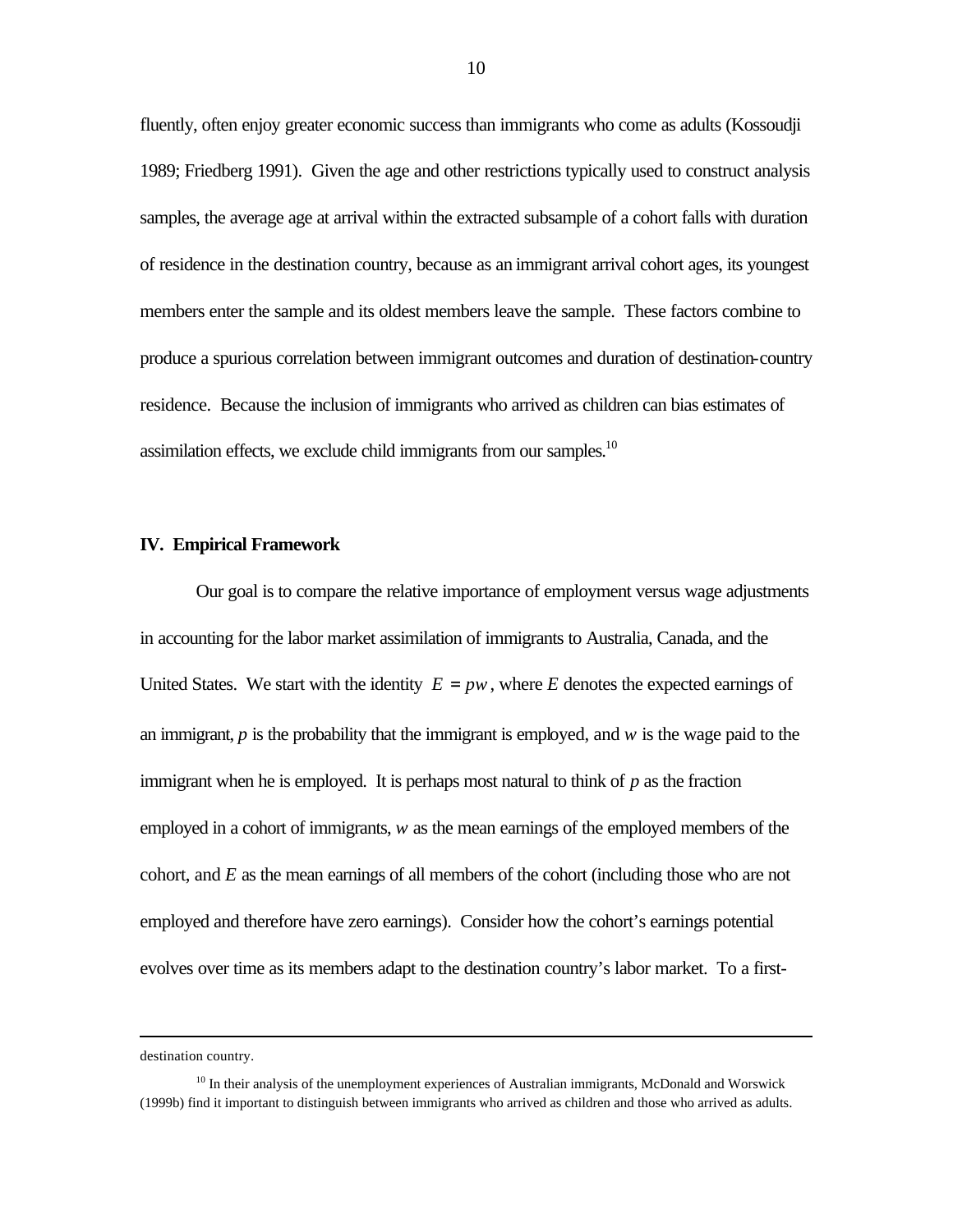order approximation, the identity implies that

$$
(1) \qquad \qquad \% \Delta E = \% \Delta p + \% \Delta w \ .
$$

In percentage terms, the growth in expected earnings arising from immigrant assimilation is equal to the sum of assimilation's impacts on employment rates and wages. Equation (1) provides a useful decomposition of the labor market assimilation of immigrants into employment and wage components. To implement equation (1) empirically, we need estimates of how assimilation affects the employment and wage opportunities of immigrants. In this context, assimilation represents the independent effect of duration of destination-country residence on immigrant outcomes. In other words, how do immigrant outcomes change with greater exposure to the host country?

We adopt the regression framework developed by Borjas (1985, 1995) for estimating the separate effects of arrival cohort and duration of destination-country residence on immigrant outcomes. This framework exploits the availability of comparable cross-section data from at least two different points in time. Without strong restrictions, it is impossible to distinguish immigrant cohort and assimilation effects using just a single cross-section of data because, at any given point in time, variation across immigrants in years of destination-country residence arises only from differences in immigrants' dates of entry. With repeated cross-sections, however, outcomes for immigrant arrival cohorts can be tracked over time, and the trick then becomes to isolate changes due to assimilation from changes caused by different economic conditions in the survey years being compared (i.e., period effects). The most popular solution to this problem, and the one adopted here, is to estimate period effects from the outcome changes experienced by natives. After netting out these estimates of the period effects, remaining changes for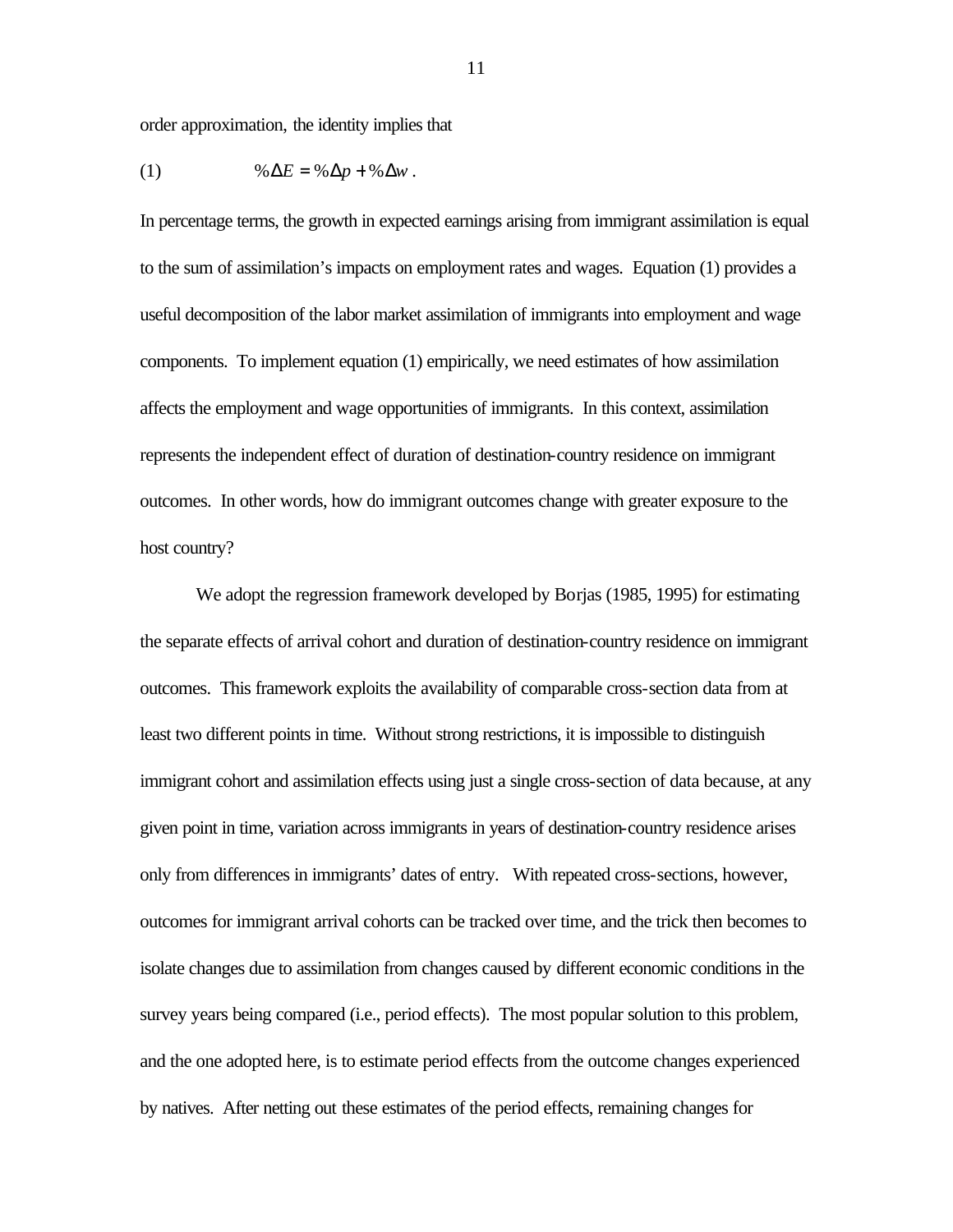immigrant cohorts are attributed to assimilation.<sup>11</sup>

To be explicit, let  $y_j^g$  represent the outcome for individual *j*, where the superscript *g* takes on the values *I* for immigrants and *N* for natives. Pooling data from the 1981 and 1991 censuses, $^{12}$  immigrant outcomes are determined by the equation

(2) 
$$
y'_{j} = C_{j}I^{T} + A_{j}d^{T} + pT_{j} + (1 - T_{j})X_{j}b_{81}^{T} + T_{j}X_{j}b_{91}^{T} + e_{j}^{T},
$$

where the vector  $C$  is a set of mutually exclusive dummy variables identifying immigrant arrival cohorts, the vector *A* is a set of mutually exclusive dummy variables indicating how long an immigrant has lived in the destination country, *T* is a dummy variable marking observations from the 1991 census, the vector *X* contains other determinants of outcomes, *e* is a random error term, and the remaining parameters are the objects of estimation. This specification gives each immigrant arrival cohort its own intercept, and differences in these intercepts represent permanent outcome differentials between cohorts. The coefficients of the duration of destination-country residence dummies measure the effects of immigrant assimilation on the outcome variable. In addition, the coefficients of the variables in *X* are allowed to vary across census years, with the subscripts 81 and 91 indicating the survey year of a particular parameter vector.

The corresponding equation for natives is

(3) 
$$
y_j^N = a^N + pT_j + (1 - T_j)X_j b_{81}^N + T_j X_j b_{91}^N + e_j^N,
$$

 $11$  A key assumption of this approach is that compositional changes in the subsample of an immigrant cohort observed—such as those caused by emigration, mortality, and labor force entry and exit—do not bias measured outcome changes.

 $12$  These are the years relevant for the Australian and Canadian census data. For the U.S. census data, the corresponding years are 1980 and 1990.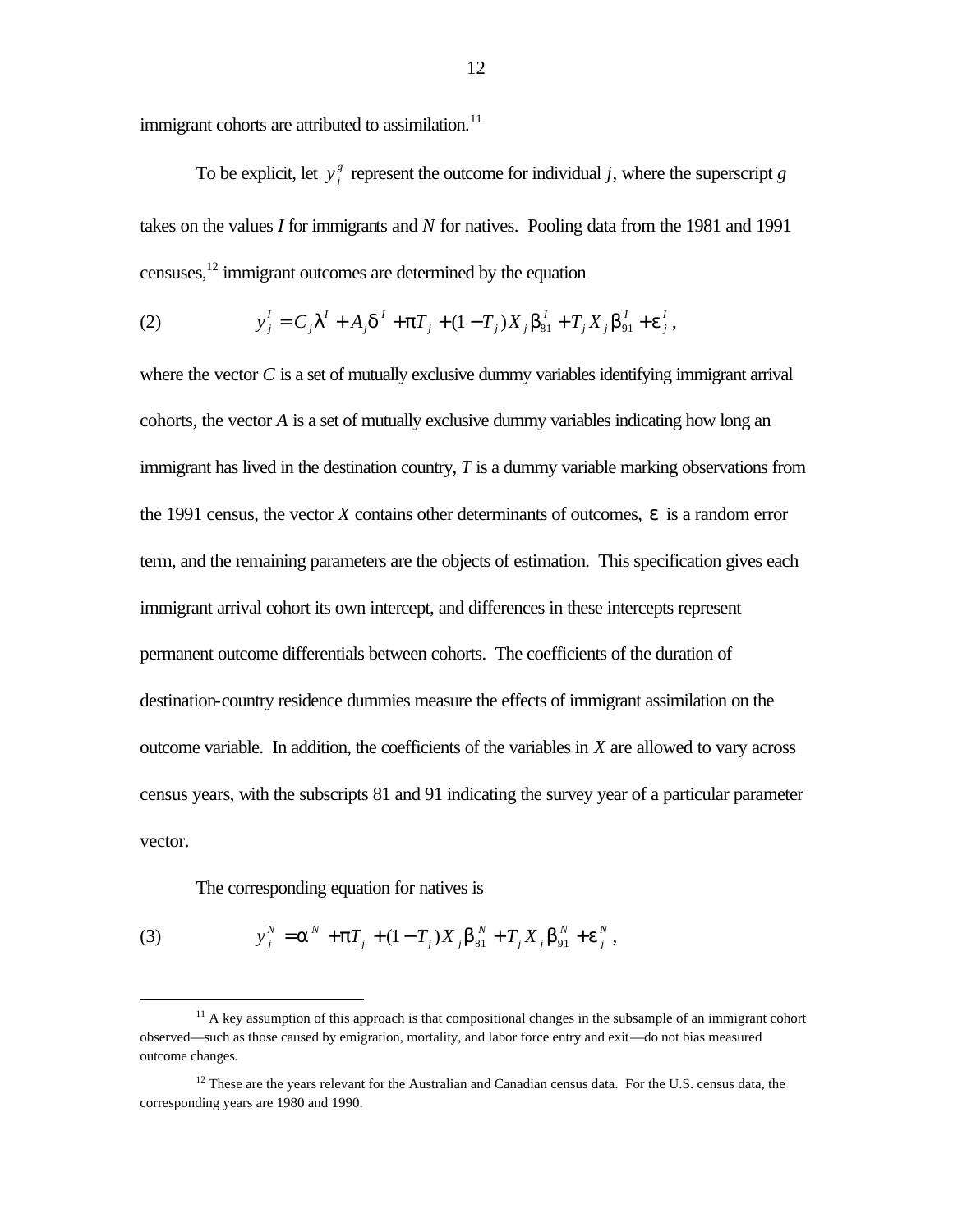where  $a^N$  is the intercept for natives, and the arrival cohort and duration of destination-country residence variables are excluded from this equation because they are not relevant for natives.

To see the identification problem in equation (2), it is easiest to think of *C*, *A*, and *T* as being scalar variables denoting, respectively, an immigrant's year of arrival in the destination country, years since arrival, and survey year. In this case,  $C + A = T$ , which implies that we cannot estimate the separate effects of these variables without imposing some type of restriction. An analysis of immigrant outcomes must confront the classic problem of distinguishing cohort, age, and period effects. The identifying restriction imposed in equations (2) and (3) is that the period effect *p* is the same for immigrants and natives, as indicated by the absence of a superscript on this parameter. In essence, the period effect is estimated from natives, and this information is used to identify cohort and assimilation effects for immigrants. To estimate the parameters of equations (2) and (3), we pool observations on immigrants and natives from both years of census data into a single regression, and then impose the restrictions implicit in these equations by introducing the appropriate interaction terms between nativity, the 1990/91 census dummy, and the other explanatory variables.

#### **V. Estimation Results**

In this section, we use the empirical approach just described to estimate the impact of assimilation on the employment and wage opportunities of immigrants to Australia, Canada, and the United States. Interpreting these estimates in the context of equation (1), we then compare the relative importance of employment versus wage adjustments in accounting for immigrant labor market assimilation in these three countries. Before discussing the regression results,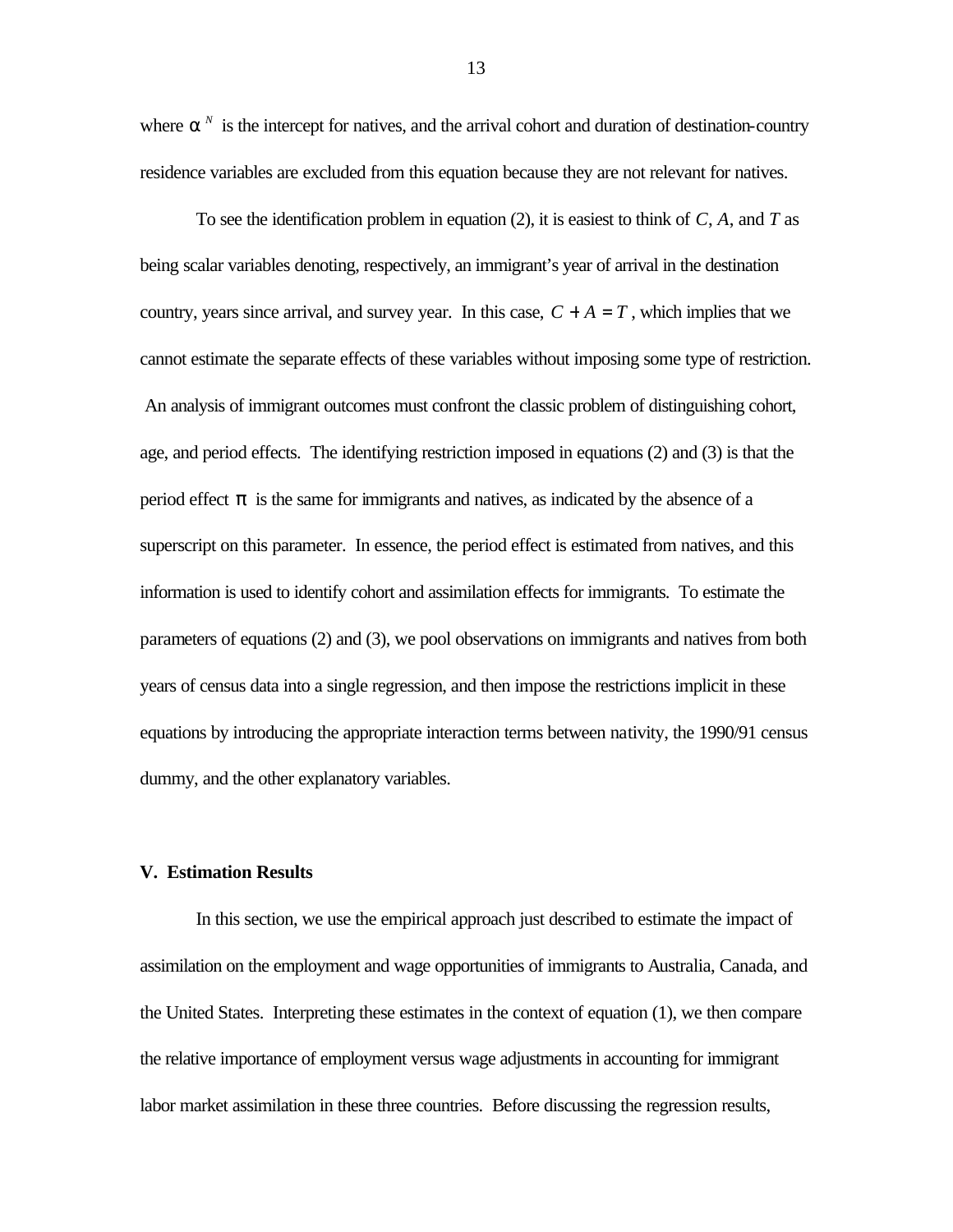however, we first introduce our two outcome variables and describe how they vary with nativity and immigrant arrival cohort.

Table 2 presents employment rates for our samples of native and immigrant men in the two census years for each of the three countries. Recall that our samples include men ages 25- 59, with non-whites excluded from the native but not the foreign-born samples, and with the additional exclusion of immigrants who arrived in the destination country as children. Standard errors are shown in parentheses and cell sample sizes are in brackets. The reported rates represent the percentage of men in each cell who were employed during the census survey week. Here, and throughout the paper, the intervals listed for immigrant arrival cohorts are those defined in the Australian and Canadian data; the slightly different immigrant cohorts defined in the U.S. data are as follows: pre-1960, 1960-64, 1965-69, 1970-74, 1975-79, 1980-84, and 1985-90.<sup>13</sup> The 1991 Australian census does not distinguish 1960s arrivals from earlier immigrants, and therefore "pre-1971" is the most precise arrival cohort that can be defined consistently across censuses for Australian immigrants. For Canada and the United States, however, immigrants arriving during these years are disaggregated into "1966-70," "1961-65," and "pre-1961" cohorts.

Overall, native men tend to have higher employment rates than their foreign-born counterparts, with the only exception occurring in the 1981 data for Canada. In 1990/91, for example, employment rates were 86 percent for natives versus 80 percent for immigrants in Australia, 86 percent for natives versus 83 percent for immigrants in Canada, and 89 percent

 $\overline{a}$ 

 $13$  For ease of exposition, we will refer to particular immigrant cohorts using the year intervals that pertain to the Australian and Canadian data, with the implied understanding that in the U.S. data the actual cohort intervals begin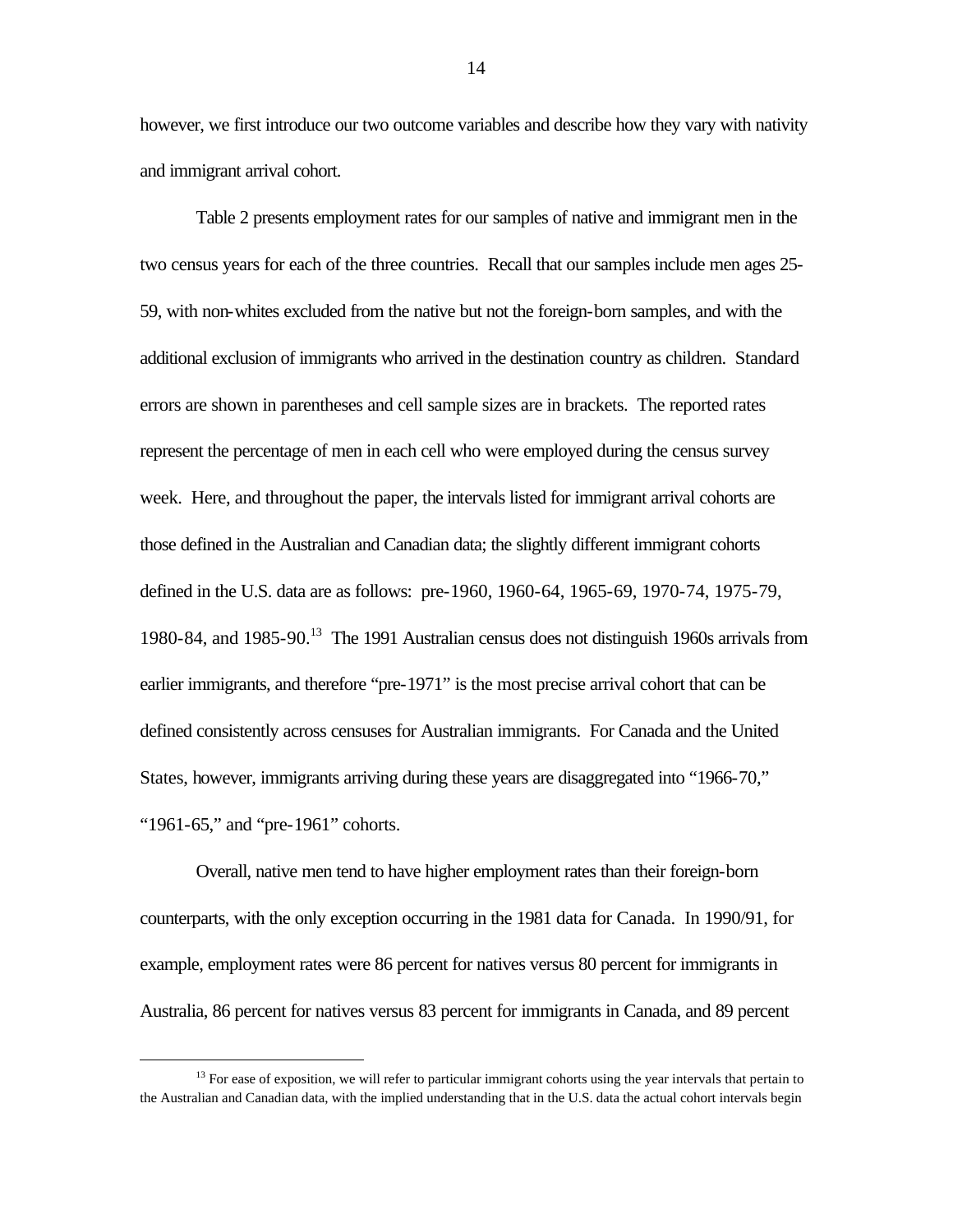for natives versus  $85$  percent for natives in the United States.<sup>14</sup> In all three countries, male employment rates fell for both natives and immigrants between 1980/81 and 1990/91, although the declines were much smaller in the United States (drops of less than a percentage point) than elsewhere (drops of 4-6 percentage points for natives and 7-9 points for immigrants).

Within a given cross-section, immigrants in all three countries display a marked jump in employment rates between the two most recent arrival cohorts, and then employment propensities are relatively stable across the remaining cohorts. Consider, for example, the 1981 Australian data. The employment rate is below 80 percent for men who immigrated within the last five years (1976-80 arrivals), but it shoots up to 90 percent for immigrants who have spent between five and ten years in Australia (1971-75 arrivals), and it holds steady at 89 percent for immigrants with over ten years of Australian residence (pre-1971 arrivals). A qualitatively similar pattern emerges in each of the other cross-sections, regardless of country or survey year. This pattern could indicate that immigrants experience a substantial amount of employment adjustment during their initial five or ten years in the destination country, but an alternative explanation is that the cross-sectional data reflect permanent employment differences between immigrant cohorts.

The availability of a second cross-section for each country allows us to follow immigrant cohorts through time, and this type of longitudinal analysis reveals that the depressed employment of recent arrivals primarily represents an immigrant adjustment process rather than permanent cohort differences. Consider, for example, the 1976-80 cohort of immigrants to the

 $\overline{a}$ 

and end one year earlier.

<sup>&</sup>lt;sup>14</sup> It should be noted that our exclusion of non-whites from the native but not the immigrant samples raises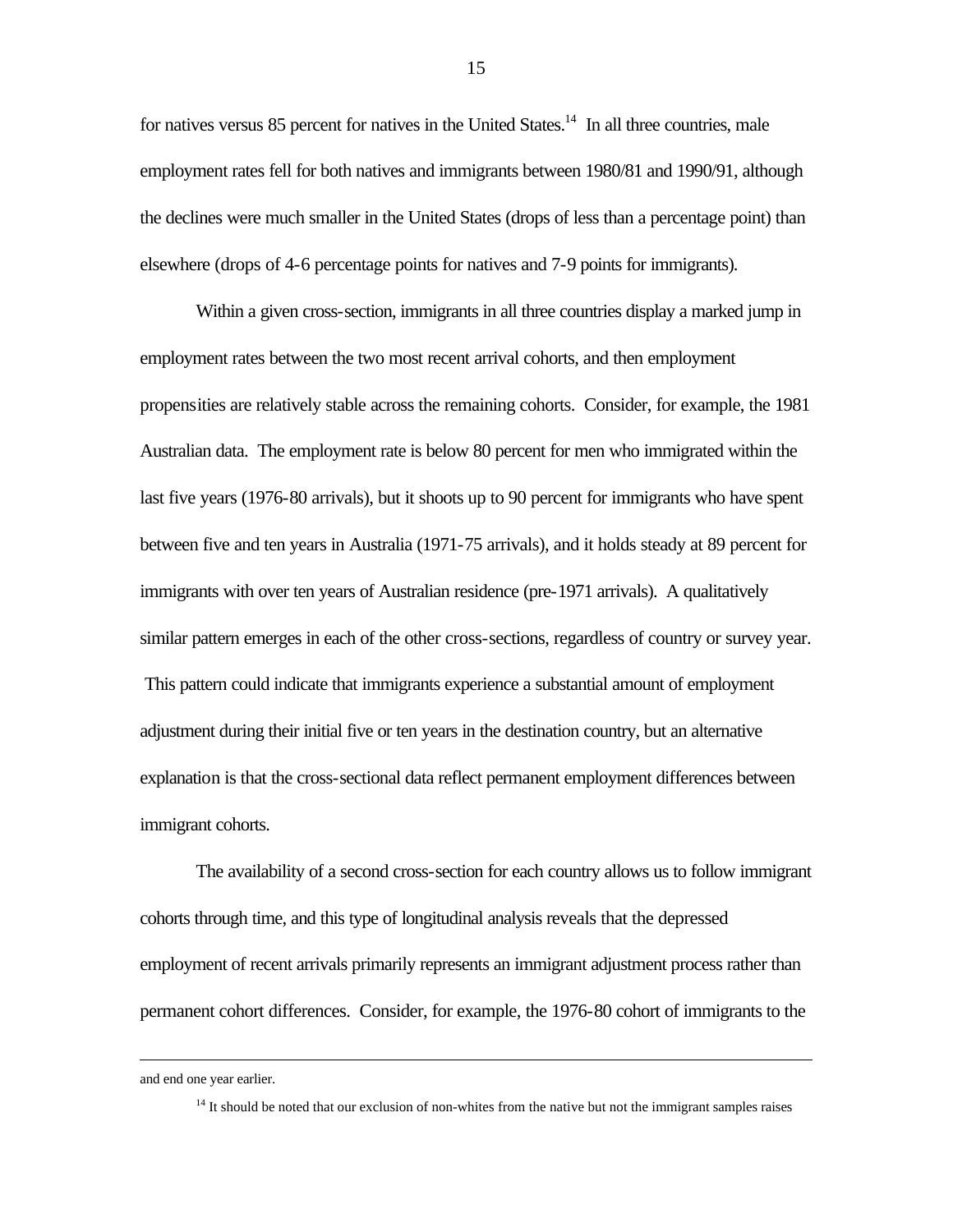United States. In 1980, shortly after arrival, the employment rate of this cohort (78 percent) was about 10 percentage points below that of natives or earlier immigrant cohorts. Over the next decade, however, the employment rate of 1976-80 arrivals rose by 11 percentage points, whereas employment propensities either remained constant or fell for natives and the other immigrant cohorts. By 1990, the 1976-80 cohort had the same employment rate as natives (89 percent) and the highest rate of any immigrant cohort. The same sort of convergence occurs in Australia and Canada, where the 1976-80 arrival cohorts experienced rising employment rates over the 1980s even as natives and all other immigrant cohorts suffered noticeable declines. These employment gains for the most recent immigrant arrivals relative to natives and earlier immigrants suggest that a discrete jump in immigrant labor force activity occurs during the first decade of adaptation to the destination-country labor market. To accommodate the apparent nonlinearity of immigrant employment adjustment, the regressions reported below will employ a flexible specification of immigrant assimilation effects.

Table 3 presents the same type of information for the natural logarithm of wages, our other outcome variable. In addition to the sample restrictions that pertain to Table 2, we now further limit attention to employed men. For Canada and the United States, we use weekly earnings to represent wages. Unfortunately, the Australian census does not distinguish an individual's earnings from his other sources of income, so for Australia we are forced to use weekly personal income as our proxy for wages.<sup>15</sup> To facilitate comparisons across years within each country, the figures in Table 3 have been converted to 1990 dollars for Australia

the relative employment rates of natives.

<sup>&</sup>lt;sup>15</sup> For all three countries, our measure of wages includes self-employment earnings as well as wage and salary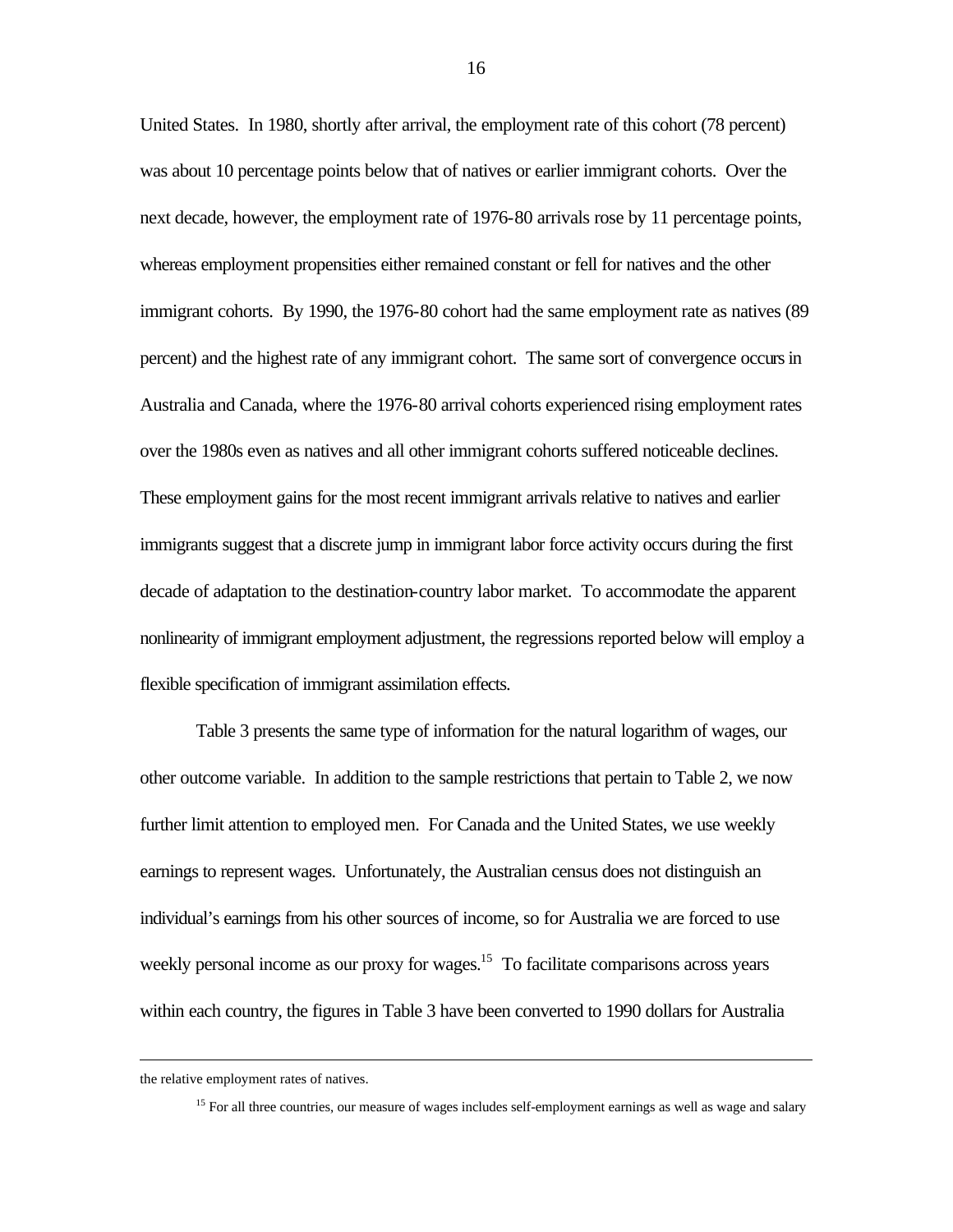and Canada and to 1989 dollars for the United States. No attempt was made to adjust for the rate of exchange between the various currencies, however, so it is not meaningful to compare across countries the *levels* of log wages reported in Table 3.

In Australia and Canada, immigrants as a group have average wages that are quite close to those of native workers (immigrant-native wage differentials of less than 5 percent), whereas in the United States immigrants earn substantially less than natives (the wage advantage for U.S. natives is 16 percent in 1980 and 24 percent in 1990).<sup>16</sup> Real wages fell slightly over the 1980s for native workers in all three countries and for foreign-born workers in Australia, but Canadian and U.S. immigrants suffered larger declines of about 10 percent. In Australia, average wages vary remarkably little by nativity or across immigrant arrival cohorts. Wage gaps between the highest-paid and lowest-paid cohorts of Australian immigrants are just 5 percent in 1981 and 6 percent in 1991, and in each year the average wages of Australian natives fall within the relatively narrow range of mean wages observed across immigrant cohorts. In contrast, wages vary enormously across immigrant cohorts in Canada and the United States, with more recent arrivals typically earning much less than earlier immigrants and natives. In 1990/91, for example, the newest Canadian and U.S. immigrants (1986-91 arrivals) earned roughly 30 percent less than immigrants who came ten years earlier (1976-80 arrivals) and at least 50 percent less than immigrants who came twenty years earlier (1966-70 arrivals).

These cross-sectional comparisons suggest that immigrant wage assimilation is minimal

earnings.

<sup>&</sup>lt;sup>16</sup> For expositional convenience, throughout the paper we will treat log wage differences as representing percentage wage differentials, although we recognize that this approximation becomes increasingly inaccurate for log differences on the order of .25 or more in absolute value. In such instances, one can calculate the implied percentage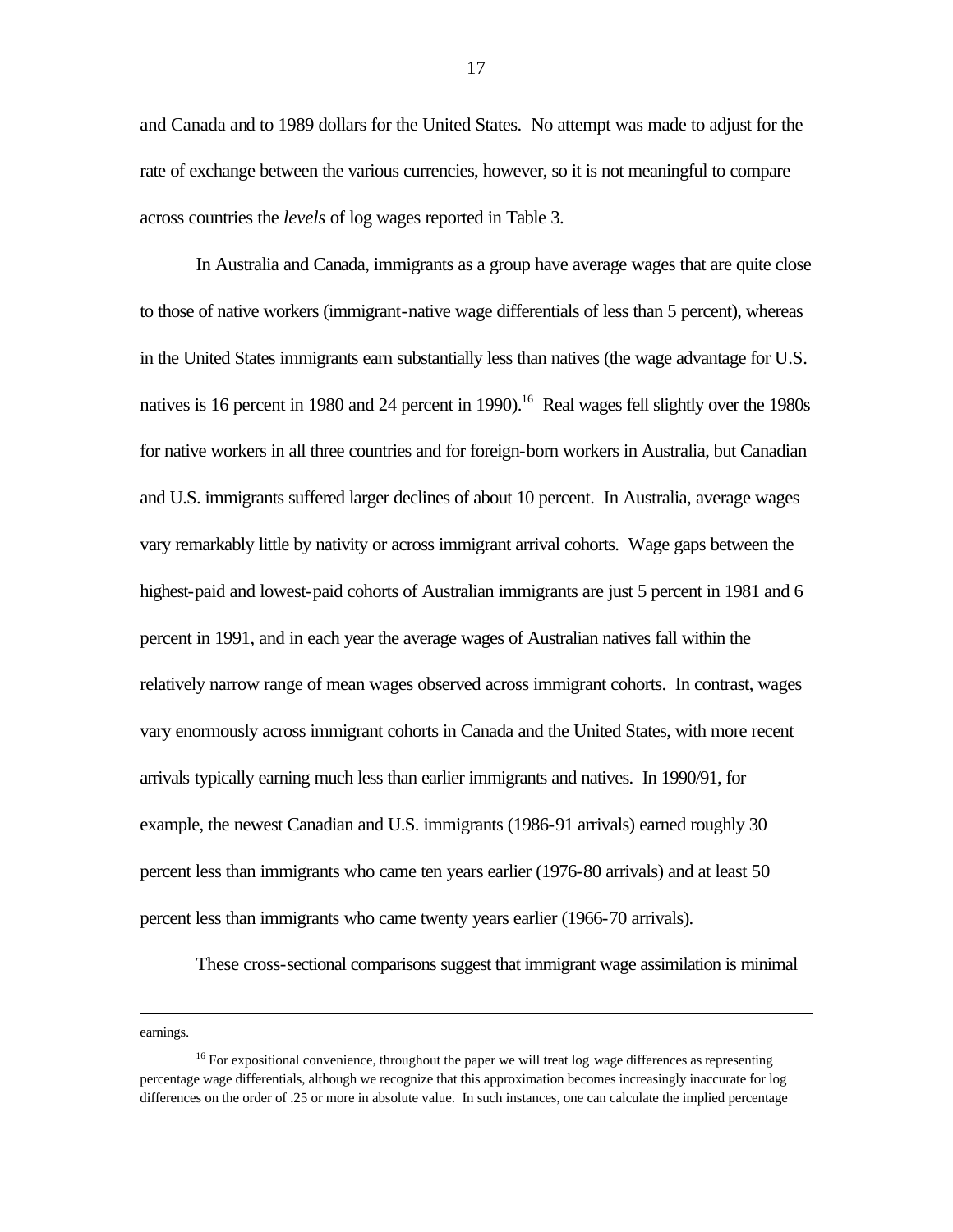in Australia and substantial in Canada and the United States, but, as discussed above, only a longitudinal analysis can hope to distinguish true assimilation from permanent differences between arrival cohorts. The longitudinal evidence in Table 3 confirms the qualitative patterns of assimilation suggested by cross-sectional wage differences between immigrant cohorts. In Australia, wage growth between 1981 and 1991 is close to zero for each of the arrival cohorts and for natives, so there is no indication that these additional ten years of Australian residence produced wage gains for immigrants relative to natives. In Canada and the United States, however, all post-1960 arrival cohorts experienced rising real wages over the 1980s, in contrast to the wage declines suffered by natives. These wage gains are largest for the most recent immigrant cohorts, as one would expect if assimilation were the underlying cause. Nevertheless, even Canadian and U.S. immigrants who arrived in the 1960s enjoyed wage gains relative to natives during 1980s, which suggests that in these countries wage assimilation continues well beyond an immigrant's first decade in his adopted homeland. This gradual and drawn out process of wage assimilation differs from the more sudden and discrete employment adjustment documented in Table 2.

Though informative, Tables 2 and 3 do not adjust for differences between groups or changes over time in age, education, geographic location, and other factors that might bias estimates of immigrant assimilation. The regression framework described in the previous section provides a convenient way to control for extraneous factors and also to synthesize the experiences of the various arrival cohorts over the 1980s into a single assimilation profile.

Table 4 presents selected coefficients from estimating equations (2) and (3) for

wage differential as  $e^x - 1$ , where *x* represents the difference in mean log wages between the relevant groups.

 $\overline{a}$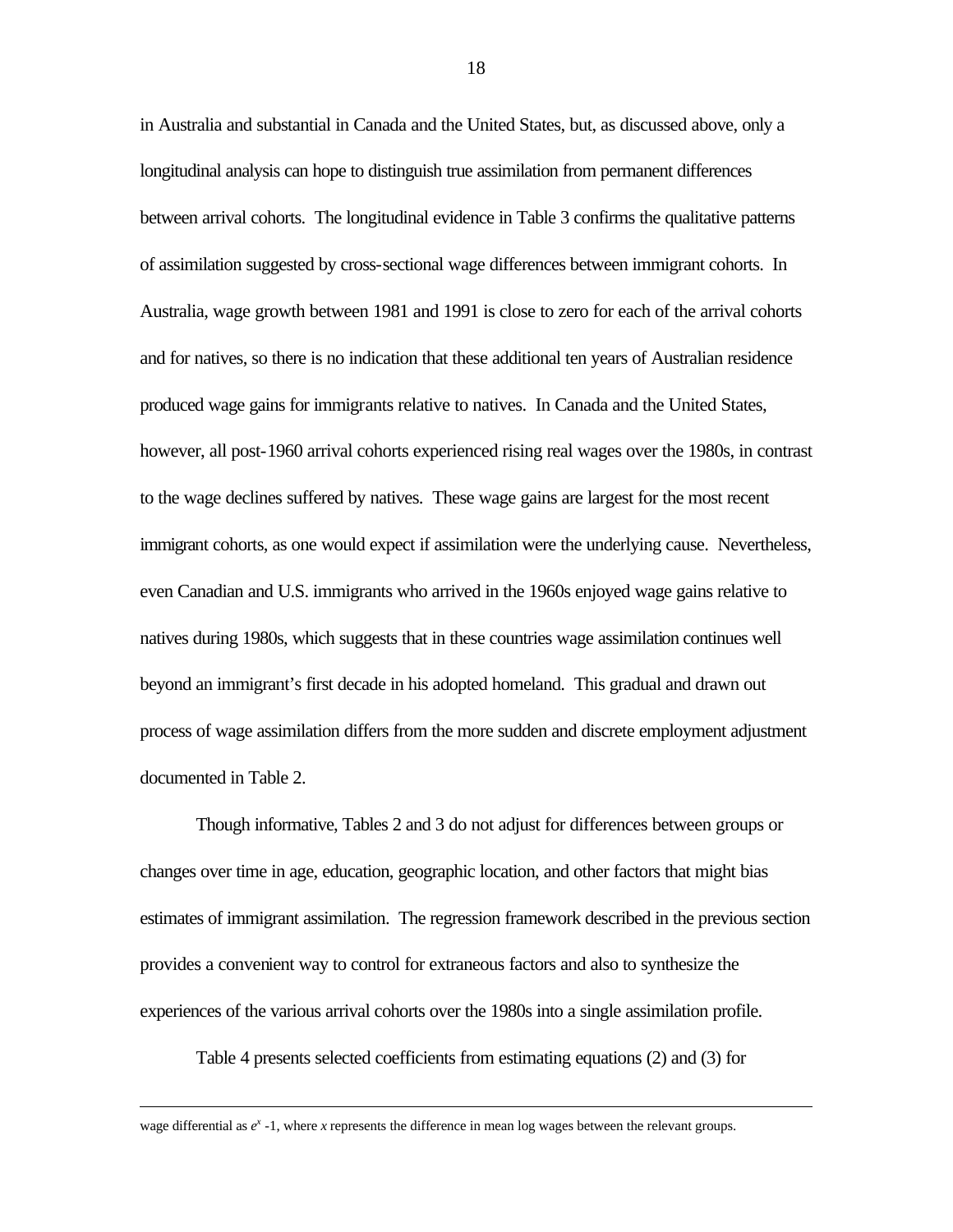employment. The dependent variable is a dummy identifying whether the individual was employed during the census survey week. The coefficients were estimated by least squares, and robust standard errors are shown in parentheses. In addition to the variables listed in Table 4, all regressions include controls for age and geographic location.<sup>17</sup> Two specifications are reported for each destination country. The first specification, in the columns labeled (1), includes the independent variables mentioned so far, whereas the second specification, in the columns labeled (2), also includes years of schooling as an additional independent variable. The coefficients of the geographic controls are restricted to be the same for immigrants and natives, but these coefficients can differ across survey years.<sup>18</sup> The coefficients of the age and education variables are allowed to vary both by nativity and survey year.

Table 4 reports the immigrant cohort and assimilation effects, as well as the period effects, from the employment regressions. The estimated period effects, which are the coefficients on the 1990/91 census dummy, repeat the message from Table 2 that employment opportunities deteriorated between 1981 and 1991 in Australia and Canada and did not change much in the United States over the same decade.<sup>19</sup> The immigrant arrival cohort coefficients

<sup>&</sup>lt;sup>17</sup> The age variables are dummies identifying five-year age groups from 30-34 through 55-59, with 25-29 yearolds as the omitted reference group. The geographic variables indicate region of residence within each destination country (with eight regions defined for Australia, six regions for Canada, and nine regions for the United States) and whether the individual lives in a metropolitan area.

<sup>&</sup>lt;sup>18</sup> One motivation for restricting the coefficients of the geographic variables to be the same for immigrants and natives is that these variables are meant to capture temporal and regional variation in the cost-of-living and labor market conditions, factors which may impact immigrants and natives to a similar extent.

<sup>&</sup>lt;sup>19</sup> Note that the coefficients on the 1990/91 census dummy become more negative in specification (2), which controls for years of schooling. This pattern arises because specification (2) allows the effect of schooling on employment to vary over time, and in all countries the estimated schooling effect is more positive in the later survey year. When calculated for an individual with the average level of schooling, the declines in native employment rates between 1980/81 and 1990/91 implied by specification (2) are similar to the coefficients on the 1990/91 census dummy in specification (1).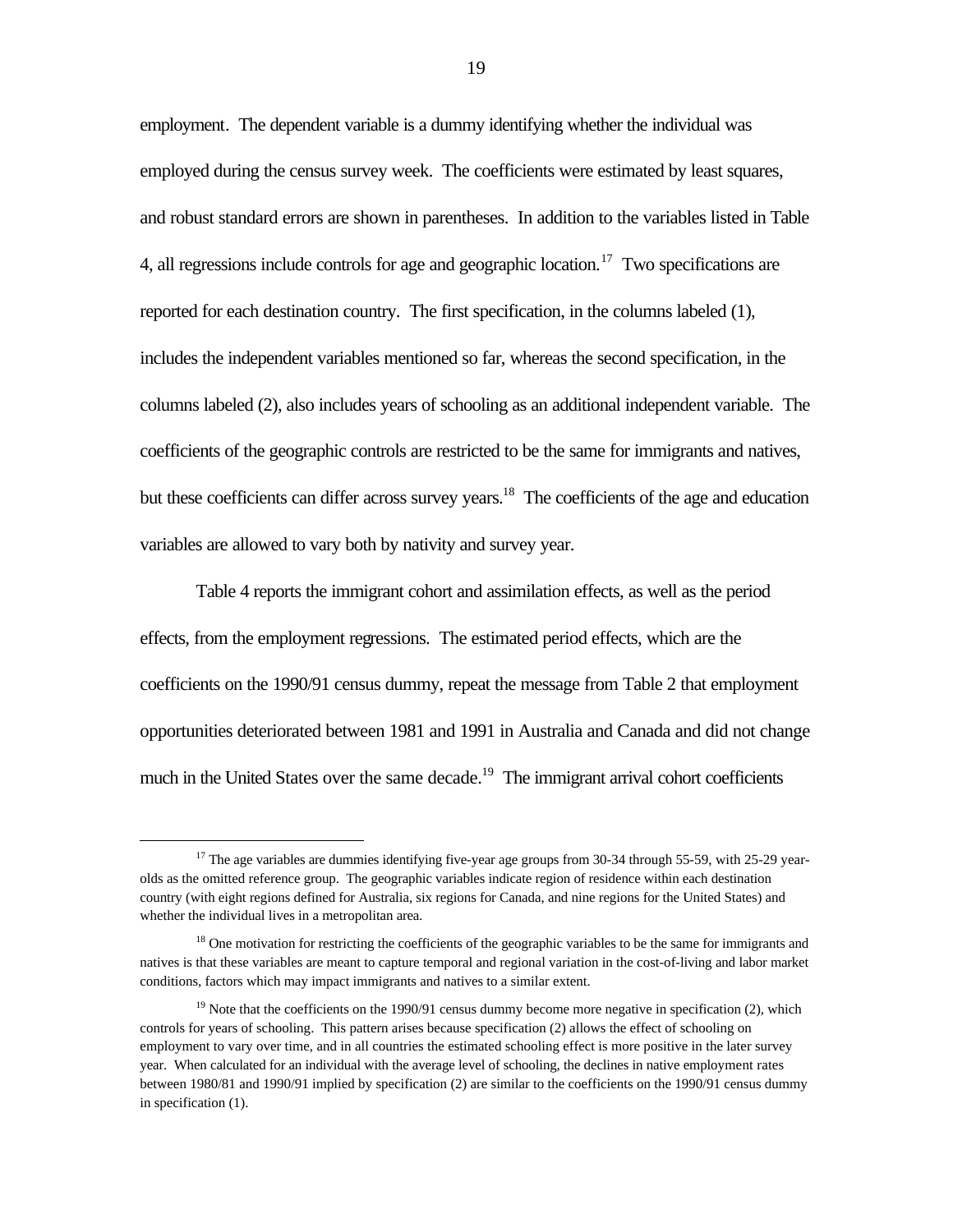reported in Table 4 have been normalized to represent immigrant-native employment differentials for men who are aged 25-29 (in both specifications) and who have 12 years of education in 1990/91 (in specification (2)). In addition, these differentials pertain to immigrants from the relevant arrival cohort when they have lived in the destination country for five years or less. For example, the estimated coefficient for 1976-80 Australian immigrants in column (1) indicates that, in their first five years after arriving, this cohort had an employment rate 14.5 percentage points below that of otherwise similar natives.

That the cohort coefficients are uniformly negative implies that, in all three countries, immigrants from every arrival period initially experienced lower employment than natives, but these employment deficits for new immigrants are much larger in Australia and the United States than in Canada. Within each country, the coefficients tend to be similar in magnitude for the various arrival cohorts. This finding suggests that, after controlling for years spent in the destination country, employment rates do not differ much across cohorts. The one important exception is the 1986-91 cohort of Canadian immigrants, whose employment rate is estimated to be permanently below that of other Canadian arrival cohorts by at least 6 percentage points.

We now turn to the assimilation effects that are the focus of our analysis. In Table 4, the coefficients of the "time in destination country" dummy variables indicate how employment rates change as an immigrant cohort becomes more familiar with its new surroundings. Australian and American immigrants display virtually identical patterns in which the bulk of employment assimilation takes place within the first decade after arrival.<sup>20</sup> In both Australia and

 $20$  For the United States, several previous studies find this same pattern of immigrant employment adjustment. See Chiswick, Cohen, and Zach (1997) for men, Schoeni (1998) for women, and Funkhouser and Trejo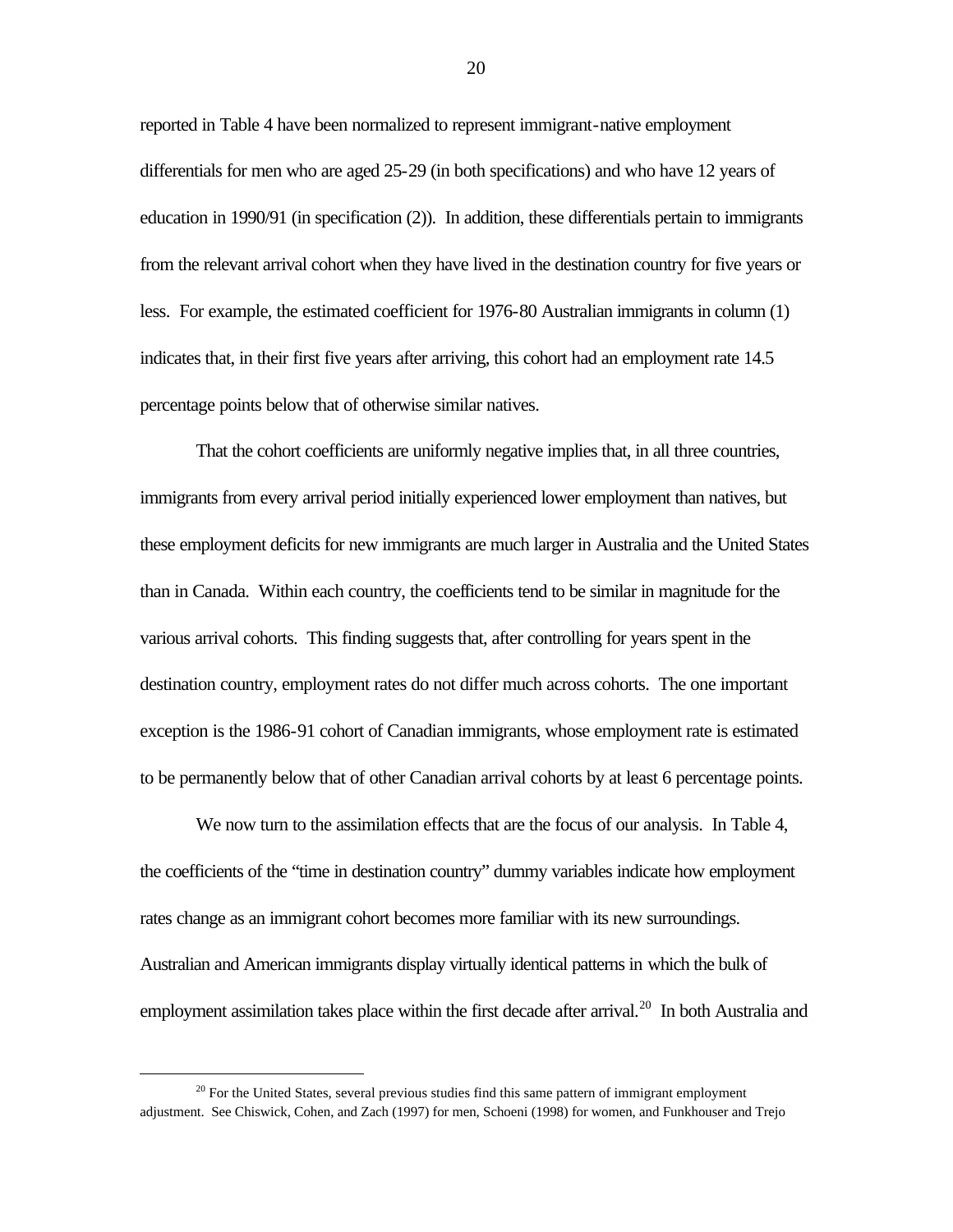the United States, employment rates shoot up by 10 percentage points as immigrants pass from 0-5 to 6-10 years in the destination country, but thereafter employment increases only modestly (2-4 percentage points) with further exposure to the host labor market.

Employment assimilation for Canadian immigrants, by contrast, is a much more continuous process that takes longer to play out. For example, according to the estimates that do not control for education (specification (1)), immigrant employment rates rise (relative to their level during the initial five years of Canadian residence) by 4 percentage points after 6-10 years, 6 percentage points after 11-15 years, 8 percentage points after 16-20 years, and 10 percentage points after more than 20 years in Canada. Despite the fact that employment assimilation beyond the first decade of residence is strongest for Canadian immigrants, the much greater initial adjustments of Australian and American immigrants result in total employment growth, even after more than 20 years of assimilation, that is larger in Australia and the United States (12-14 percentage points) than in Canada (9-10 percentage points).

Finally, recall the negative cohort coefficients discussed earlier. These coefficients indicate that, upon arrival, all immigrant cohorts had employment rates lower than those of comparable natives. Employment growth from assimilation, however, eventually erases all or most of this initial employment deficit for every immigrant arrival cohort. Consider, for example, the 1971-75 cohort of U.S. immigrants. According to the specification (1) estimates that do not control for education, during its first five years in the United States this cohort had an

<sup>(1998)</sup> for both genders. Funkhouser (2000) provides a detailed investigation of this phenomenon. Evidence for England (Wheatley Price 2001) and Denmark (Husted, Nielsen, Rosholm, and Smith 2001) also suggests that immigrant employment rates rise precipitously during the initial 5-10 years in the destination country. For Australia, McDonald and Worswick (1999b) report a similar finding for *unemployment*: the unemployment rates of immigrant men decline sharply, both in absolute terms and relative to native unemployment rates, during the first decade after arrival.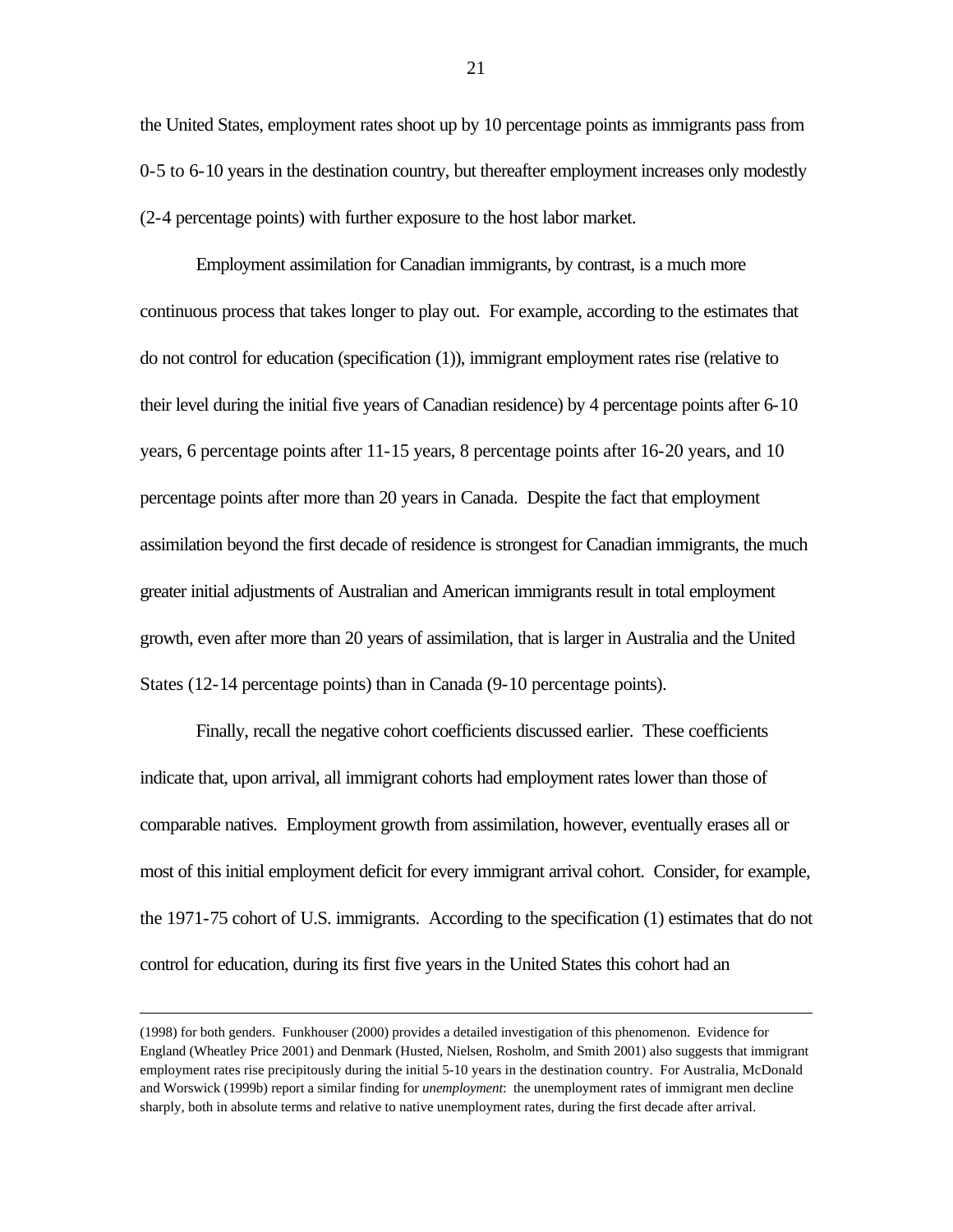employment rate 14 percentage points below that of natives. After just 6-10 years of U.S. residence, however, assimilation narrows the employment gap of this cohort by 10 percentage points, and after 20 years in the United States the cohort's employment rate closes to within a percentage point of the rate for comparable natives. Immigrants from other arrival cohorts and in other host countries display the same basic pattern. With sufficient time for adjustment, male immigrants in these three countries attain employment rates similar to those of natives.<sup>21</sup>

Table 5 presents analogous estimates for the wage data introduced in Table 3. These log wage regressions are identical in structure to the employment regressions in Table 4, except that now the sample is restricted to employed men, and controls have been added for hours worked during the census survey week. These controls for weekly hours of work are included so that our estimates using the available information on *weekly* income (for Australia) or earnings (for Canada and the United States) more closely approximate the effects on *hourly* wages (i.e., the "price" of labor) that we seek.<sup>22</sup> The coefficients of the weekly hours indicators are allowed to vary across census years but not by nativity.

Unlike in Table 3, where wages were adjusted for price differences across years, the dependent variables in Table 5 represent nominal wages. Therefore, the estimated period effects (i.e., the coefficients on the 1990/91 census dummy) reflect whatever inflation occurred during the 1980s, as well as the effects on real wages of any changes in national economic

 $21$  These comparisons ignore the fact that the regressions in Table 4 allow age effects to vary by nativity. The estimated age coefficients are roughly similar for natives and immigrants, however, so this general pattern of ultimate convergence in the employment rates of native-born and foreign-born men persists even when the comparisons account for differential age effects.

 $22$  For all three destination countries, the estimated patterns of immigrant wage assimilation are similar when we do not control for weekly hours of work. This suggests that assimilation in weekly earnings is driven by changes in hourly wages rather than by changes in weekly hours.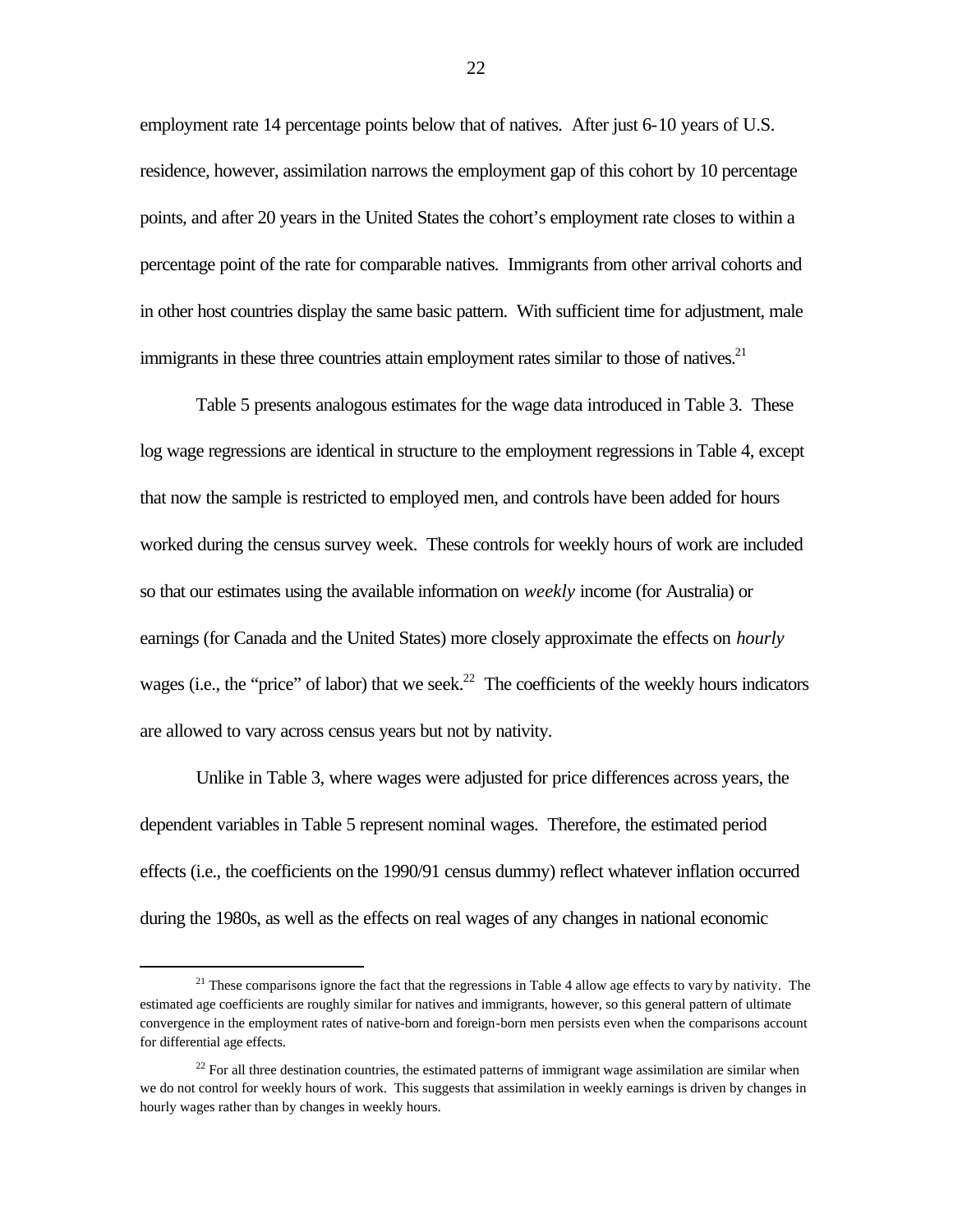conditions that took place over the decade. For each country, the coefficient of the 1990/91 census dummy becomes smaller when controls for education are added in specification (2). The explanation for this pattern is the same as that discussed earlier for the employment regressions (see footnote 19 above).

In Table 5, the estimated coefficients of the arrival cohort dummies reveal the extent of permanent wage differences between immigrant cohorts. Such wage differences are relatively modest in Australia and somewhat larger in Canada and the United States. Wage profiles tend to be lower for more recent arrival cohorts, especially in Canada and the United States. For example, in the specification (1) regression that does not control for education, Canadian immigrants arriving in 1986-91 have a permanent wage disadvantage of about 30 percent relative to their predecessors who arrived before 1970. The corresponding wage deficit is smaller but still sizeable for the most recent cohort of U.S. immigrants. The pattern in Table 5 of a steady decline in wages for successive cohorts of male immigrants to Canada and the United States confirms the findings of previous studies (e.g., Baker and Benjamin (1994) and Bloom, Grenier, and Gunderson (1995) for Canada, and Borjas (1985, 1995) and Funkhouser and Trejo (1998) for the United States).

The estimated coefficients of the "time in destination country" dummy variables measure wage growth due to immigrant assimilation. Consistent with earlier research by Borjas (1988) and McDonald and Worswick (1999a), we find no evidence of wage assimilation for Australian immigrants. Although both Canadian and U.S. immigrants enjoy significant wage boosts arising from increased exposure to the destination country's labor market, the magnitude and duration of such wage assimilation is greater in the United States. For example, without controlling for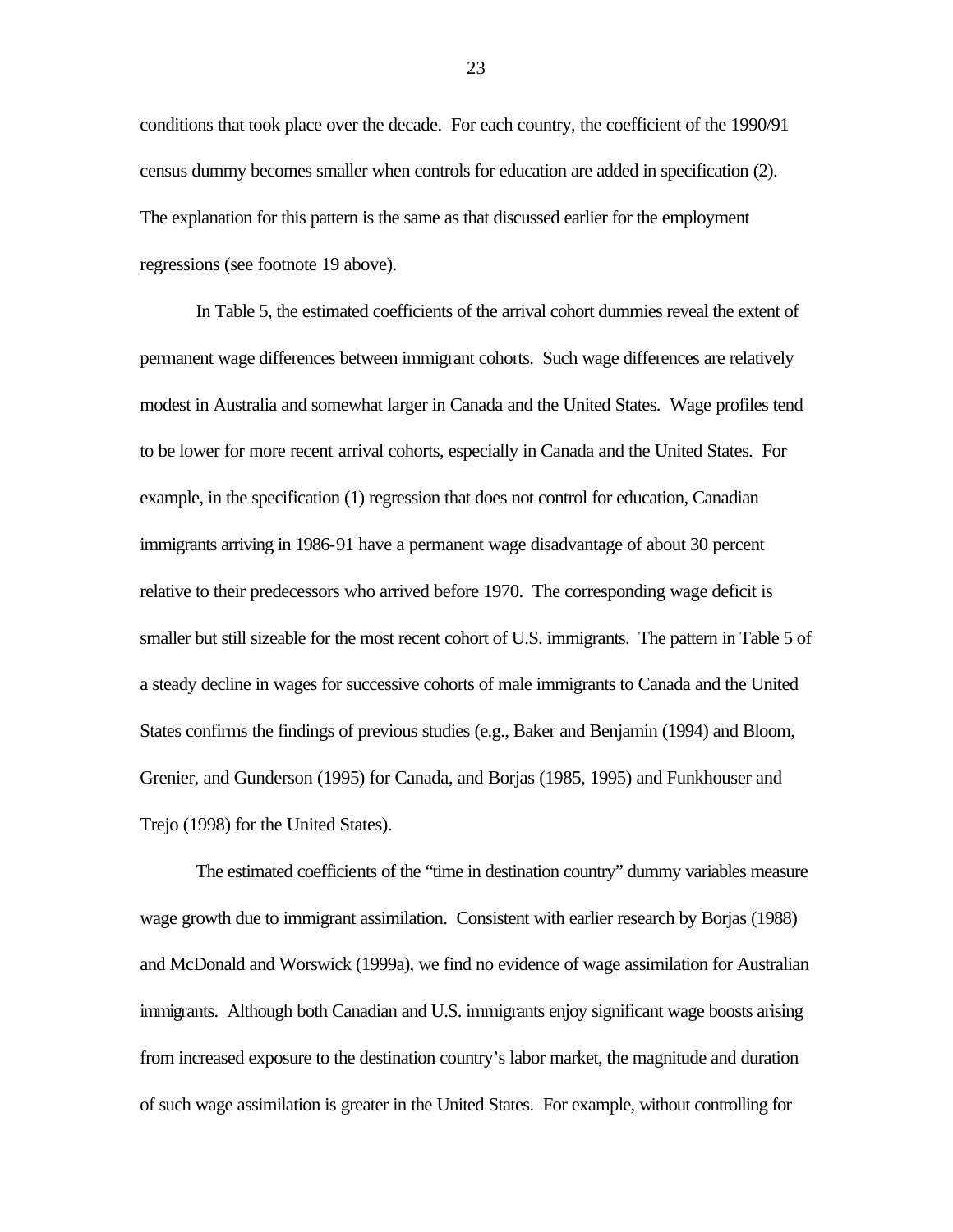education, the estimates imply that wages grow by 11 percent as an immigrant cohort in Canada extends its time in the country from 0-5 to 11-15 years, but additional exposure to Canada beyond this point produces little wage improvement. For U.S. immigrants, the corresponding wage growth is 14 percent after 11-15 years in the country and 24 percent after 20-plus years of residence. Estimates of immigrant wage assimilation and the pattern of differences across destination countries are similar in specification (2), which controls for education.

Given the estimates, from Tables 4 and 5, characterizing how immigrant employment and wage opportunities evolve with greater exposure to the host country, we can now proceed to implement equation (1). As discussed earlier, equation (1) decomposes the labor market assimilation of immigrants into employment and wage components, where each component is simply the percentage impact of assimilation on the relevant outcome. The log specification of the dependent variable in the wage regressions implies that the assimilation coefficients from these regressions already approximate percentage effects, but the corresponding coefficients in the employment regressions do not. We transform the estimated employment effects of assimilation into percentage terms by comparing these effects with the employment rates (reported in Table 2) of the most recent arrival cohort in the 1990/91 data.

For each destination country, Table 6 reports the resulting estimates of the components of equation (1), with standard errors in parentheses. The top panel of Table 6 presents estimates based on the regressions that do not control for education, whereas the bottom panel shows results from the alternative specification that conditions on education. As prescribed by equation (1), "total" immigrant earnings growth due to assimilation is computed as the sum of the estimates of earnings growth from employment assimilation and from wage assimilation. These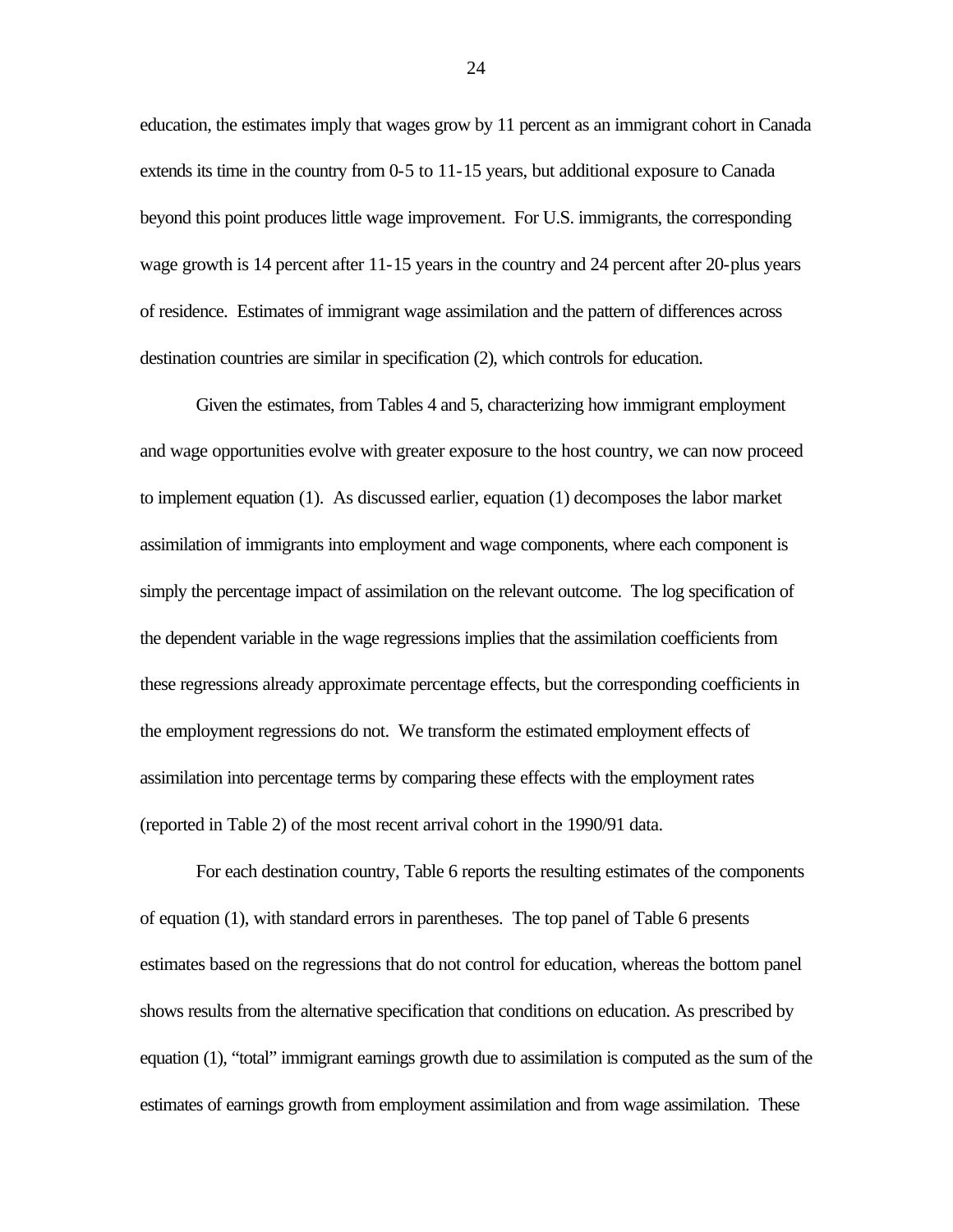calculations are reported for the assimilation-induced growth that occurs for an immigrant cohort between its first five years in the destination country and each of the durations of residence ranging from "6-10 years" to "more than 20 years." Finally, in order to highlight differences across countries in the nature of immigrant labor market adjustment, Table 6 also shows the percentage of total earnings growth from assimilation that arises from employment assimilation rather than from wage assimilation.

Initially consider the estimates in the top panel of Table 6, which do not control for education. Employment assimilation is an important contributor to immigrant earnings growth in all three countries, but the timing of this contribution varies. In Australia and the United States, the vast majority of immigrant employment assimilation occurs during the first decade after arrival, whereas employment rates for Canadian immigrants rise more continuously with duration of residence. In addition, the ultimate impact of employment assimilation is somewhat less in Canada than in the other two countries. After more than two decades in the destination country, employment assimilation increases immigrant earnings by about 17 percent in Australia and the United States and by 13 percent in Canada. Earnings growth from wage assimilation, on the other hand, is largest in the United States, sizeable in Canada, and zero or negative in Australia. Summing together the effects of employment and wage assimilation, earnings grow with duration of residence the most for U.S. immigrants and the least for Australian immigrants. After more than 20 years in the destination country, for example, total earnings growth from immigrant assimilation is 40 percent in the United States, 25 percent in Canada, and 8 percent in Australia.

How does labor market flexibility affect the nature of immigrant earnings assimilation?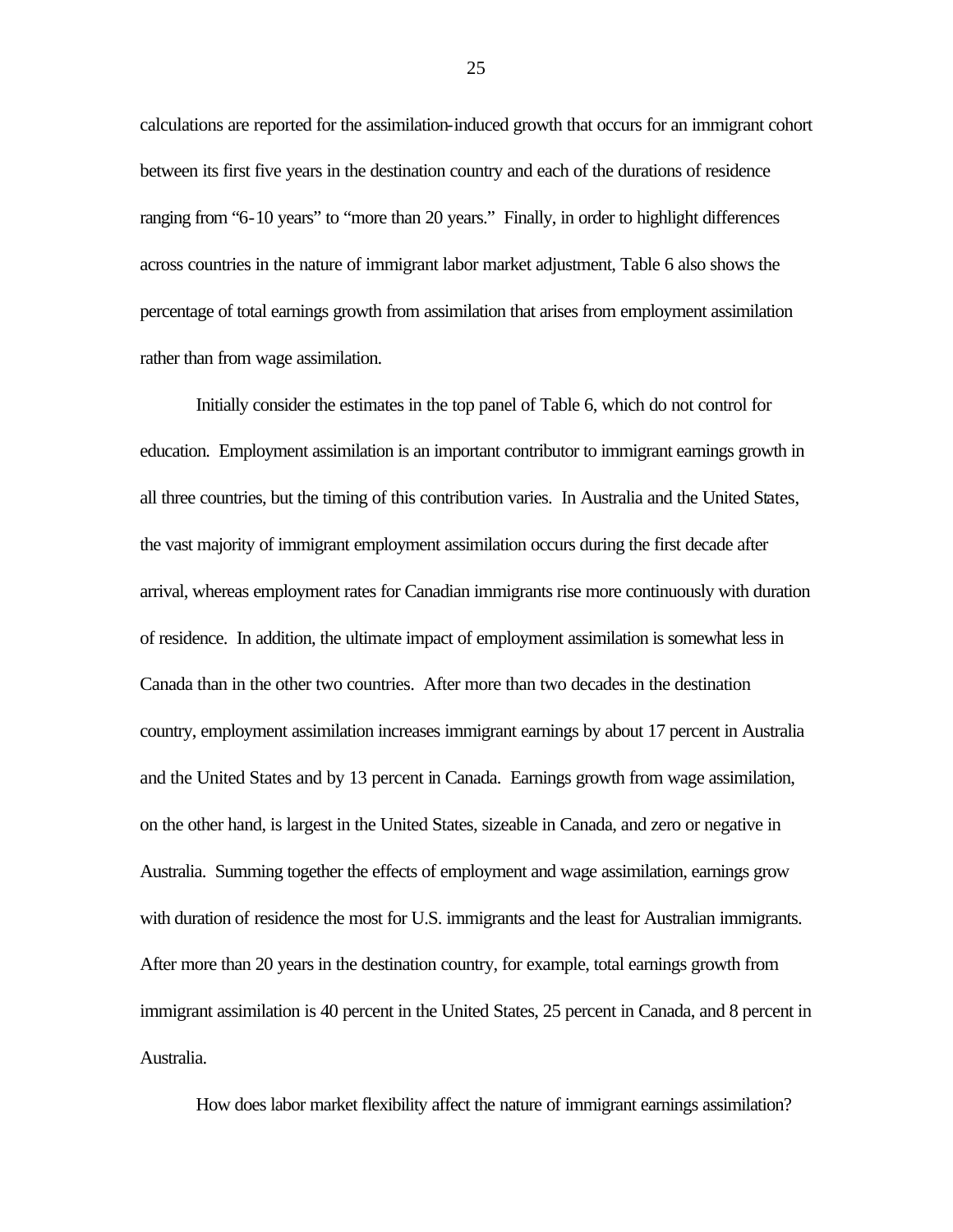This question motivates our study, and we hope to learn something about the answer by comparing across host countries the relative importance of employment versus wage adjustments in accounting for total earnings growth from immigrant assimilation. Because Australian immigrants experience no wage assimilation, immigrant earnings growth in Australia comes entirely from employment gains. The top panel of Table 6 shows that, at almost any duration of residence, the earnings growth of Canadian immigrants derives in roughly equal parts from employment assimilation and from wage assimilation. For Canadian immigrants, employment and wages rise at about the same rate with greater exposure to their adopted country. For U.S. immigrants, however, wage assimilation proceeds continuously but employment gains are concentrated in the first decade after arrival. As a result, for the United States, the share of immigrant earnings growth attributable to employment assimilation falls from 71 percent after 6-10 years of residence to 41 percent after more than 20 years of residence. For the first 15 years after arrival, employment adjustments account for a larger share of immigrant earnings growth in the United States than in Canada, but the opposite pattern emerges at longer durations of residence.

The estimates in the top panel of Table 6 are consistent with our discussion in Section II about how labor market rigidities might influence immigrant assimilation. Relatively inflexible wages in Australia suggest that immigrants there might improve themselves primarily though employment gains rather than wage growth, and we find empirically that employment gains explain *all* of the labor market progress experienced by Australian immigrants. Wages are less rigid in Canada and the United States than in Australia, with the general consensus being that the U.S. labor market is the most flexible of the three. We find that wage assimilation is an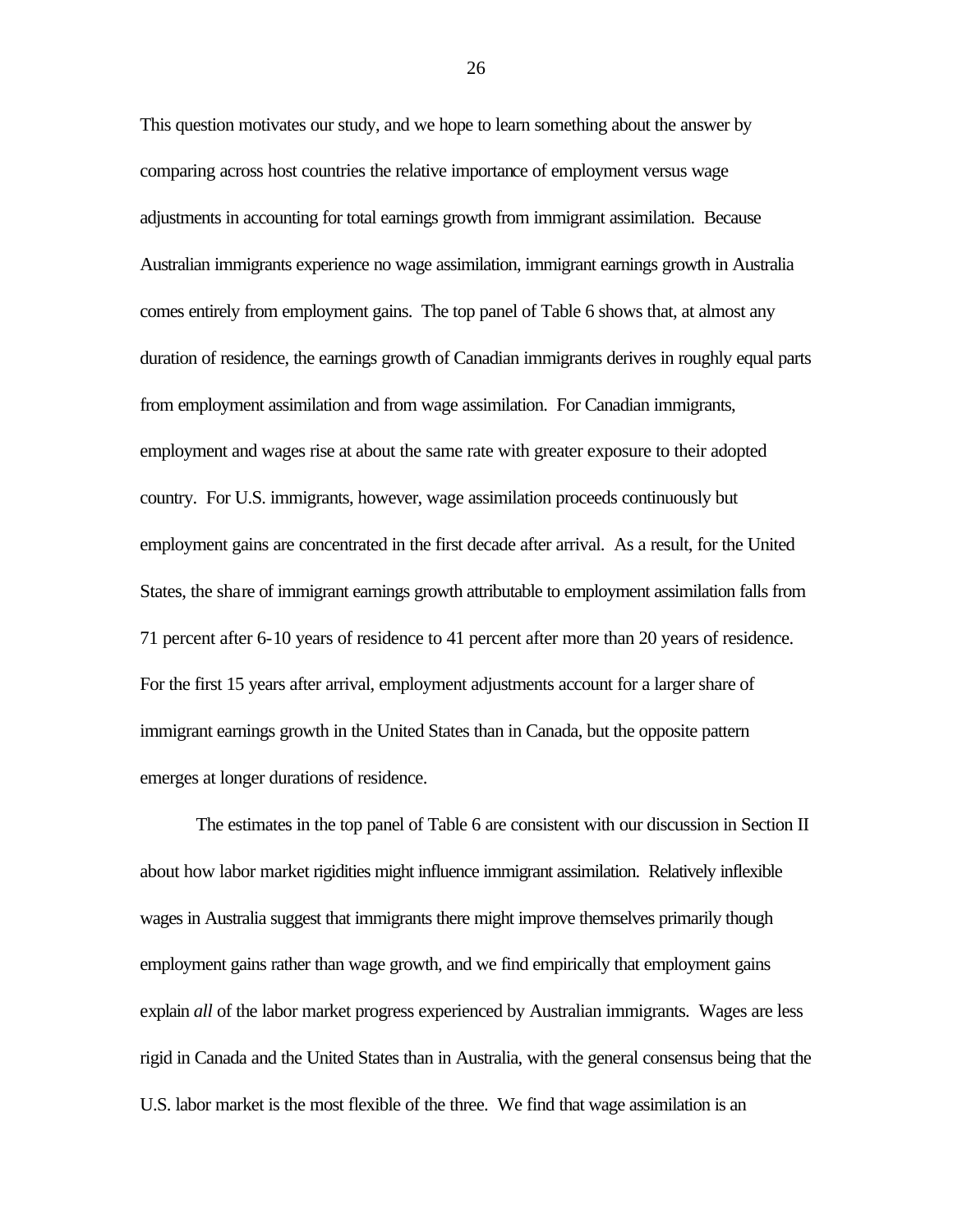important source of immigrant earnings growth in both Canada and the United States, but the magnitude of wage assimilation is always substantially larger in the United States. For example, the assimilation associated with 16-20 years of residence in the destination country raises immigrant wages by 9 percent in Canada compared to 16 percent in the United States. Moreover, for sufficiently long periods of adjustment (at least 15 years), the share of immigrant earnings growth due to wage assimilation rather than employment assimilation is also larger in the United States.

The bottom panel of Table 6 reports analogous estimates that control for education. Overall, the patterns are very similar to those just described for the top panel of Table 6. For Canada and the United States, controlling for education generates somewhat lower estimates of immigrant employment assimilation and the share of total earnings growth arising from employment assimilation, but the comparisons across countries remain as described above.

#### **VI. Robustness**

This section explores the sensitivity of our findings to two potentially important critiques. One such critique is that Australia, Canada, and the United States differ markedly in the source country composition of their immigrant flows (Reitz 1998; Antecol, Cobb-Clark, and Trejo 2003), and national origins often exert a strong influence on immigrant outcomes. In particular, Borjas (1993) and Antecol, Cobb-Clark, and Trejo (2003) show that the skill deficit for U.S. immigrants relative to Australian and Canadian immigrants arises primarily because the United States receives a much larger share of immigrants from Latin America than do the other two countries. Consequently, an important concern is whether differences in national origins drive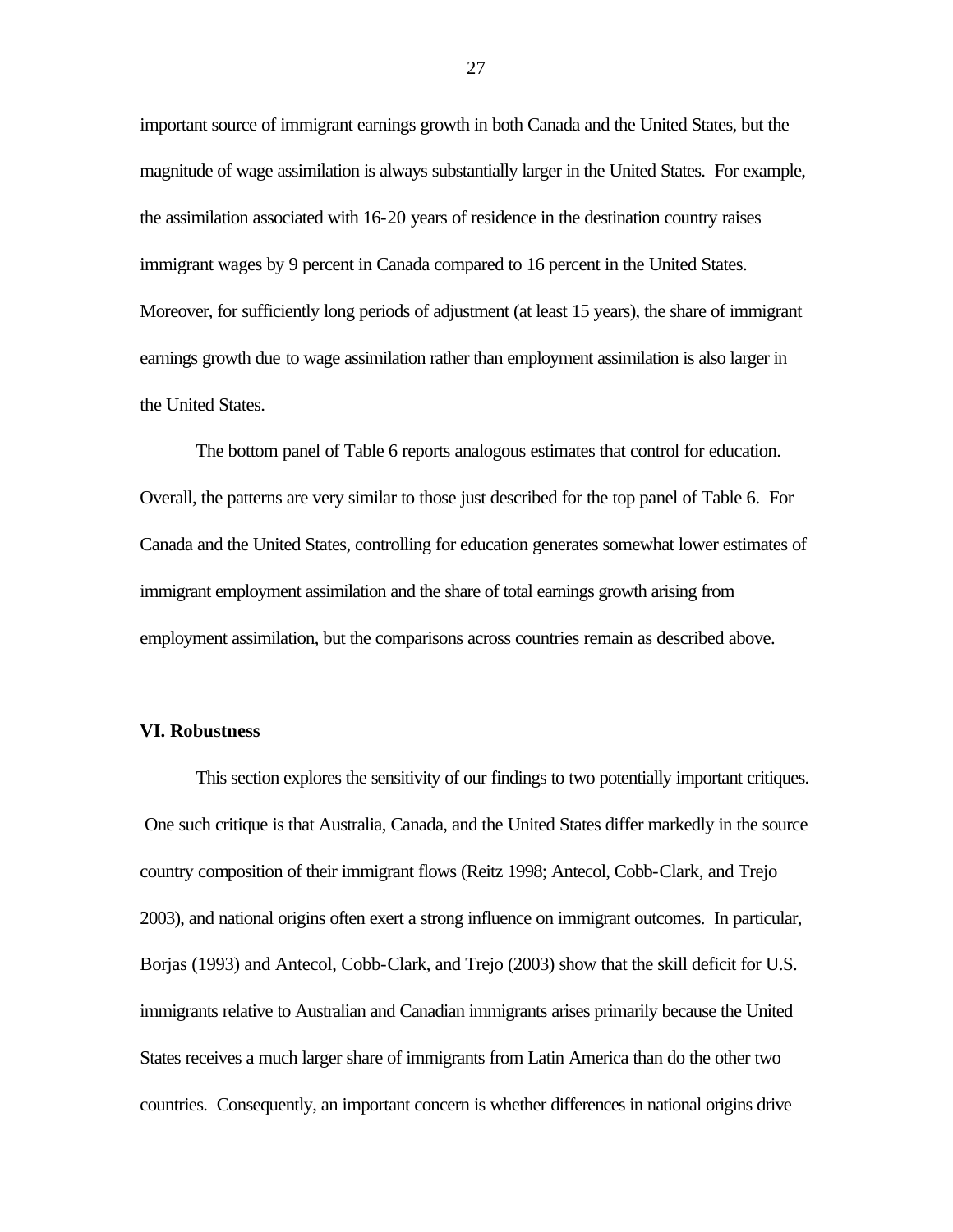the cross-country patterns of immigrant assimilation that we observe.

To investigate this issue, we replicated our analyses for two subsamples of the immigrant population that are fairly homogeneous in national origins yet still provide sufficiently large sample sizes for each country. In Tables 7-9, we report results when the immigrant samples include only men born in Europe (the left three columns of Tables 7-8 and the top panel of Table 9) and when the immigrant samples include only men born in Asia (the right three columns of Tables 7-8 and the bottom panel of Table 9). In both sets of analyses, the native samples remain the same as before (i.e., the same as in Tables 4-6). For brevity, we present only estimates from the specification that does not control for education; estimates that condition on education are similar.

In general, the patterns for European and Asian immigrants considered separately are similar to those discussed previously for immigrants from all source countries combined. Not surprisingly, however, estimates for particular national origin groups are less precise than the corresponding estimates for all immigrants combined. Standard errors are particularly large for Asian immigrants in Australia and Canada. Nonetheless, we still find that, regardless of national origin, employment growth drives immigrant earnings assimilation in Australia, whereas wage growth plays an important and often leading role for Canadian and American immigrants. Furthermore, the amount of assimilation-induced wage growth experienced by European or Asian immigrants tends to be highest in the United States, and, after at least 15 years in the destination country, the share of total earnings growth for these immigrants that derives from wage assimilation rather than employment assimilation also tends to be highest in the United States.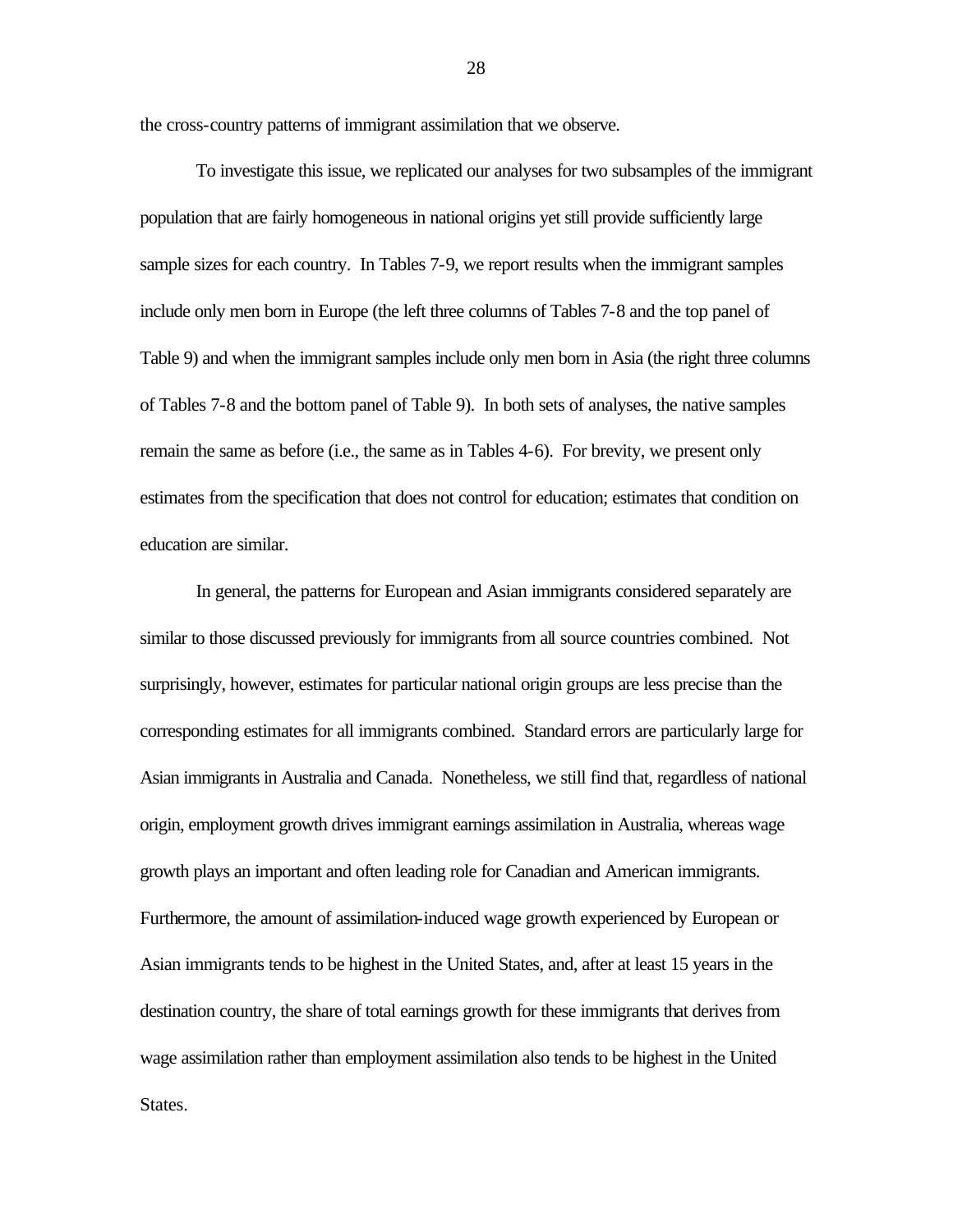Despite the similar patterns *across* countries noted above, European and Asian immigrants show some interesting differences in their patterns of labor market adjustment *within* a particular country. In Australia, for example, Asian immigrants experience positive wage growth from assimilation (exceeding 10 percent after 15 years of residence), whereas European immigrants do not. In all three countries, initial employment and wage deficits (relative to natives) are larger for Asian immigrants than for European immigrants, but assimilation tends to produce more rapid employment and wage growth for Asians.<sup>23</sup> Consider, for example, the 1976-80 cohort of U.S. immigrants. Upon arrival, European immigrants from this cohort had an employment rate about 7 percentage points below that of U.S. natives, whereas Asian immigrants from the same cohort suffered a much larger initial employment gap of 22 percentage points (Table 7). The corresponding wage deficits upon entry were 7 percent for Europeans and 26 percent for Asians (Table 8). With 11-15 years of assimilation in the destination country, however, the estimates imply that employment rates improve by 7 percentage points for Europeans and by 17 percentage points for Asians, and that wages grow by 14 percent for Europeans and by 29 percent for Asians. Consequently, for this particular cohort of European and Asian immigrants to the United States, all or most of the sizeable initial employment and wage gaps relative to natives were erased after 11-15 years of U.S. residence.

Concerning the total earnings growth associated with immigrant assimilation, Table 9 indicates that for European immigrants such earnings growth is similar in Canada and the United States (exceeding 30 percent after 20-plus years in the destination country) and dramatically

 $\overline{a}$ 

<sup>&</sup>lt;sup>23</sup> Consistent with our results in Table 7 regarding employment rates, McDonald and Worswick (1999b) find that Asian immigrants experience particularly high rates of *unemployment* when they initially enter Australia, but Asian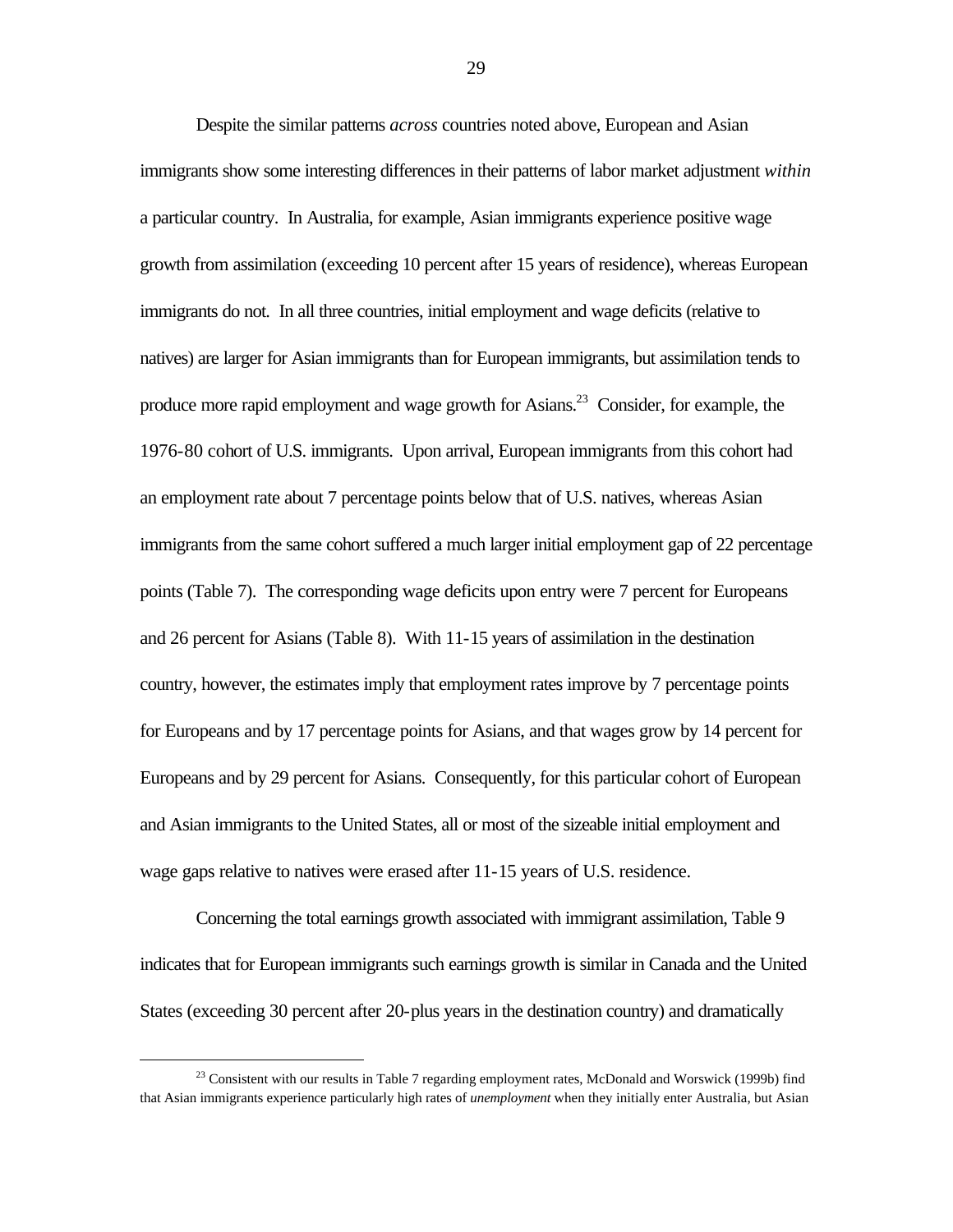lower in Australia (less than 10 percent after 20-plus years). For Asian immigrants, Table 9 shows that total earnings growth from assimilation is highest in the United States (77 percent after 20-plus years) and similar in Australia and Canada (around 35 percent after 20-plus years).

A second critique of our results stems from the fact that universities in Australia, Canada, and the United States host a sizeable number of foreign undergraduate and graduate students who typically return to their home countries after completing their studies. Return migration by these foreign students could cause immigrant employment rates to rise sharply after an arrival cohort has spent 5-10 years in the destination country, even if employment rates were stable for non-students in the cohort who did not return home. More generally, the presence of temporary immigrants such as foreign students in our samples can bias estimates of assimilation profiles, and the magnitude (or even the direction) of this bias might vary across destination countries. To explore this issue, we redid our analyses after dropping from the samples anyone currently enrolled in school. Excluding students does not materially affect the estimates of immigrant wage assimilation in any of the destination countries, nor does it change the estimates of employment assimilation in Australia and the Canada. For the United States, however, dropping students yields a pattern of employment adjustment that is qualitatively similar but somewhat more attenuated than what we saw in Table 4. In particular, the assimilation-induced jump in immigrant employment rates during their first decade in the United States is now only 6 percentage points instead of 10 percentage points. But it is still the case that, after this initial jump, further employment assimilation is minimal (about 2 percentage points). Consequently,

unemployment declines sharply during the first decade after arrival.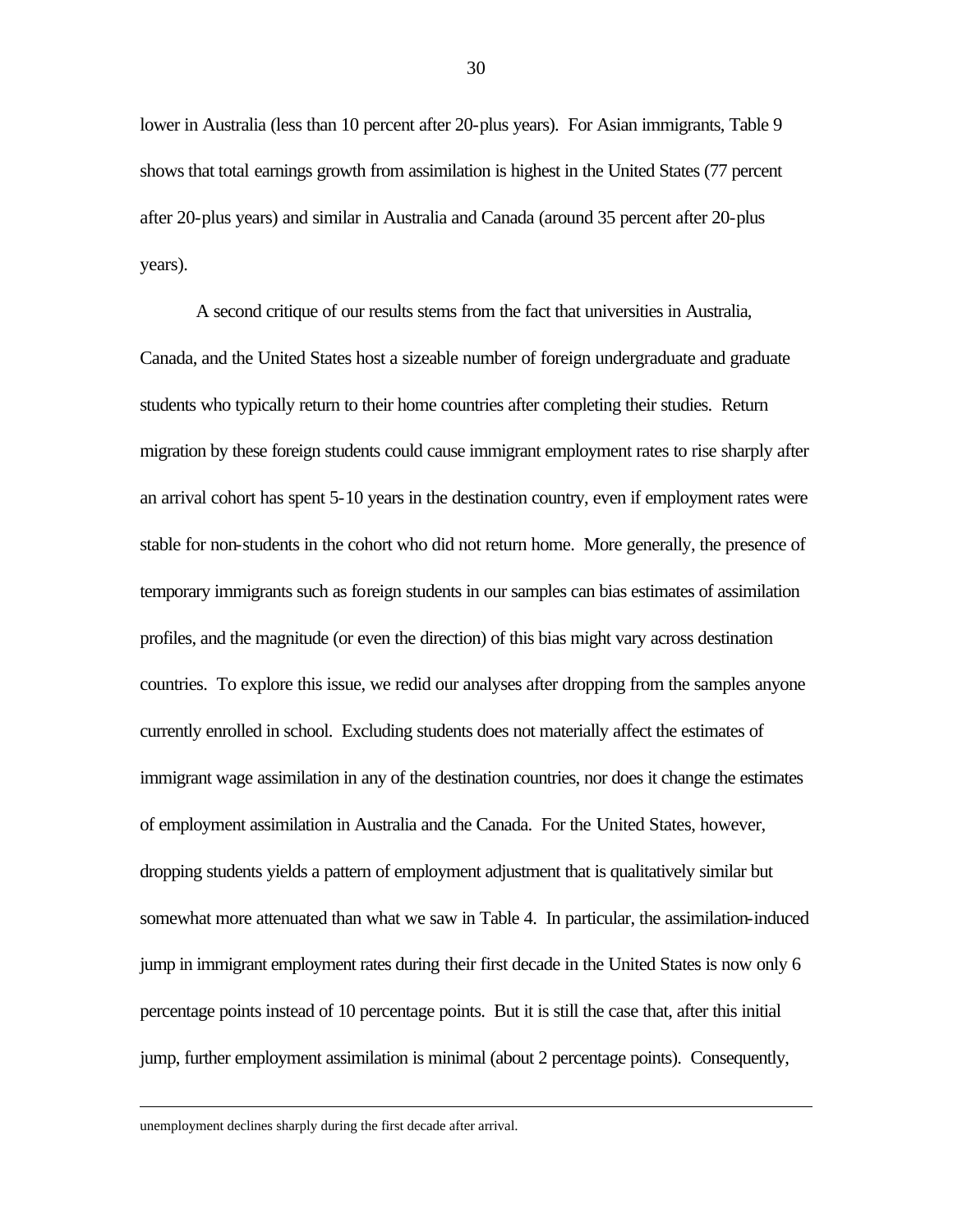when we exclude students, the only important change in our estimates is less employment growth for U.S. immigrants. This change strengthens our main finding that wage growth accounts for a larger share of immigrant earnings assimilation in the United States than in Australia or Canada.<sup>24</sup>

#### **VII. Conclusion**

 $\overline{a}$ 

As sparsely-populated, English-speaking countries in which immigration has always been an important source of demographic change, Australia and Canada share many social and economic features with the United States. Late twentieth-century immigrants to Australia, however, were entitled to unemployment compensation on arrival, and they faced a much more compressed wage distribution than immigrants to the United States. As a host for immigrants, Canada falls somewhere between these two extremes, though it is probably more similar to the United States than to Australia. Simple economic reasoning would then lead one to expect that new immigrants to Australia would spend more time unemployed, earn higher wages (relative to natives) when employed, and invest less in skills that foster wage growth than immigrants to the United States, and that Canadian immigrants would occupy a middle ground.

In this paper we generate estimates of employment and wage assimilation among immigrants to these three countries using census data spanning the decade of the 1980s. Our empirical results largely confirm our expectations. Wage assimilation is greatest in the United States and least in Australia. Employment assimilation constitutes the largest share of total

<sup>&</sup>lt;sup>24</sup> Although excluding individuals enrolled in school may reduce biases arising from the return migration of foreign students, this approach could also miss legitimate facets of immigrant assimilation that involve acquiring additional schooling and educational certification in the destination country. Indeed, there is evidence that postmigration investments in education are substantial for adult immigrants to Australia (Chiswick and Miller 1994) and the United States (Khan 1997; Betts and Lofstrom 2000). Here, we are not arguing that excluding students produces better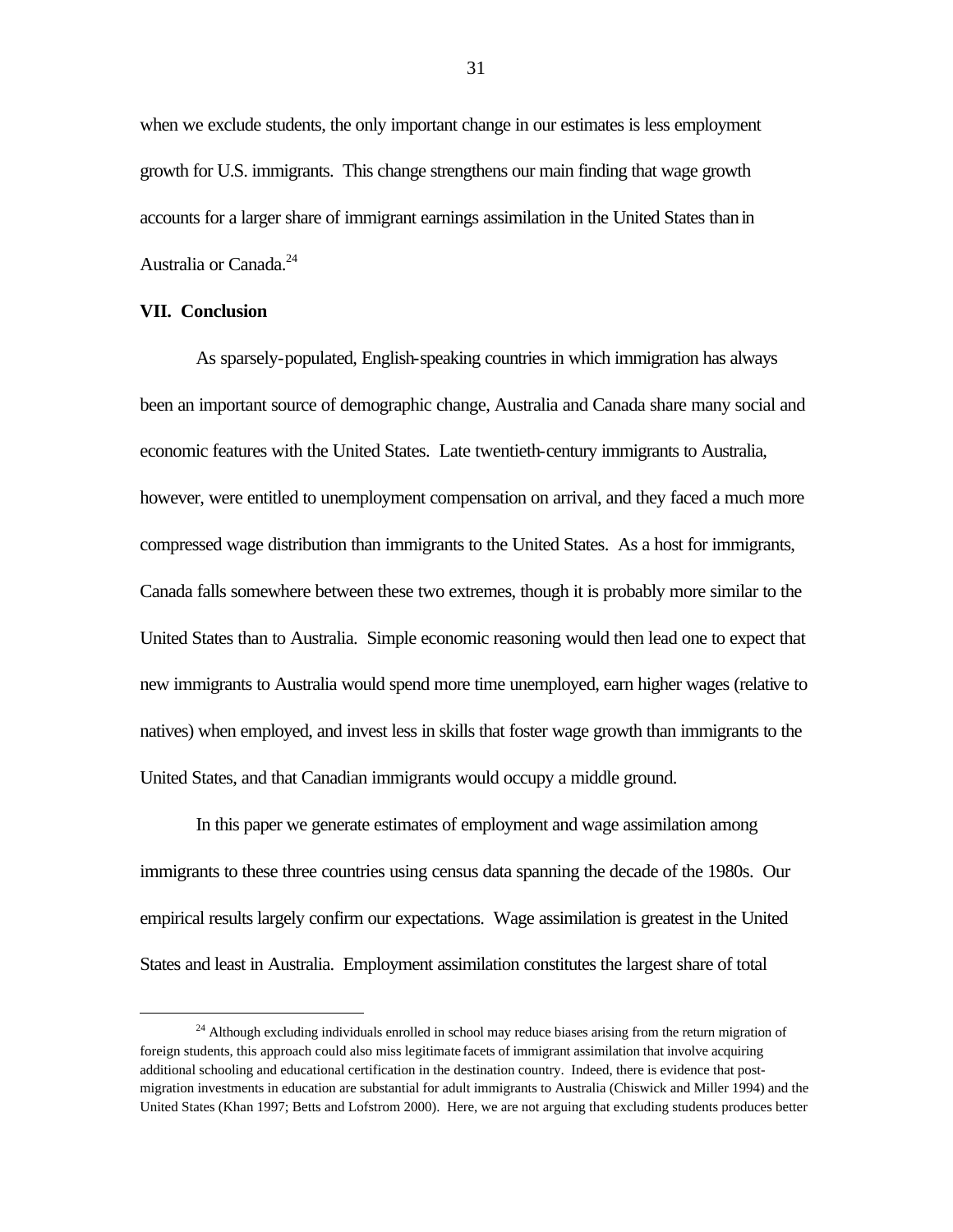earnings assimilation in Australia—in fact it is the *sole* source of earnings growth there—and the smallest share in the United States. Of course, it is certainly possible that these dramatic international differences in immigrant assimilation derive from idiosyncrasies of the countries other than the labor market institutions that we emphasize. After all, with only three countries, we have very few degrees of freedom which to distinguish among alternative hypotheses. Nonetheless, our results are consistent with the hypothesis that national labor market institutions—in particular those that influence the dispersion of wages and the incomes of the unemployed—can play a key role in the immigrant assimilation process.

estimates of immigrant assimilation profiles, but only that our key results are not affected by such an exclusion.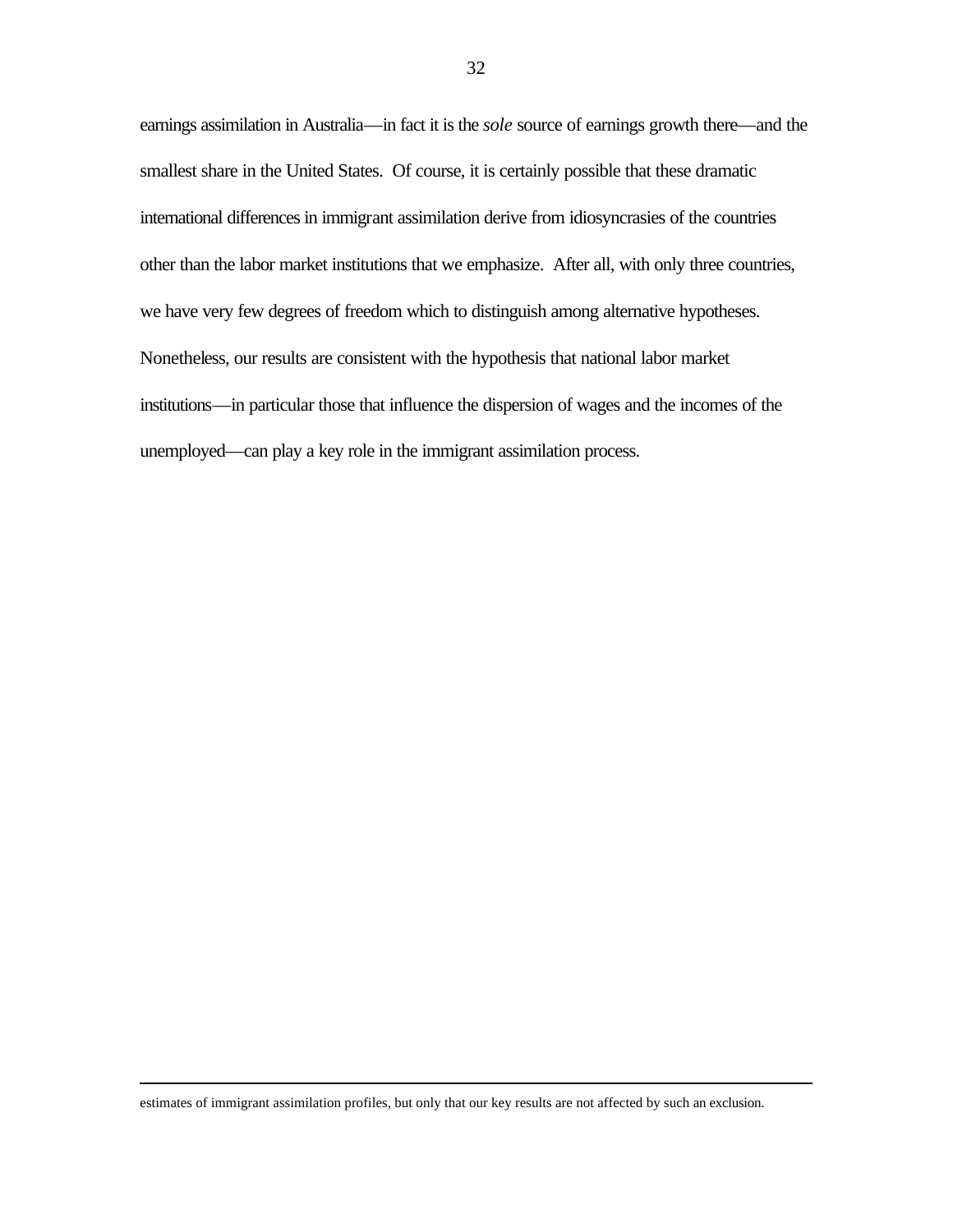#### **References**

- Abowd, John M., Francis Kramarz, Thomas Lemieux and David N. Margolis. "Minimum Wages and Youth Employment in France and the United States", in David Blanchflower and Richard B. Freeman, eds. *Youth Employment and Joblessness in Advanced Countries*. Chicago: University of Chicago Press, 2000.
- Angrist, Joshua D., and Kugler, Adriana D. "Protective or Counter-Productive? Labour Market Institutions and the Effect of Immigration on EU Natives." *Economic Journal*, June 2003, 113, pp. F302-F331.
- Antecol, Heather, Deborah A. Cobb-Clark, and Stephen J. Trejo. "Immigration Policy and the Skills of Immigrants to Australia, Canada, and the United States." *Journal of Human Resources*, Winter 2003, 38(1), pp. 192-218.
- Baker, Michael, and Benjamin, Dwayne. "The Performance of Immigrants in the Canadian Labor Market." *Journal of Labor Economics*, July 1994, 12(3), pp. 369-405.
- Bell, Linda A. and Richard B. Freeman. "The Incentive for Working Hard: Explaining Hours Worked Differences between the U.S. and Germany". *Labour Economics* 8(2) (May 2001): 181-202.
- Bertola, Giuseppe and Richard Rogerson. "Institutions and Labor Reallocation". *European Economic Review* 41(6) (1997): 937-957.
- Betts, Julian R., and Lofstrom, Magnus. "The Educational Attainment of Immigrants: Trends and Implications." In George J. Borjas, ed., *Issues in the Economics of Immigration*. Chicago: University of Chicago Press, 2000, pp. 51-115.
- Blau, Francine D., and Lawrence M. Kahn. "International Differences in Male Wage Inequality: Institutions versus Market Forces." *Journal of Political Economy*. August 1996; 104(4): 791-836.
- Blau, Francine D., and Lawrence M. Kahn. "Gender Differences in Pay". *Journal of Economic Perspectives* (Fall 2000): 14(4): 75-99
- Bloom, David E.; Grenier, Gilles; and Gunderson, Morley. "The Changing Labour Market Position of Canadian Immigrants." *Canadian Journal of Economics*, November 1995, 28(4b), pp. 987- 1005.
- Borjas, George J. 1985. "Assimilation, Changes in Cohort Quality, and the Earnings of Immigrants." *Journal of Labor Economics* 3(4): 463-89.

\_\_\_\_\_\_\_\_\_\_. 1988. *International Differences in the Labor Market Performance of Immigrants*. Kalamazoo, Mich.: W.E. Upjohn Institute for Employment Research.

\_\_\_\_\_\_\_\_\_\_. "Immigration Policy, National Origin, and Immigrant Skills: A Comparison of Canada and the United States." In *Small Differences That Matter: Labor Markets and Income Maintenance in Canada and the United States*, edited by David Card and Richard B. Freeman. Chicago: University of Chicago Press, 1993, pp. 21-43.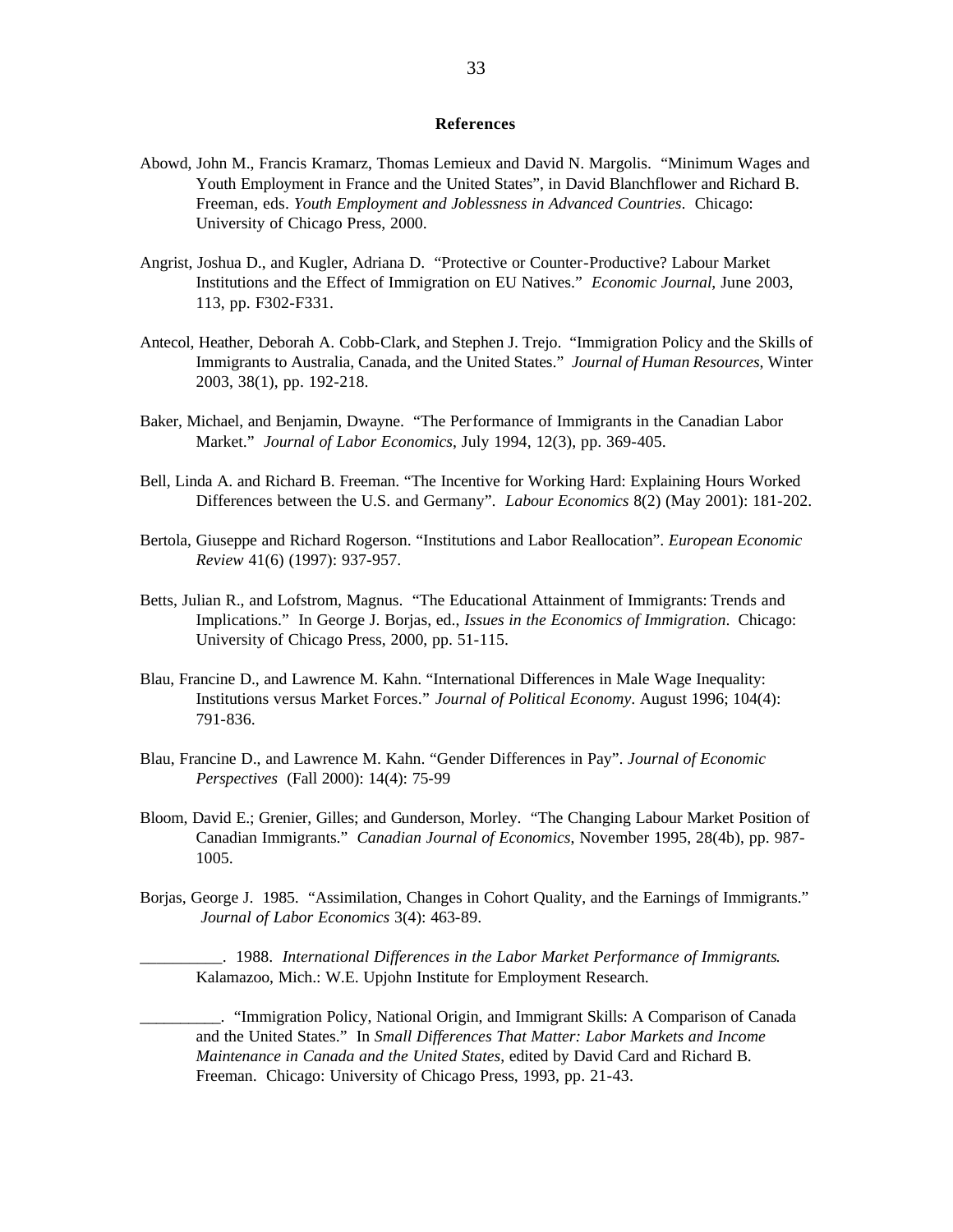\_\_\_\_\_\_\_\_\_\_. 1995. "Assimilation and Changes in Cohort Quality Revisited: What Happened to Immigrant Earnings in the 1980s?" *Journal of Labor Economics* 13(2): 201-45.

- Butcher, Kristin F. and John DiNardo. "The Immigrant and Native-born Wage Distributions: Evidence from United States Censuses" National Bureau of Economic Research Working Paper: 6630 June 1998
- Card, David; Kramarz, Francis; and Lemieux, Thomas. "Changes in the Relative Structure of Wages and Employment: A Comparison of the United States, Canada, and France." *Canadian Journal of Economics*, August 1999, 32(4), pp. 843-77.
- Chiswick, Barry R. 1978. "The Effect of Americanization on the Earnings of Foreign-Born Men." *Journal of Political Economy* 86(5): 897-921.
- Chiswick, Barry R.; Cohen, Yinon; and Zach, Tzippi. "The Labor Market Status of Immigrants: Effects of the Unemployment Rate at Arrival and Duration of Residence." *Industrial and Labor Relations Review*, January 1997, 50(2), pp. 289-303.
- Chiswick, Barry R., and Miller, Paul W. "The Determinants of Post-Immigration Investments in Education." *Economics of Education Review*, June 1994, 13(2), pp. 163-77.
- DiNardo, John, Nicole M. Fortin and Thomas Lemieux, "Labor Market Institutions and the Distribution of Wages, 1973-1992: A Semiparametric Approach" *Econometrica* 64(5) (September 1996): 1001-44
- Friedberg, Rachel M. 1991. "The Labor Market Assimilation of Immigrants in the United States: The Role of Age at Arrival." Boston: Massachusetts Institute of Technology. Mimeo.
- Funkhouser, Edward. "Convergence in Employment Rates of Immigrants." In George J. Borjas, ed., *Issues in the Economics of Immigration*. Chicago: University of Chicago Press, 2000.
- Funkhouser, Edward; and Trejo, Stephen J. "Labor Market Outcomes of Female Immigrants in the United States." In James P. Smith and Barry Edmonston, eds., *The Immigration Debate: Studies on the Economic, Demographic, and Fiscal Effects of Immigration*. Washington, DC: National Academy Press, 1998, pp. 239-88.
- Harris, John R. and Michael P. Todaro. "Migration, Unemployment & Development: A Two-Sector Analysis" *American Economic Review* 60(1) (March 1970) 126-42.
- Husted, Leif; Nielsen, Helena S.; Rosholm, Michael; and Smith, Nina. "Employment and Wage Assimilation of Male First-Generation Immigrants in Denmark." *International Journal of Manpower*, 2001, 22(1/2), pp. 39-68.
- Khan, Aliya Hashmi. "Post-Migration Investment in Education by Immigrants in the United States." *Quarterly Review of Economics and Finance* 37, 1997, 37, pp. 285-313.
- Kossoudji, Sherrie A. 1989. "Immigrant Worker Assimilation: Is It a Labor Market Phenomenon?" *Journal of Human Resources* 24(3): 494-527.

Kuhn, Peter. "Summary and Synthesis", in P. Kuhn, ed. *Losing Work, Moving On: International*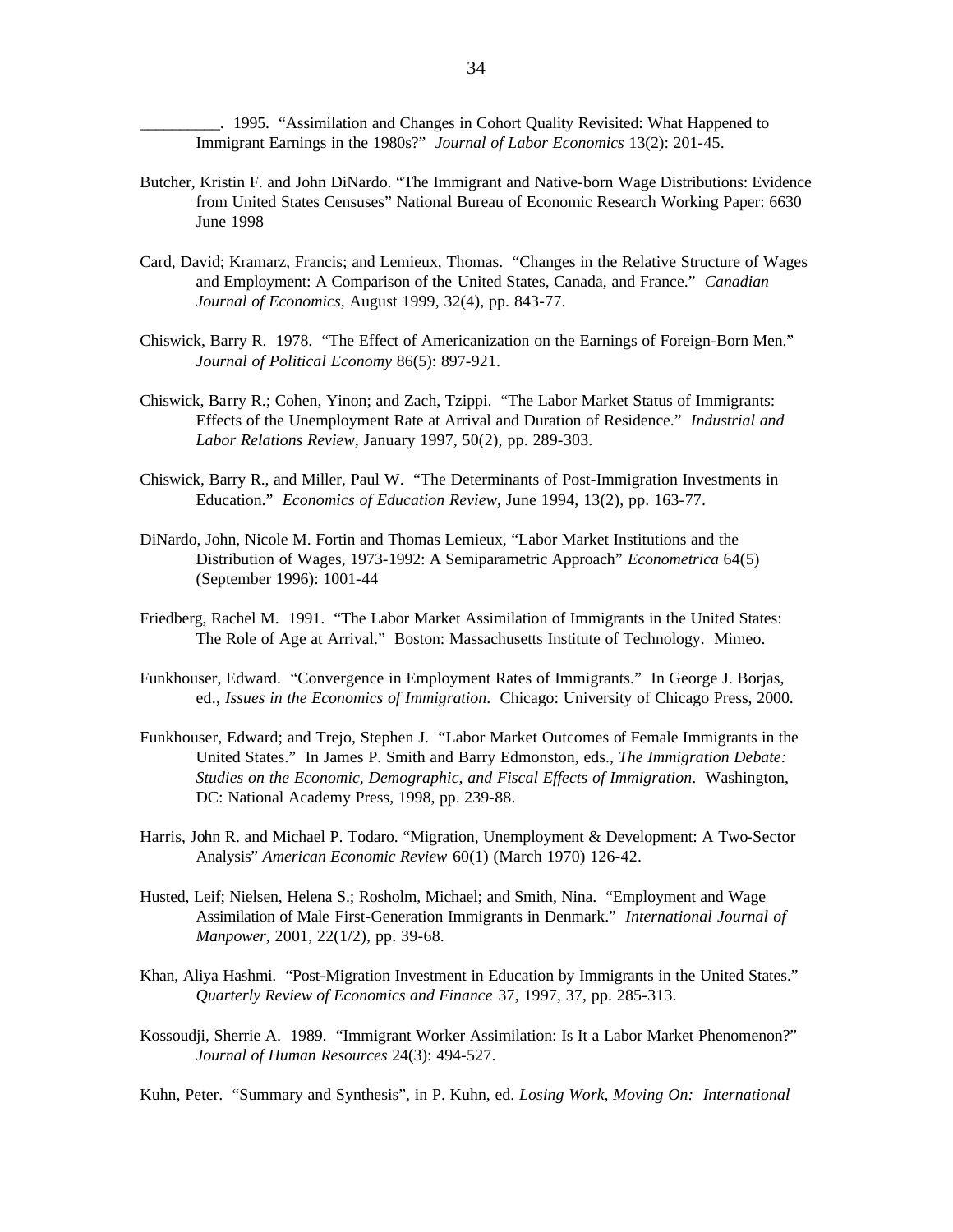*Perspectives on Worker Displacement*. Kalamazoo, Michigan: W. E. Upjohn Institute for Employment Research, 2002.

- Lubotsky, Darren. "The Effect of Changes in the U.S. Wage Structure on Recent Immigrants' Earnings" Princeton University, Industrial Relations Section working paper no. 458, September 2001.
- McDonald, James T., and Christopher Worswick. 1997. "Unemployment Incidence of Immigrant Men in Australia" *Canadian Public Policy* 23(4): 353-373.

\_\_\_\_\_\_\_\_\_\_. 1999a. "The Earnings of Immigrant Men in Australia: Assimilation, Cohort Effects, and Macroeconomic Conditions." *Economic Record* 75(228): 49-62.

\_\_\_\_\_\_\_\_\_\_. 1999b. "Immigrant Assimilation in a Regulated Labour Market: Unemployment of Immigrant Men in Australia." Hobart: University of Tasmania. Mimeo.

- \_\_\_\_\_\_\_\_\_\_. 2000. "Earnings and Employment Probabilities of Men by Education and Birth Cohort, 1982-96: Evidence for the United States, Canada and Australia." Hobart: University of Tasmania. Mimeo.
- Miller, Paul and Leanne Neo. 2001. "Labor Market Flexibility and Immigrant Adjustment." Perth: University of Western Australia. Mimeo.
- Moene, Karl Ove and Michael Wallerstein. "Pay Inequality" *Journal of Labor Economics* 15(3.1) (July 1997): 403-430.
- OECD. *The OECD Jobs Study: Evidence and Explanations, Part II, The Adjustment Potential of the Labour Market*. Paris: OECD, 1994.
- OECD. *Employment Outlook,* 1996 and 1997*.*
- Reitz, Jeffrey G. *Warmth of the Welcome: The Social Causes of Economic Success for Immigrants in Different Nations and Cities*. Boulder, Colo.: Westview Press, 1998.
- Schoeni, Robert. "Labor Market Assimilation of Immigrant Women." *Industrial and Labor Relations Review*, April 1998, 51(3), pp. 483-504
- Wheatley Price, Stephen. "The Employment Adjustment of Male Immigrants in England." *Journal of Population Economics*, 2001, 14(1), pp. 193-220.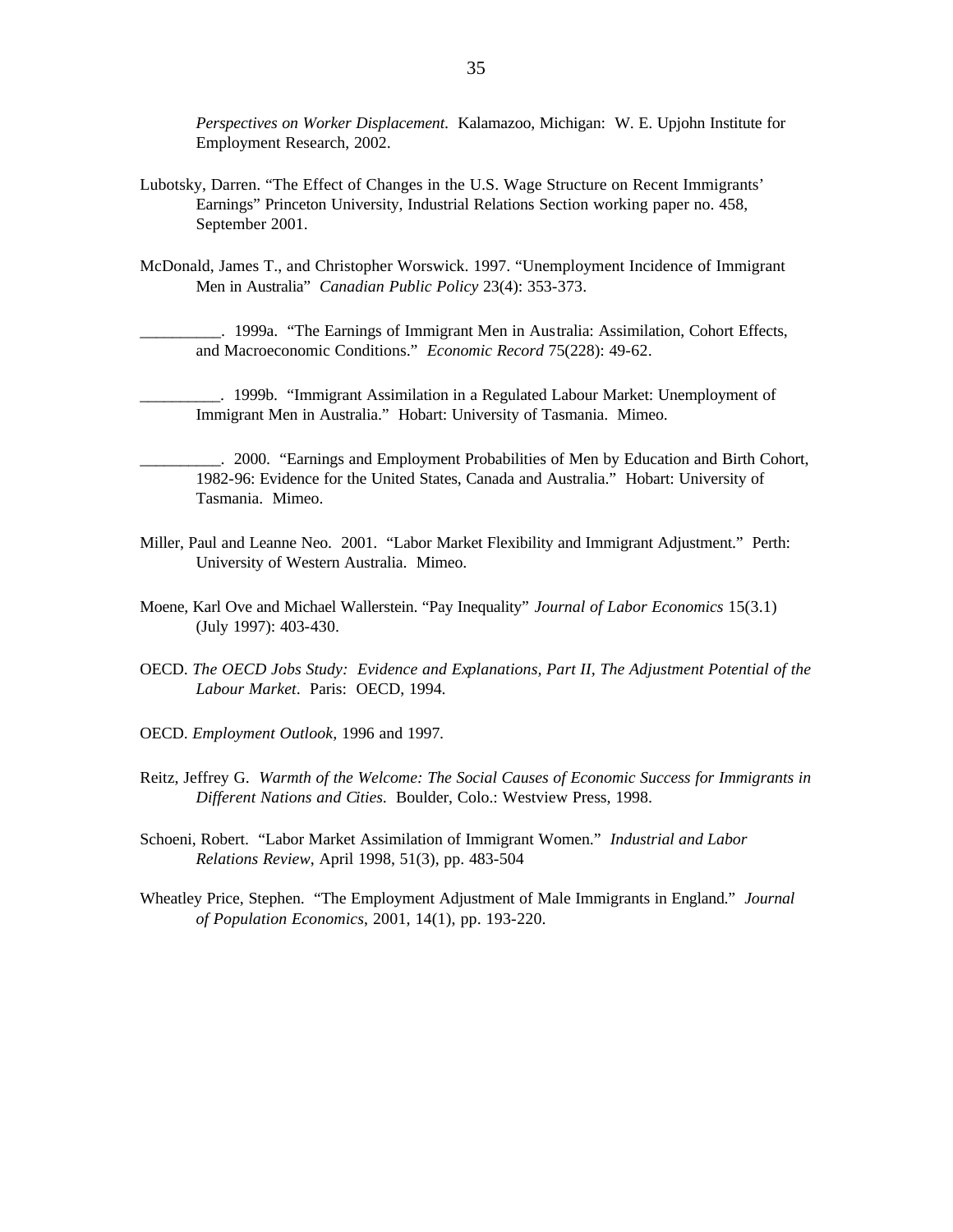#### **Table 1: Institutional Differences Among Australia, Canada, and the United States**

|                                          |      | Australia |      | Canada | <b>United States</b> |      |
|------------------------------------------|------|-----------|------|--------|----------------------|------|
| A. Indicators of Union Power             | 1980 | 1990      | 1980 | 1990   | 1980                 | 1990 |
| 1. Density $(\% )$                       | 48   | 41        | 36   | 36     | 22                   | 16   |
| 2. Coverage $(\%)$                       | 88   | 80        | 37   | 38     | 26                   | 18   |
| 3. Centralization (ranking)              | 3    | 1         | 17   | 17     | 17                   | 17   |
| 4. Co-ordination 1980 (ranking)          | 7    | 5         | 18   | 17     | 18                   | 17   |
| <b>B.</b> Indicators of Wage Dispersion  |      |           |      |        |                      |      |
| $1.90/10$ wage ratio, men                | 2.67 | 3.93      | 3.73 | 4.21   | 4.04                 | 4.80 |
| $2.90/50$ wage ratio, men                | 1.78 | 2.00      | 1.78 | 1.82   | 1.89                 | 2.08 |
| 3. $50/10$ wage ratio, men               | 1.50 | 1.96      | 2.10 | 2.31   | 2.13                 | 2.31 |
| 4. Standard deviation of log wages       | .499 | .596      | .684 | .797   | .775                 | .797 |
| C. Indicators of Income Support          |      |           |      |        |                      |      |
| 1. UI Benefit Replacement Rate Index (%) | 24   | 26        | 25   | 28     | 13                   | 13   |

#### **Notes:**

Rankings of bargaining centralization and co-ordination are among 19 OECD countries; 1 is highest, ties allowed. Australian wage data refer to weekly income of employees.

Canadian and U.S. wage data refer to weekly earnings of employees.

UI replacement rate index is an average of replacement rates for two earnings levels, three family situations, and three durations of unemployment, computed by OECD.

#### **Sources:**

Union data from OECD, *Employment Outlook*, July 1997, Table 3.3.

Wage data from the 1981 and 1991 Australian and Canadian censuses and the 1980 and 1990 U.S. census. Sample is restricted to employed, white native-born men aged 25-59.

UI replacement rate index is from OECD *Employment Outlook*, July1996, Chart 2.2 (numerical rates estimated from graph).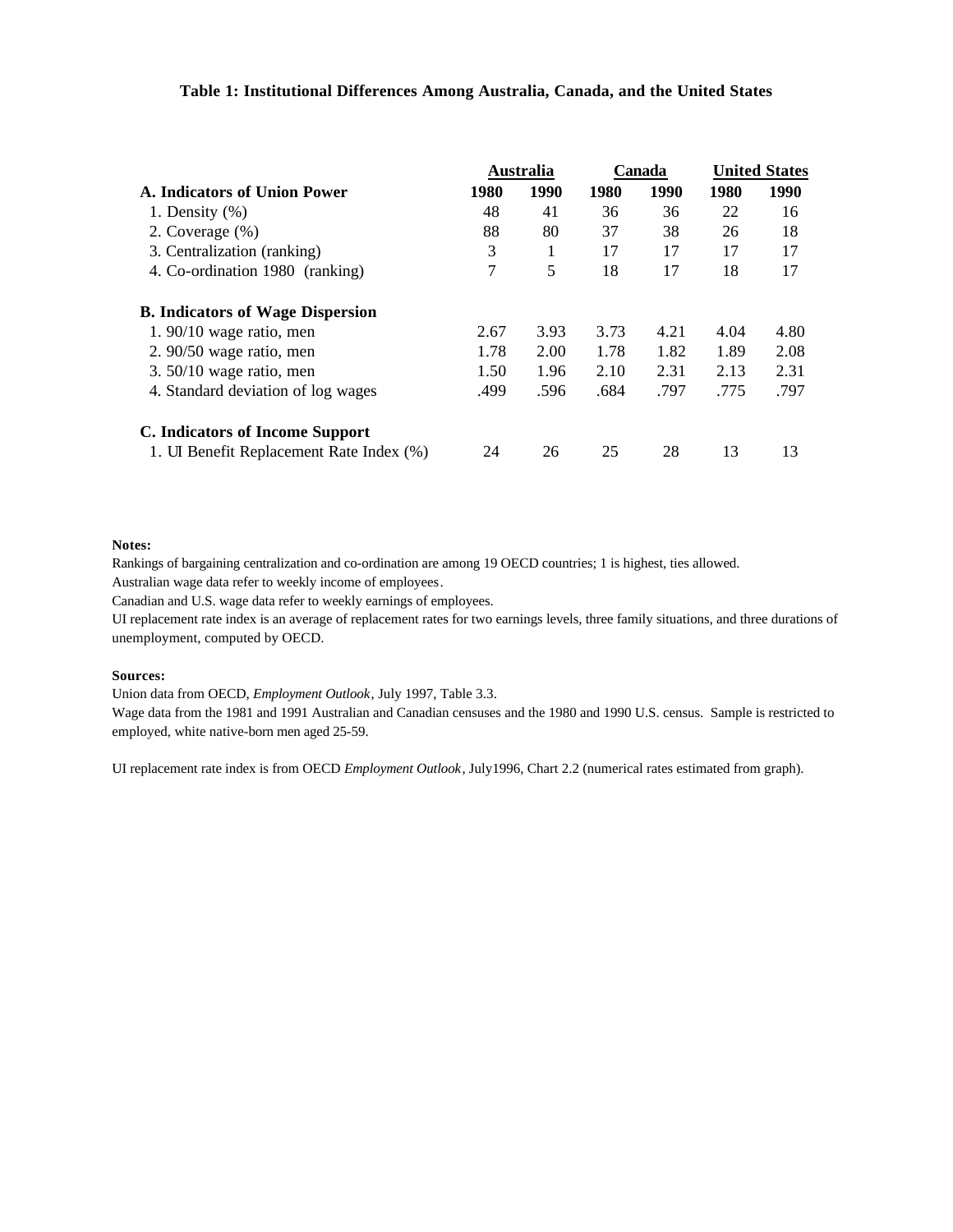|                                       |                            | Australia                  |                            | Canada                       |                             | <b>United States</b>         |  |
|---------------------------------------|----------------------------|----------------------------|----------------------------|------------------------------|-----------------------------|------------------------------|--|
|                                       | 1981                       | 1991                       | 1981                       | 1991                         | 1980                        | 1990                         |  |
| <b>Natives</b>                        | 92.3<br>(0.2)<br>[17, 180] | 86.1<br>(0.2)<br>[22, 336] | 89.2<br>(0.1)<br>[75, 355] | 85.7<br>(0.09)<br>[137, 349] | 89.4<br>(0.2)<br>[36,908]   | 88.9<br>(0.2)<br>[43,052]    |  |
| All Immigrants                        | 87.5<br>(0.5)<br>[5, 136]  | 80.4<br>(0.4)<br>[8,012]   | 91.7<br>(0.2)<br>[18, 535] | 83.0<br>(0.2)<br>[28, 538]   | 86.2<br>(0.09)<br>[140,999] | 85.4<br>(0.08)<br>[211, 220] |  |
| Immigrant Arrival Cohort:<br>Pre-1961 |                            |                            | 91.5<br>(0.3)<br>[6, 863]  | 80.0<br>(0.7)<br>[3,036]     | 87.5<br>(0.2)<br>[32, 994]  | 83.1<br>(0.4)<br>[10, 870]   |  |
| 1961-65                               |                            |                            | 93.6<br>(0.6)<br>[1, 722]  | 84.9<br>(0.8)<br>[1,829]     | 91.0<br>(0.2)<br>[15, 350]  | 87.3<br>(0.3)<br>[10, 425]   |  |
| 1966-70                               |                            |                            | 94.4<br>(0.4)<br>[3,765]   | 88.8<br>(0.5)<br>[4,508]     | 90.6<br>(0.2)<br>[23, 292]  | 88.2<br>(0.2)<br>[16, 851]   |  |
| Pre-1971                              | 89.0<br>(0.5)<br>[3,430]   | 81.5<br>(0.6)<br>[3, 647]  |                            |                              |                             |                              |  |
| 1971-75                               | 90.0<br>(1.0)<br>[858]     | 83.4<br>(1.3)<br>[842]     | 91.4<br>(0.5)<br>[3,769]   | 88.4<br>(0.5)<br>[5,040]     | 88.7<br>(0.2)<br>[31, 844]  | 88.6<br>(0.2)<br>[26, 339]   |  |
| 1976-80                               | 79.4<br>(1.4)<br>[848]     | 84.0<br>(1.3)<br>$[745]$   | 86.8<br>(0.7)<br>[2, 416]  | 86.9<br>(0.5)<br>[3,964]     | 78.2<br>(0.2)<br>[37,519]   | 89.0<br>(0.2)<br>[37,239]    |  |
| 1981-85                               |                            | 80.9<br>(1.2)<br>[1,019]   |                            | 83.7<br>(0.6)<br>[3, 562]    |                             | 86.8<br>(0.1)<br>[56, 349]   |  |
| 1986-91                               |                            | 74.7<br>(1.0)<br>[1,759]   |                            | 73.2<br>(0.5)<br>[6, 599]    |                             | 78.9<br>(0.2)<br>[53, 147]   |  |

#### **Table 2 Employment Rates**

Note: The reported statistics give the percentage of individuals who were employed during the census survey week, with standard errors shown in parentheses and cell sample sizes in brackets. The samples include men ages 25-59, with non-whites excluded from the native but not the foreignborn samples. The intervals listed above for the immigrant arrival cohorts are those defined in the Australian and Canadian data; the slightly different immigrant cohorts defined in the U.S. data are as follows: pre-1960, 1960-64, 1965-69, 1970-74, 1975-79, 1980-84, and 1985-90.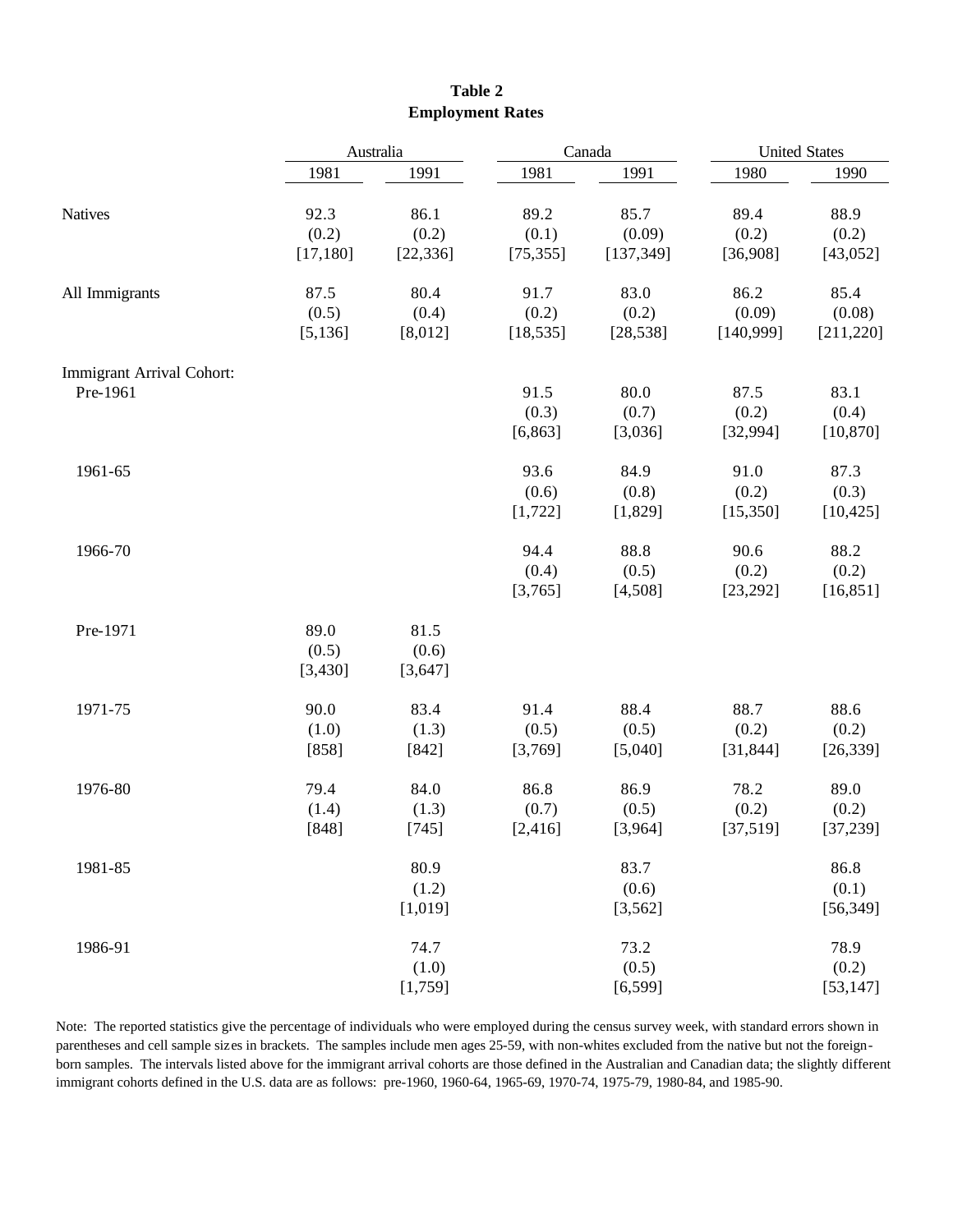|                                       |                               | Australia                     |                               | Canada                        | <b>United States</b>          |                                |  |
|---------------------------------------|-------------------------------|-------------------------------|-------------------------------|-------------------------------|-------------------------------|--------------------------------|--|
|                                       | 1981                          | 1991                          | 1981                          | 1991                          | 1980                          | 1990                           |  |
| Natives                               | 6.297<br>(0.004)<br>[15, 299] | 6.270<br>(0.004)<br>[17, 958] | 6.507<br>(0.003)<br>[65, 119] | 6.452<br>(0.002)<br>[114,079] | 6.350<br>(0.004)<br>[32, 490] | 6.313<br>(0.004)<br>[37, 653]  |  |
| All Immigrants                        | 6.272<br>(0.007)<br>[4, 338]  | 6.267<br>(0.007)<br>[5,995]   | 6.506<br>(0.005)<br>[16, 272] | 6.406<br>(0.006)<br>[22, 303] | 6.186<br>(0.002)<br>[116,985] | 6.077<br>(0.002)<br>[172, 871] |  |
| Immigrant Arrival Cohort:<br>Pre-1961 |                               |                               | 6.575<br>(0.008)<br>[6,080]   | 6.522<br>(0.016)<br>[2, 343]  | 6.427<br>(0.004)<br>[28, 178] | 6.453<br>(0.008)<br>[8, 799]   |  |
| 1961-65                               |                               |                               | 6.546<br>(0.018)<br>[1, 562]  | 6.565<br>(0.022)<br>[1,497]   | 6.358<br>(0.006)<br>[13, 657] | 6.450<br>(0.008)<br>[8, 868]   |  |
| 1966-70                               |                               |                               | 6.575<br>(0.011)<br>[3,471]   | 6.595<br>(0.013)<br>[3,888]   | 6.251<br>(0.005)<br>[20, 553] | 6.383<br>(0.007)<br>[14, 496]  |  |
| Pre-1971                              | 6.261<br>(0.009)<br>[2,942]   | 6.290<br>(0.011)<br>[2,771]   |                               |                               |                               |                                |  |
| 1971-75                               | 6.308<br>(0.016)<br>[753]     | 6.275<br>(0.022)<br>$[652]$   | 6.410<br>(0.012)<br>[3, 344]  | 6.499<br>(0.013)<br>[4, 337]  | 6.060<br>(0.005)<br>[27, 442] | 6.257<br>(0.005)<br>[22, 687]  |  |
| 1976-80                               | 6.281<br>(0.020)<br>[643]     | 6.275<br>(0.025)<br>$[589]$   | 6.281<br>(0.017)<br>[1, 815]  | 6.416<br>(0.014)<br>[3, 336]  | 5.926<br>(0.005)<br>[27, 175] | 6.133<br>(0.004)<br>[32, 182]  |  |
| 1981-85                               |                               | 6.234<br>(0.019)<br>$[764]$   |                               | 6.286<br>(0.016)<br>[2, 842]  |                               | 5.924<br>(0.003)<br>[47, 233]  |  |
| 1986-91                               |                               | 6.227<br>(0.017)<br>[1,219]   |                               | 6.075<br>(0.015)<br>[4,060]   |                               | 5.826<br>(0.004)<br>[38, 606]  |  |

**Table 3 Mean Log Wages**

Note: The reported statistics are averages of the natural logarithm of weekly personal income (for Australia) or weekly earnings (for Canada and the United States), with standard errors shown in parentheses and cell sample sizes in brackets. To facilitate comparisons across years within each country, figures have been converted to 1990 dollars for Australia and Canada and to 1989 dollars for the United States. The samples include employed men ages 25-59, with non-whites excluded from the native but not the foreign-born samples. The intervals listed above for the immigrant arrival cohorts are those defined in the Australian and Canadian data; the slightly different immigrant cohorts defined in the U.S. data are as follows: pre-1960, 1960-64, 1965-69, 1970-74, 1975-79, 1980-84, and 1985-90.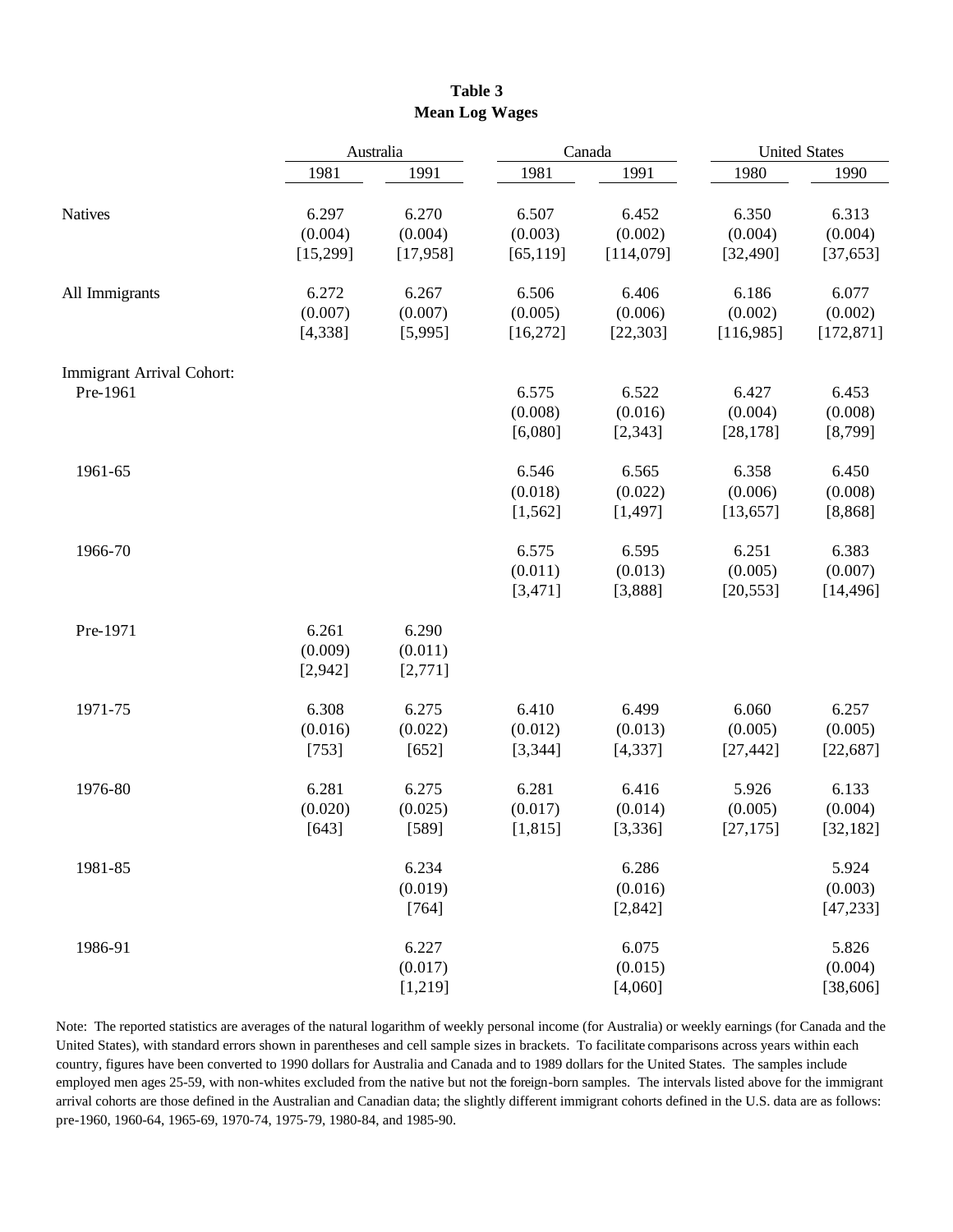#### **Table 4 Employment Regressions Assimilation, Cohort and Period Effects**

|                               |                | Australia |                | Canada  | <b>United States</b> |         |  |
|-------------------------------|----------------|-----------|----------------|---------|----------------------|---------|--|
| Regressor                     | (1)            | (2)       | (1)            | (2)     | (1)                  | (2)     |  |
|                               |                |           |                |         |                      |         |  |
| Time in Destination Country:  |                |           |                |         |                      |         |  |
| 6-10 Years                    | .101           | .099      | .039           | .031    | .099                 | .100    |  |
|                               | (.029)         | (.029)    | (.016)         | (.016)  | (.006)               | (.006)  |  |
| 11-15 Years                   | .112           | .120      | .060           | .055    | .113                 | .110    |  |
|                               | (.023)         | (.025)    | (.012)         | (.013)  | (.005)               | (.005)  |  |
| 16-20 Years                   | .121           | .130      | .083           | .070    | .115                 | .113    |  |
|                               | (.027)         | (.029)    | (.017)         | (.019)  | (.007)               | (.008)  |  |
| More than 20 Years            | .126           | .140      | .096           | .086    | .130                 | .122    |  |
|                               | (.031)         | (.033)    | (.019)         | (.021)  | (.009)               | (.010)  |  |
| Immigrant Arrival Cohort:     |                |           |                |         |                      |         |  |
| Pre-1961                      |                |           | $-.069$        | $-.023$ | $-.160$              | $-.118$ |  |
|                               |                |           | (.021)         | (.027)  | (.010)               | (.013)  |  |
| 1961-65                       |                |           | $-.060$        | $-.014$ | $-.141$              | $-.103$ |  |
|                               |                |           | (.019)         | (.024)  | (.009)               | (.011)  |  |
| 1966-70                       |                |           | $-.044$        | $-.011$ | $-.147$              | $-.107$ |  |
|                               |                |           | (.016)         | (.021)  | (.007)               | (.010)  |  |
| Pre-1971                      | $-.150$        | $-.168$   |                |         |                      |         |  |
|                               | (.029)         | (.038)    |                |         |                      |         |  |
| 1971-75                       | $-.147$        | $-.161$   | $-.054$        | $-.017$ | $-.141$              | $-.101$ |  |
|                               | (.030)         | (.036)    | (.017)         | (.020)  | (.007)               | (.009)  |  |
| 1976-80                       | $-.145$        | $-164$    | $-.054$        | $-.026$ | $-.140$              | $-.103$ |  |
|                               | (.018)         | (.026)    | (.009)         | (.012)  | (.004)               | (.006)  |  |
| 1981-85                       | $-.167$        | $-.172$   | $-.065$        | $-.037$ | $-.146$              | $-.113$ |  |
|                               | (.033)         | (.035)    | (.018)         | (.019)  | (.007)               | (.008)  |  |
| 1986-91                       | $-.125$        | $-.140$   | $-.130$        | $-.110$ | $-.124$              | $-.094$ |  |
|                               | (.017)         | (.018)    | (.008)         | (.009)  | (.004)               | (.004)  |  |
| 1990/91 Census Dummy          | $-.086$        | $-.188$   | $-.053$        | $-.128$ | .008                 | $-.017$ |  |
|                               | (.010)         | (.019)    | (.004)         | (.007)  | (.006)               | (.007)  |  |
| $R^2$                         | .033           | .045      | .033           | .059    | .024                 | .034    |  |
| <b>Controls for Education</b> | N <sub>o</sub> | Yes       | N <sub>o</sub> | Yes     | N <sub>o</sub>       | Yes     |  |

Note: The dependent variable is a dummy identifying whether the individual was employed during the census survey week. The coefficients were estimated by least squares, and robust standard errors are shown in parentheses. Data are from the 1981 and 1991 Australian and Canadian censuses and the 1980 and 1990 U.S. censuses. The samples include men ages 25-59, with non-whites excluded from the native but not the foreign-born samples. The sample sizes for these regressions are 52,664 for Australia, 259,777 for Canada, and 432,179 for the United States. In addition to the variables listed above, all regressions include indicators for age and geographic location. The coefficients of the geographic controls are restricted to be the same for immigrants and natives, but these coefficients can differ across census years. The coefficients of the age and education variables are allowed to vary both by nativity and census year. The reference group for the "time in destination country" dummies is 0-5 years. The intervals listed above for the immigrant arrival cohorts are those defined in the Australian and Canadian data; the slightly different immigrant cohorts defined in the U.S. data are as follows: pre-1960, 1960-64, 1965-69, 1970-74, 1975-79, 1980-84, and 1985-90. The immigrant cohort coefficients reported in this table have been normalized to represent immigrant-native employment differentials for men who are aged 25-29 (in both specifications) and who have 12 years of education in 1990/91 (in specification (2)).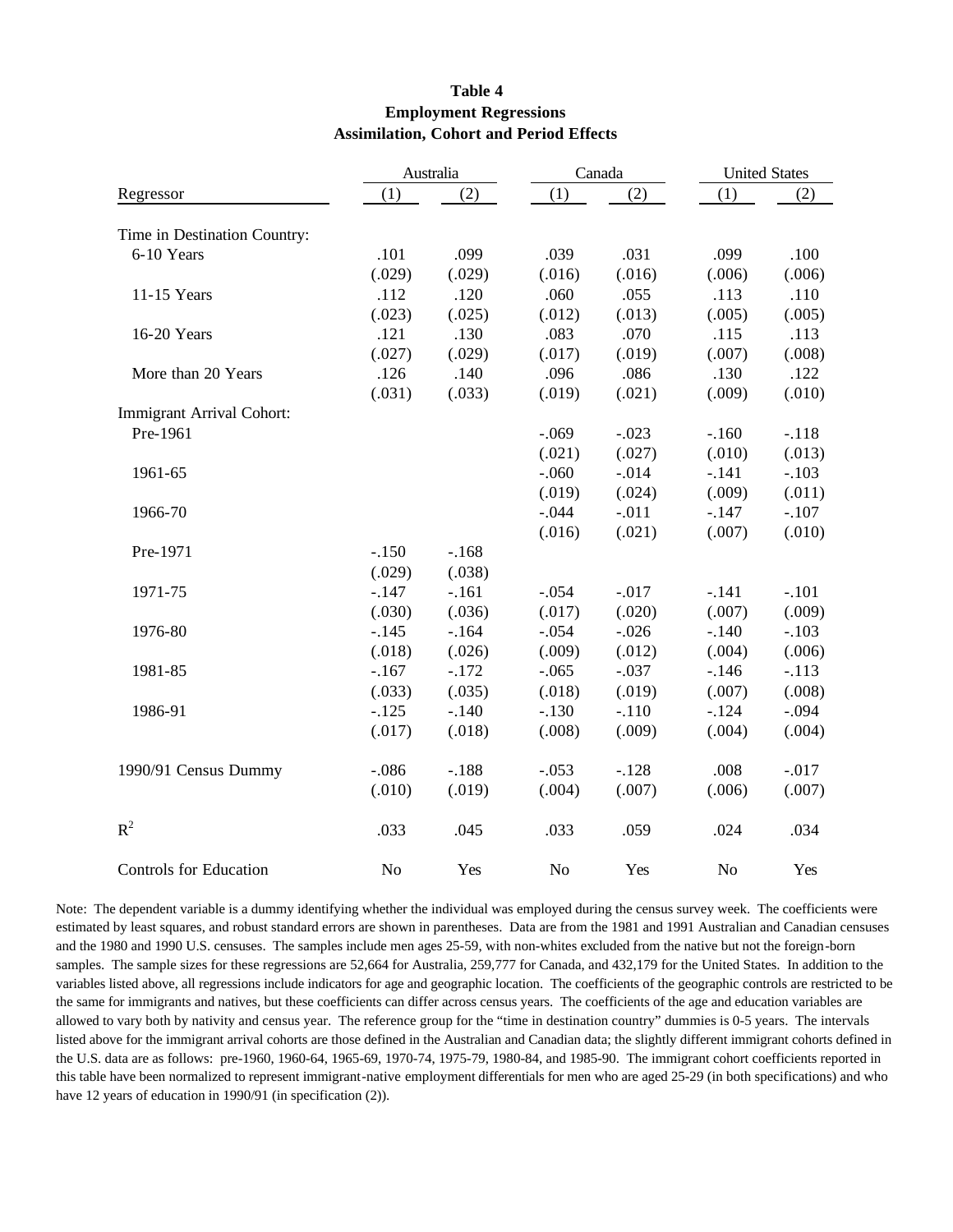#### **Table 5 Wage Regressions Assimilation, Cohort and Period Effects**

|                               |                | Australia |                | Canada  |                | <b>United States</b> |  |
|-------------------------------|----------------|-----------|----------------|---------|----------------|----------------------|--|
| Regressor                     | (1)            | (2)       | (1)            | (2)     | (1)            | (2)                  |  |
|                               |                |           |                |         |                |                      |  |
| Time in Destination Country:  |                |           |                |         |                |                      |  |
| 6-10 Years                    | .032           | .009      | .046           | .052    | .052           | .070                 |  |
|                               | (.047)         | (.046)    | (.043)         | (.042)  | (.017)         | (.015)               |  |
| 11-15 Years                   | $-.063$        | $-.086$   | .111           | .139    | .144           | .183                 |  |
|                               | (.037)         | (.039)    | (.028)         | (.031)  | (.011)         | (.012)               |  |
| 16-20 Years                   | $-.061$        | $-.087$   | .094           | .115    | .158           | .203                 |  |
|                               | (.044)         | (.046)    | (.045)         | (.047)  | (.018)         | (.018)               |  |
| More than 20 Years            | $-.090$        | $-.120$   | .123           | .160    | .236           | .271                 |  |
|                               | (.049)         | (.053)    | (.046)         | (.051)  | (.020)         | (.022)               |  |
| Immigrant Arrival Cohort:     |                |           |                |         |                |                      |  |
| Pre-1961                      |                |           | $-.083$        | $-.019$ | $-.102$        | $-.056$              |  |
|                               |                |           | (.052)         | (.064)  | (.023)         | (.028)               |  |
| 1961-65                       |                |           | $-.109$        | $-.042$ | $-.135$        | $-.082$              |  |
|                               |                |           | (.047)         | (.057)  | (.020)         | (.024)               |  |
| 1966-70                       |                |           | $-.102$        | $-.087$ | $-.224$        | $-.146$              |  |
|                               |                |           | (.038)         | (.049)  | (.017)         | (.022)               |  |
| Pre-1971                      | $-.009$        | .065      |                |         |                |                      |  |
|                               | (.046)         | (.060)    |                |         |                |                      |  |
| 1971-75                       | $-.058$        | .004      | $-.174$        | $-.139$ | $-.253$        | $-.142$              |  |
|                               | (.048)         | (.057)    | (.045)         | (.049)  | (.018)         | (.020)               |  |
| 1976-80                       | $-.040$        | $-.009$   | $-.222$        | $-.196$ | $-.300$        | $-.206$              |  |
|                               | (.025)         | (.038)    | (.021)         | (.029)  | (.009)         | (.013)               |  |
| 1981-85                       | $-.137$        | $-.100$   | $-.239$        | $-.206$ | $-.338$        | $-.230$              |  |
|                               | (.053)         | (.053)    | (.048)         | (.048)  | (.018)         | (.017)               |  |
| 1986-91                       | $-.077$        | $-.098$   | $-.393$        | $-.354$ | $-.373$        | $-.271$              |  |
|                               | (.023)         | (.024)    | (.021)         | (.021)  | (.008)         | (.009)               |  |
|                               |                |           |                |         |                |                      |  |
| 1990/91 Census Dummy          | .705           | .560      | .510           | .337    | .435           | .354                 |  |
|                               | (.016)         | (.031)    | (.009)         | (.018)  | (.013)         | (.016)               |  |
|                               |                |           |                |         |                |                      |  |
| $R^2$                         | .334           | .369      | .148           | .189    | .184           | .288                 |  |
|                               |                |           |                |         |                |                      |  |
| <b>Controls for Education</b> | N <sub>o</sub> | Yes       | N <sub>o</sub> | Yes     | N <sub>o</sub> | Yes                  |  |

Note: The dependent variable is the natural logarithm of weekly personal income (for Australia) or weekly earnings (for Canada and the United States). The coefficients were estimated by least squares, and robust standard errors are shown in parentheses. Data are from the 1981 and 1991 Australian and Canadian censuses and the 1980 and 1990 U.S. censuses. The samples include employed men ages 25-59, with non-whites excluded from the native but not the foreign-born samples. The sample sizes for these regressions are 43,590 for Australia, 217,773 for Canada, and 359,999 for the United States. In addition to the variables listed above, all regressions include indicators for age, geographic location, and hours worked during the census survey week. The coefficients of the controls for geographic location and weekly hours of work are restricted to be the same for immigrants and natives, but these coefficients can differ across census years. The coefficients of the age and education variables are allowed to vary both by nativity and census year. The reference group for the "time in destination country" dummies is 0-5 years. The intervals listed above for the immigrant arrival cohorts are those defined in the Australian and Canadian data; the slightly different immigrant cohorts defined in the U.S. data are as follows: pre-1960, 1960-64, 1965-69, 1970-74, 1975-79, 1980-84, and 1985-90. The immigrant cohort coefficients reported in this table have been normalized to represent immigrant-native wage differentials for men who are aged 25-29 (in both specifications) and who have 12 years of education in 1990/91 (in specification (2)).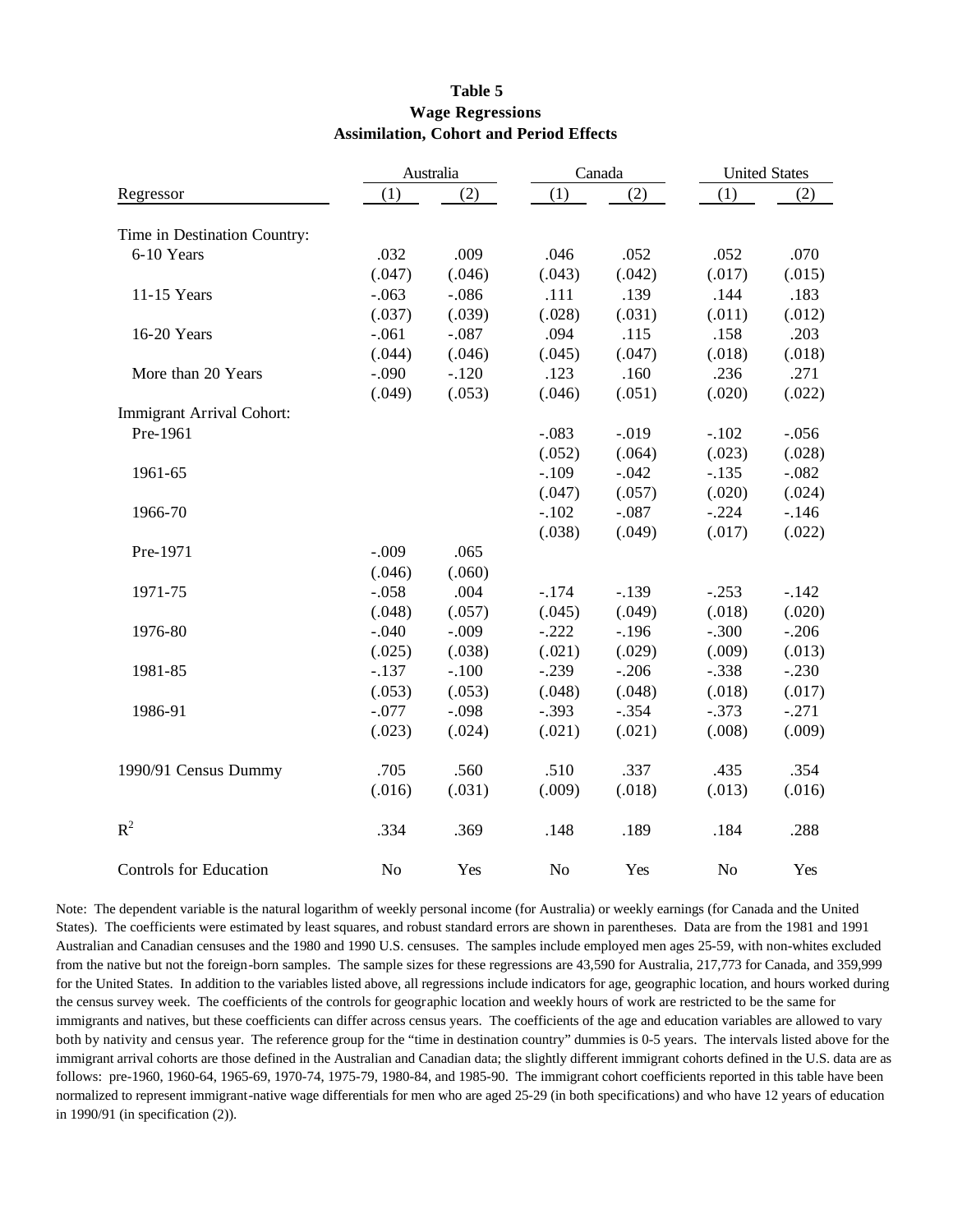|                                   | Australia |                                                     |       |                               | Canada |                                                     |       | <b>United States</b>          |       |                                                     |       |      |
|-----------------------------------|-----------|-----------------------------------------------------|-------|-------------------------------|--------|-----------------------------------------------------|-------|-------------------------------|-------|-----------------------------------------------------|-------|------|
|                                   |           | Percentage Earnings Growth<br>from Assimilation in: |       | Percent<br>of Total<br>Due to |        | Percentage Earnings Growth<br>from Assimilation in: |       | Percent<br>of Total<br>Due to |       | Percentage Earnings Growth<br>from Assimilation in: |       |      |
|                                   | Emp       | Wage                                                | Total | Emp                           | Emp    | Wage                                                | Total | Emp                           | Emp   | Wage                                                | Total | Emp  |
| A. Without Education Controls     |           |                                                     |       |                               |        |                                                     |       |                               |       |                                                     |       |      |
| Time in Destination Country:      |           |                                                     |       |                               |        |                                                     |       |                               |       |                                                     |       |      |
| 6-10 Years                        | 13.5      | 3.2                                                 | 16.7  | 80.9                          | 5.3    | 4.6                                                 | 9.9   | 53.7                          | 12.5  | 5.2                                                 | 17.7  | 70.7 |
|                                   | (3.9)     | (4.7)                                               | (6.1) |                               | (2.2)  | (4.3)                                               | (4.8) |                               | (0.8) | (1.7)                                               | (1.9) |      |
| 11-15 Years                       | 15.0      | $-6.3$                                              | 8.7   | $>100$                        | 8.2    | 11.1                                                | 19.3  | 42.5                          | 14.3  | 14.4                                                | 28.7  | 49.9 |
|                                   | (3.1)     | (3.7)                                               | (4.8) |                               | (1.6)  | (2.8)                                               | (3.2) |                               | (0.6) | (1.1)                                               | (1.3) |      |
| 16-20 Years                       | 16.2      | $-6.1$                                              | 10.1  | $>100$                        | 11.3   | 9.4                                                 | 20.7  | 54.7                          | 14.6  | 15.8                                                | 30.4  | 48.0 |
|                                   | (3.6)     | (4.4)                                               | (5.7) |                               | (2.3)  | (4.5)                                               | (5.1) |                               | (0.9) | (1.8)                                               | (2.0) |      |
| More than 20 Years                | 16.9      | $-9.0$                                              | 7.9   | >100                          | 13.1   | 12.3                                                | 25.4  | 51.6                          | 16.5  | 23.6                                                | 40.1  | 41.1 |
|                                   | (4.1)     | (4.9)                                               | (6.4) |                               | (2.6)  | (4.6)                                               | (5.3) |                               | (1.1) | (2.0)                                               | (2.3) |      |
| <b>B.</b> With Education Controls |           |                                                     |       |                               |        |                                                     |       |                               |       |                                                     |       |      |
| Time in Destination Country:      |           |                                                     |       |                               |        |                                                     |       |                               |       |                                                     |       |      |
| 6-10 Years                        | 13.3      | 0.9                                                 | 14.2  | 93.6                          | 4.2    | 5.2                                                 | 9.4   | 44.9                          | 12.7  | 7.0                                                 | 19.7  | 64.4 |
|                                   | (3.9)     | (4.6)                                               | (6.0) |                               | (2.2)  | (4.2)                                               | (4.7) |                               | (0.8) | (1.5)                                               | (1.7) |      |
| 11-15 Years                       | 16.1      | $-8.6$                                              | 7.5   | $>100$                        | 7.5    | 13.9                                                | 21.4  | 35.1                          | 13.9  | 18.3                                                | 32.2  | 43.2 |
|                                   | (3.3)     | (3.9)                                               | (5.1) |                               | (1.8)  | (3.1)                                               | (3.6) |                               | (0.6) | (1.2)                                               | (1.4) |      |
| 16-20 Years                       | 17.4      | $-8.7$                                              | 8.7   | $>100$                        | 9.6    | 11.5                                                | 21.1  | 45.4                          | 14.3  | 20.3                                                | 34.6  | 41.4 |
|                                   | (3.9)     | (4.6)                                               | (6.0) |                               | (2.6)  | (4.7)                                               | (5.4) |                               | (1.0) | (1.8)                                               | (2.1) |      |
| More than 20 Years                | 18.7      | $-12.0$                                             | 6.7   | $>100$                        | 11.7   | 16.0                                                | 27.7  | 42.3                          | 15.5  | 27.1                                                | 42.6  | 36.3 |
|                                   | (4.4)     | (5.3)                                               | (6.9) |                               | (2.9)  | (5.1)                                               | (5.9) |                               | (1.3) | (2.2)                                               | (2.5) |      |

#### **Table 6 Components of Immigrant Earnings Growth from Assimilation**

Note: These calculations are based on the employment and wage regressions reported in Tables 4 and 5, with standard errors shown in parentheses. The results in panel A, which do not control for education, derive from regression specification (1), and the results in panel B, which do control for education, derive from regression specification (2). The estimated effects of assimilation on immigrant employment probabilities are converted into percentage terms using the employment rates (reported in Table 2) of the most recent immigrant arrival cohort in the 1990/91 data. Because the dependent variables of the wage regressions are in natural logarithms, the estimated coefficients of the "time in destination country" dummies represent the percentage effects of assimilation on immigrant wage growth. Total immigrant earnings growth due to assimilation is the sum of the earnings growth from employment assimilation and the earnings growth from wage assimilation.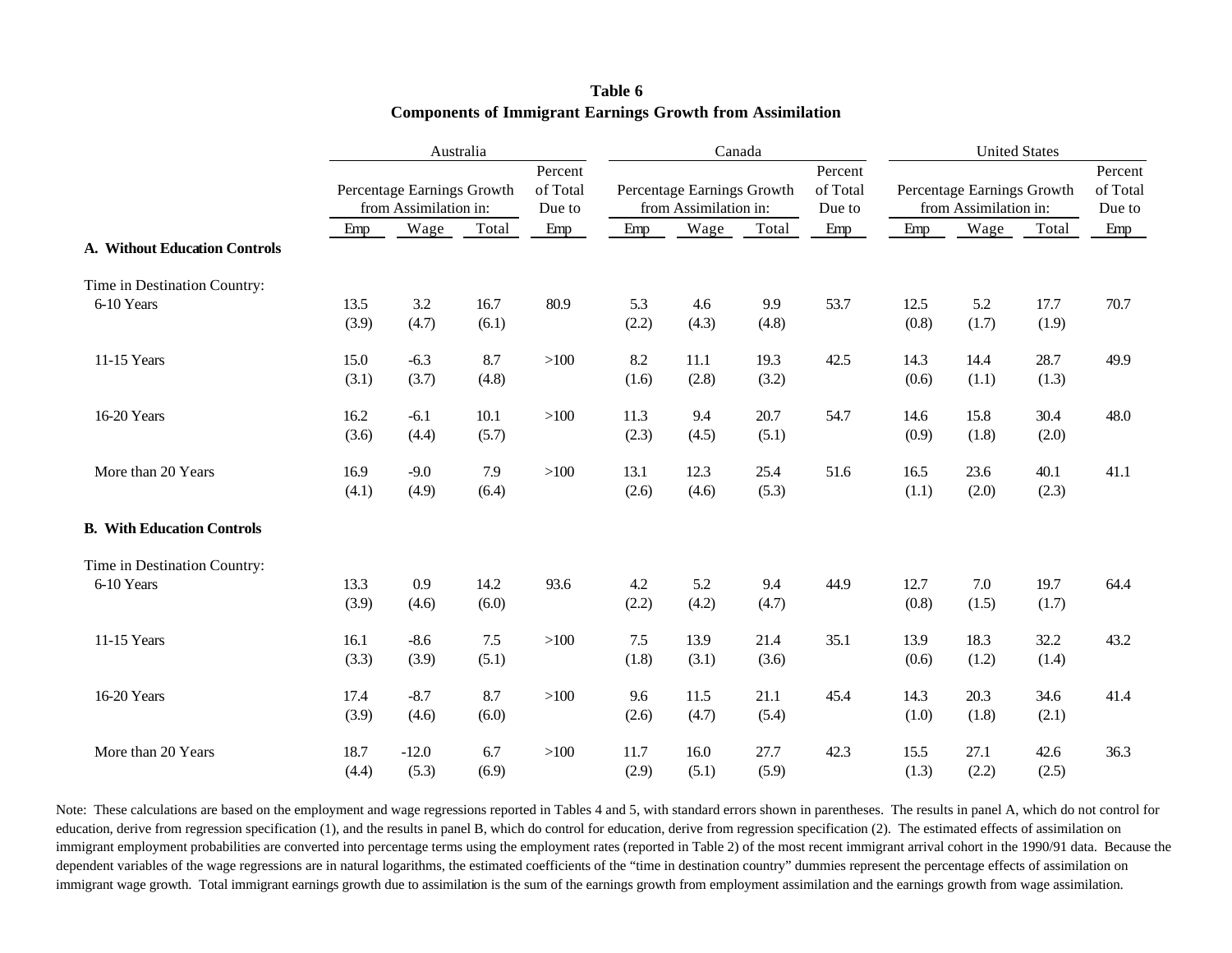|                              |           | European Immigrants to: |                      | Asian Immigrants to: |         |                      |  |
|------------------------------|-----------|-------------------------|----------------------|----------------------|---------|----------------------|--|
| Regressor                    | Australia | Canada                  | <b>United States</b> | Australia            | Canada  | <b>United States</b> |  |
| Time in Destination Country: |           |                         |                      |                      |         |                      |  |
| 6-10 Years                   | .105      | .058                    | .060                 | .210                 | .048    | .124                 |  |
|                              | (.037)    | (.021)                  | (.013)               | (.074)               | (.046)  | (.012)               |  |
| 11-15 Years                  | .101      | .060                    | .070                 | .161                 | .090    | .168                 |  |
|                              | (.031)    | (.016)                  | (.009)               | (.054)               | (.021)  | (.008)               |  |
| 16-20 Years                  | .109      | .089                    | .073                 | .221                 | .120    | .155                 |  |
|                              | (.036)    | (.023)                  | (.013)               | (.069)               | (.047)  | (.013)               |  |
| More than 20 Years           | .110      | .095                    | .084                 | .173                 | .146    | .189                 |  |
|                              | (.039)    | (.025)                  | (.014)               | (.083)               | (.040)  | (.016)               |  |
| Immigrant Arrival Cohort:    |           |                         |                      |                      |         |                      |  |
| Pre-1961                     |           | $-.065$                 | $-.087$              |                      | $-.094$ | $-.221$              |  |
|                              |           | (.028)                  | (.017)               |                      | (.050)  | (.019)               |  |
| 1961-65                      |           | $-.061$                 | $-.075$              |                      | $-.059$ | $-.192$              |  |
|                              |           | (.025)                  | (.015)               |                      | (.049)  | (.015)               |  |
| 1966-70                      |           | $-.042$                 | $-.084$              |                      | $-.059$ | $-.208$              |  |
|                              |           | (.022)                  | (.013)               |                      | (.032)  | (.013)               |  |
| Pre-1971                     | $-.147$   |                         |                      | $-.196$              |         |                      |  |
|                              | (.038)    |                         |                      | (.078)               |         |                      |  |
| 1971-75                      | $-.145$   | $-.057$                 | $-.088$              | $-.259$              | $-.063$ | $-.180$              |  |
|                              | (.040)    | (.023)                  | (.014)               | (.074)               | (.047)  | (.012)               |  |
| 1976-80                      | $-.107$   | $-.002$                 | $-.072$              | $-.231$              | $-.093$ | $-.219$              |  |
|                              | (.026)    | (.013)                  | (.008)               | (.042)               | (.016)  | (.006)               |  |
| 1981-85                      | $-.148$   | $-.020$                 | $-.063$              | $-.340$              | $-.083$ | $-.217$              |  |
|                              | (.045)    | (.025)                  | (.014)               | (.081)               | (.048)  | (.013)               |  |
| 1986-91                      | $-.086$   | $-.072$                 | $-.116$              | $-.193$              | $-.141$ | $-.199$              |  |
|                              | (.027)    | (.015)                  | (.008)               | (.029)               | (.013)  | (.006)               |  |
| 1990/91 Census Dummy         | $-.077$   | $-.055$                 | $-.014$              | $-.076$              | $-.056$ | $-.019$              |  |
|                              | (.011)    | (.004)                  | (.008)               | (.010)               | (.004)  | (.008)               |  |
| $R^2$                        | .029      | .030                    | .021                 | .035                 | .033    | .052                 |  |

#### **Table 7 Employment Regressions, by Region of Origin Assimilation, Cohort and Period Effects**

Note: The dependent variable is a dummy identifying whether the individual was employed during the census survey week. The coefficients were estimated by least squares, and robust standard errors are shown in parentheses. Data are from the 1981 and 1991 Australian and Canadian censuses and the 1980 and 1990 U.S. censuses. The samples include men ages 25-59, with non-whites excluded from the native but not the foreign-born samples. In these particular regressions, the only immigrants included are those born in Europe (left three columns) or those born in Asia (right three columns). Sample sizes for the regressions with European immigrants are 48,018 in Australia, 238,166 in Canada, and 154,572 in the United States. Sample sizes for the regressions with Asian immigrants are 41,870 in Australia, 224,704 in Canada, and 175,346 in the United States. In addition to the variables listed above, all regressions include indicators for age and geographic location. The coefficients of the geographic controls are restricted to be the same for immigrants and natives, but these coefficients can differ across census years. The coefficients of the age variables are allowed to vary both by nativity and census year. The reference group for the "time in destination country" dummies is 0-5 years. The intervals listed above for the immigrant arrival cohorts are those defined in the Australian and Canadian data; the slightly different immigrant cohorts defined in the U.S. data are as follows: pre-1960, 1960-64, 1965-69, 1970-74, 1975-79, 1980-84, and 1985-90. The immigrant cohort coefficients reported in this table have been normalized to represent immigrant-native employment differentials for men who are aged 25-29.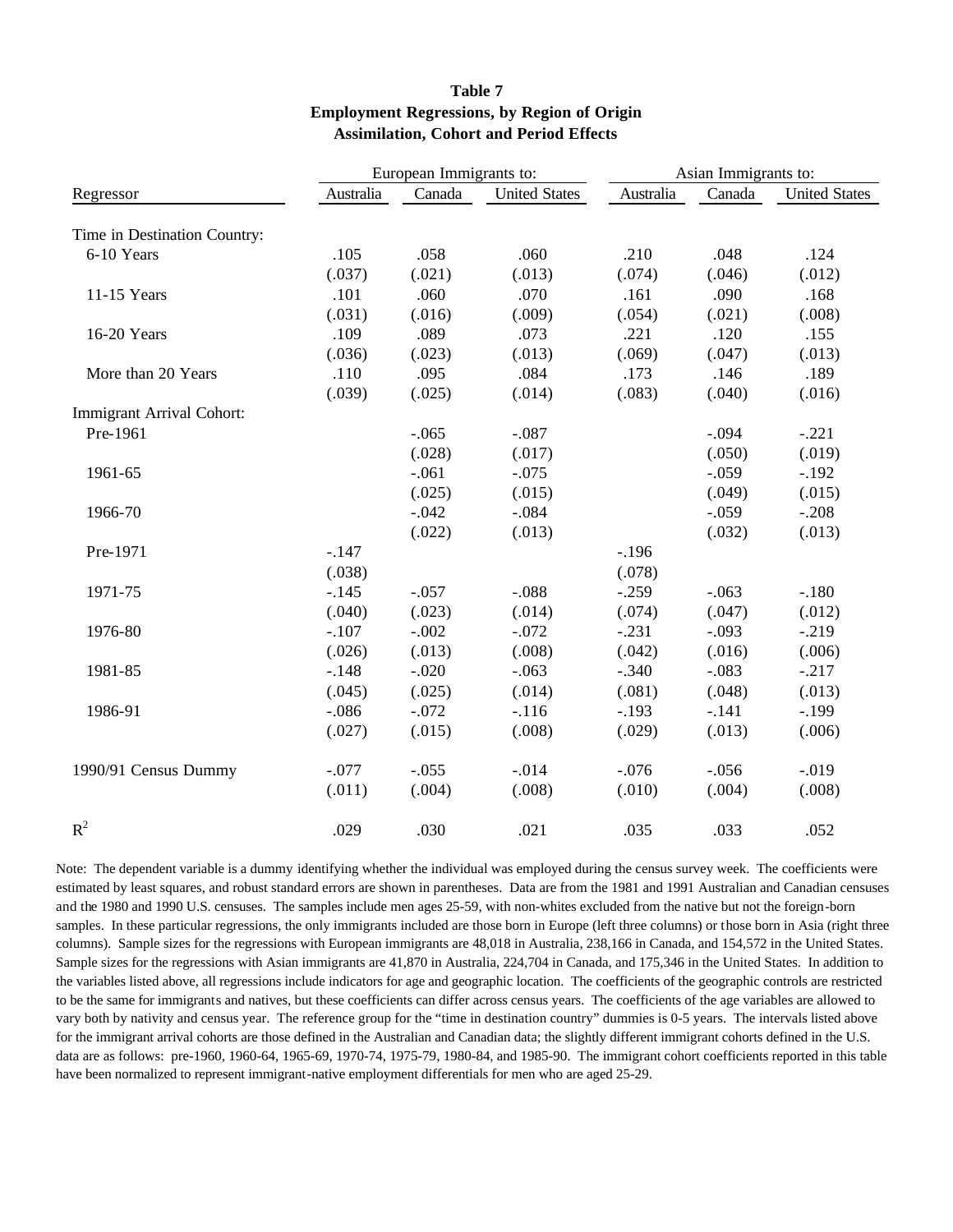#### **Table 8 Wage Regressions, by Region of Origin Assimilation, Cohort and Period Effects**

|                              |           | European Immigrants to: |                      | Asian Immigrants to: |         |                      |  |
|------------------------------|-----------|-------------------------|----------------------|----------------------|---------|----------------------|--|
| Regressor                    | Australia | Canada                  | <b>United States</b> | Australia            | Canada  | <b>United States</b> |  |
| Time in Destination Country: |           |                         |                      |                      |         |                      |  |
| 6-10 Years                   | .085      | .075                    | .041                 | .049                 | .118    | .030                 |  |
|                              | (.063)    | (.059)                  | (.033)               | (.111)               | (.125)  | (.035)               |  |
| 11-15 Years                  | $-.032$   | .146                    | .135                 | .017                 | .144    | .290                 |  |
|                              | (.051)    | (.044)                  | (.021)               | (.082)               | (.049)  | (.018)               |  |
| 16-20 Years                  | $-.026$   | .154                    | .173                 | .110                 | .217    | .302                 |  |
|                              | (.059)    | (.061)                  | (.033)               | (.101)               | (.127)  | (.037)               |  |
| More than 20 Years           | $-.066$   | .200                    | .226                 | .124                 | .135    | .513                 |  |
|                              | (.064)    | (.065)                  | (.034)               | (.128)               | (.096)  | (.038)               |  |
| Immigrant Arrival Cohort:    |           |                         |                      |                      |         |                      |  |
| Pre-1961                     |           | $-.124$                 | $-.053$              |                      | $-.162$ | $-.192$              |  |
|                              |           | (.071)                  | (.039)               |                      | (.114)  | (.044)               |  |
| 1961-65                      |           | $-.172$                 | $-.092$              |                      | $-.009$ | $-.085$              |  |
|                              |           | (.065)                  | (.036)               |                      | (.122)  | (.038)               |  |
| 1966-70                      |           | $-.128$                 | $-.135$              |                      | $-.022$ | $-.172$              |  |
|                              |           | (.056)                  | (.030)               |                      | (.077)  | (.030)               |  |
| Pre-1971                     | $-.039$   |                         |                      | $-.208$              |         |                      |  |
|                              | (.060)    |                         |                      | (.123)               |         |                      |  |
| 1971-75                      | $-.099$   | $-.090$                 | $-.148$              | $-.218$              | $-.292$ | $-.048$              |  |
|                              | (.063)    | (.061)                  | (.034)               | (.114)               | (.125)  | (.036)               |  |
| 1976-80                      | $-.027$   | $-.041$                 | $-.070$              | $-.237$              | $-.355$ | $-.260$              |  |
|                              | (.033)    | (.034)                  | (.017)               | (.065)               | (.036)  | (.013)               |  |
| 1981-85                      | $-.135$   | $-.025$                 | .020                 | $-.346$              | $-.413$ | $-.197$              |  |
|                              | (.071)    | (.067)                  | (.036)               | (.120)               | (.129)  | (.037)               |  |
| 1986-91                      | .043      | $-.165$                 | $-.009$              | $-.270$              | $-.485$ | $-.255$              |  |
|                              | (.037)    | (.035)                  | (.016)               | (.040)               | (.032)  | (.012)               |  |
| 1990/91 Census Dummy         | .729      | .506                    | .436                 | .733                 | .510    | .507                 |  |
|                              | (.017)    | (.010)                  | (.018)               | (.017)               | (.010)  | (.017)               |  |
| $R^2$                        | .337      | .149                    | .190                 | .330                 | .150    | .216                 |  |

Note: The dependent variable is the natural logarithm of weekly personal income (for Australia) or weekly earnings (for Canada and the United States). The coefficients were estimated by least squares, and robust standard errors are shown in parentheses. Data are from the 1981 and 1991 Australian and Canadian censuses and the 1980 and 1990 U.S. censuses. The samples include employed men ages 25-59, with non-whites excluded from the native but not the foreign-born samples. In these particular regressions, the only immigrants included are those born in Europe (left three columns) or those born in Asia (right three columns). Sample sizes for the regressions with European immigrants are 40,119 in Australia, 200,869 in Canada, and 134,284 in the United States. Sample sizes for the regressions with Asian immigrants are 34,951 in Australia, 188,399 in Canada, and 148,132 in the United States. In addition to the variables listed above, all regressions include indicators for age, geographic location, and hours worked during the census survey week. The coefficients of the controls for geographic location and weekly hours of work are restricted to be the same for immigrants and natives, but these coefficients can differ across census years. The coefficients of the age variables are allowed to vary both by nativity and census year. The reference group for the "time in destination country" dummies is 0-5 years. The intervals listed above for the immigrant arrival cohorts are those defined in the Australian and Canadian data; the slightly different immigrant cohorts defined in the U.S. data are as follows: pre-1960, 1960-64, 1965-69, 1970-74, 1975-79, 1980-84, and 1985-90. The immigrant cohort coefficients reported in this table have been normalized to represent immigrant-native wage differentials for men who are aged 25-29.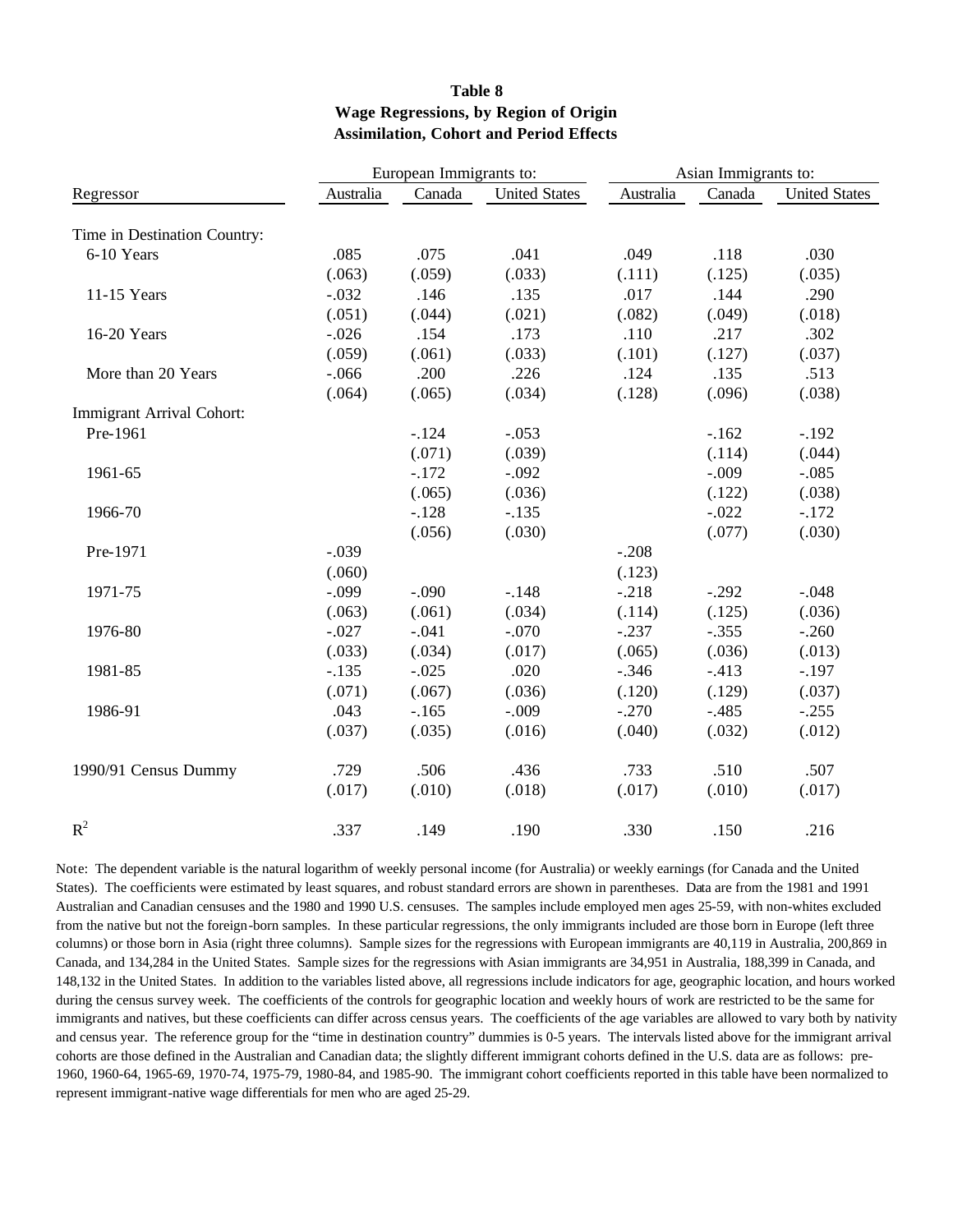|                                 |                | Australia                                           |                |                               |               |                                                     | Canada         |                               | <b>United States</b>                                |               |               |                               |
|---------------------------------|----------------|-----------------------------------------------------|----------------|-------------------------------|---------------|-----------------------------------------------------|----------------|-------------------------------|-----------------------------------------------------|---------------|---------------|-------------------------------|
|                                 |                | Percentage Earnings Growth<br>from Assimilation in: |                | Percent<br>of Total<br>Due to |               | Percentage Earnings Growth<br>from Assimilation in: |                | Percent<br>of Total<br>Due to | Percentage Earnings Growth<br>from Assimilation in: |               |               | Percent<br>of Total<br>Due to |
|                                 | Emp            | Wage                                                | Total          | Emp                           | Emp           | Wage                                                | Total          | Emp                           | Emp                                                 | Wage          | Total         | Emp                           |
| A. European Immigrants Only     |                |                                                     |                |                               |               |                                                     |                |                               |                                                     |               |               |                               |
| Time in Destination Country:    |                |                                                     |                |                               |               |                                                     |                |                               |                                                     |               |               |                               |
| 6-10 Years                      | 13.3<br>(4.7)  | 8.5<br>(6.3)                                        | 21.8<br>(7.8)  | 61.0                          | 7.5<br>(2.7)  | 7.5<br>(5.9)                                        | 15.0<br>(6.5)  | 49.8                          | 7.5<br>(1.6)                                        | 4.1<br>(3.3)  | 11.6<br>(3.7) | 64.6                          |
| 11-15 Years                     | 12.8<br>(3.9)  | $-3.2$<br>(5.1)                                     | 9.6<br>(6.4)   | >100                          | 7.7<br>(2.1)  | 14.6<br>(4.4)                                       | 22.3<br>(4.9)  | 34.6                          | 8.7<br>(1.1)                                        | 13.5<br>(2.1) | 22.2<br>(2.4) | 39.3                          |
| 16-20 Years                     | 13.8<br>(4.6)  | $-2.6$<br>(5.9)                                     | 11.2<br>(7.5)  | >100                          | 11.4<br>(3.0) | 15.4<br>(6.1)                                       | 26.8<br>(6.8)  | 42.6                          | 9.1<br>(1.6)                                        | 17.3<br>(3.3) | 26.4<br>(3.7) | 34.5                          |
| More than 20 Years              | 13.9<br>(4.9)  | $-6.6$<br>(6.4)                                     | 7.3<br>(8.1)   | $>100$                        | 12.2<br>(3.2) | 20.0<br>(6.5)                                       | 32.2<br>(7.3)  | 37.9                          | 10.5<br>(1.7)                                       | 22.6<br>(3.4) | 33.1<br>(3.8) | 31.7                          |
| <b>B.</b> Asian Immigrants Only |                |                                                     |                |                               |               |                                                     |                |                               |                                                     |               |               |                               |
| Time in Destination Country:    |                |                                                     |                |                               |               |                                                     |                |                               |                                                     |               |               |                               |
| 6-10 Years                      | 30.7<br>(10.8) | 4.9<br>(11.1)                                       | 35.6<br>(15.5) | 86.2                          | 6.7<br>(6.4)  | 11.8<br>(12.5)                                      | 18.5<br>(14.1) | 36.3                          | 16.6<br>(1.6)                                       | 3.0<br>(3.5)  | 19.6<br>(3.9) | 84.7                          |
| 11-15 Years                     | 23.5<br>(7.9)  | 1.7<br>(8.2)                                        | 25.2<br>(11.4) | 93.3                          | 12.6<br>(2.9) | 14.4<br>(4.9)                                       | 27.0<br>(5.7)  | 46.6                          | 22.6<br>(1.1)                                       | 29.0<br>(1.8) | 51.6<br>(2.1) | 43.7                          |
| 16-20 Years                     | 32.3<br>(10.1) | 11.0<br>(10.1)                                      | 43.3<br>(14.3) | 74.6                          | 16.8<br>(6.6) | 21.7<br>(12.7)                                      | 38.5<br>(14.3) | 43.6                          | 20.8<br>(1.7)                                       | 30.2<br>(3.7) | 51.0<br>(4.1) | 40.8                          |
| More than 20 Years              | 25.3<br>(12.1) | 12.4<br>(12.8)                                      | 37.7<br>(17.6) | 67.1                          | 20.4<br>(5.6) | 13.5<br>(9.6)                                       | 33.9<br>(11.1) | 60.2                          | 25.4<br>(2.1)                                       | 51.3<br>(3.8) | 76.7<br>(4.4) | 33.1                          |

#### **Table 9 Components of Immigrant Earnings Growth from Assimilation, by Region of Origin**

Note: These calculations are based on the employment and wage regressions reported in Tables 7 and 8, with standard errors shown in parentheses. The estimated effects of assimilation on immigrant employment probabilities are converted into percentage terms using the employment rates of the most recent arrival cohort of immigrants from the relevant region (Europe or Asia) in the 1990/91 data. Because the dependent variables of the wage regressions are in natural logarithms, the estimated coefficients of the "time in destination country" dummies represent the percentage effects of assimilation on immigrant wage growth. Total immigrant earnings growth due to assimilation is the sum of the earnings growth from employment assimilation and the earnings growth from wage assimilation.